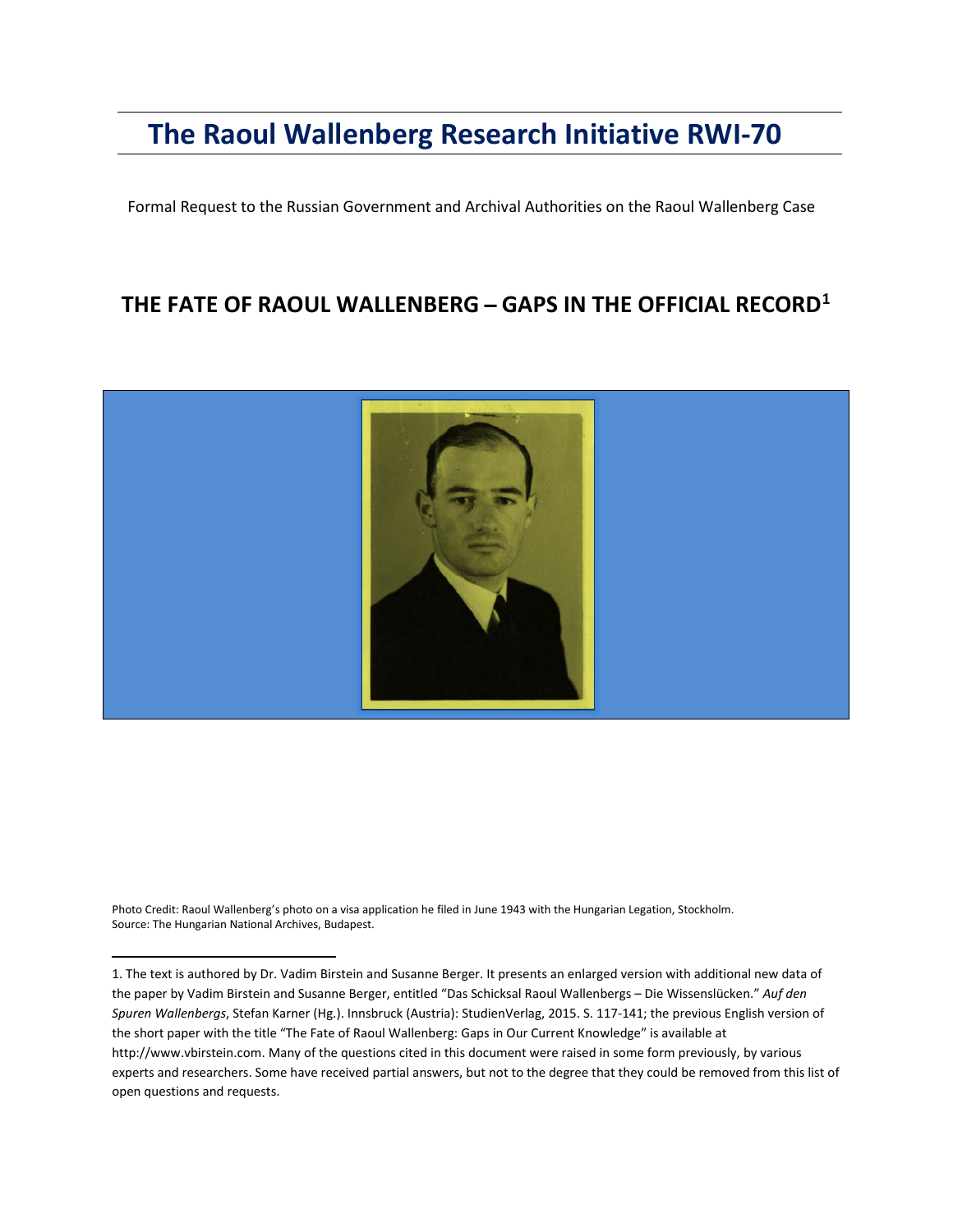#### **Preamble**

The story of the Swedish businessman and diplomat Raoul G. Wallenberg who went to Hungary in 1944 to protect the Jews of Budapest from Nazi persecution seamlessly links the two defining events of the 20th Century, the Holocaust and the Cold War. Young and idealistic, he fought one totalitarian regime (Nazism) only to fall victim to another (Stalinism). The full circumstances of his fate after March 11, 1947, the last confirmed date of his presence in the Soviet prison system — have never been established and the search for him continues.

Raoul Wallenberg's actions during the height of the violence in Budapest, from October 1944 until January 1945, are proof of his extraordinary spirit. Countless witnesses have testified that they owe their lives in large part to his personal courage and organizational talents. Appointed in June 1944 as a First Secretary to the Swedish Legation, he merged the courageous fight of the Hungarian resistance with diplomatic aid efforts of other neutral countries into an extraordinarily effective rescue apparatus.

In the middle of January 1945, Raoul Wallenberg and his driver, Vilmos Langfelder, made contact with Soviet troops in order to seek assistance for the Jews under Swedish protection. Instead of receiving a friendly welcome, Wallenberg and Langfelder were detained and transferred to Moscow, never to be seen again.

Seven decades have now passed since Raoul Wallenberg disappeared in the Soviet Union.

Although the Soviet state ceased to exist twenty-five years ago, Raoul Wallenberg's family still has not received answers to their most pressing questions:

Why was Raoul Wallenberg arrested and why was he never released? And what exactly happened to him in the summer of 1947, after his trail breaks off in Moscow's Lubyanka Prison?

As early as 1990-91, an international commission, led by Wallenberg's brother Guy von Dardel, working closely with Russian experts and officials, was able to confirm that both Raoul Wallenberg and Vilmos Langfelder had been imprisoned in the Soviet Union during the years 1945 -1947.

Later, a bilateral Swedish-Russian Working Group that investigated the Wallenberg case from 1991 until 2000 managed to expand on these findings, but concluded its investigation without obtaining full clarity about Wallenberg's fate. Unfortunately, many of the documents released by the Russian side of the Working Group were heavily censored and important collections remained altogether inaccessible for most researchers.

Since 2001, new documentation has emerged from Russian archives that previously had not been shared with researchers.

Among other things, these documents raise the important question if Raoul Wallenberg could have been held as "Prisoner no. 7" in the Lubyanka Prison in 1947; and if he possibly remained there some time after July 17, 1947, his alleged date of death, according to Soviet authorities.

A few years ago, researchers learned that contrary to previous claims, the Archival-Investigation File of Raoul Wallenberg's longtime cellmate, the German diplomat Willy Rödel, has been largely preserved.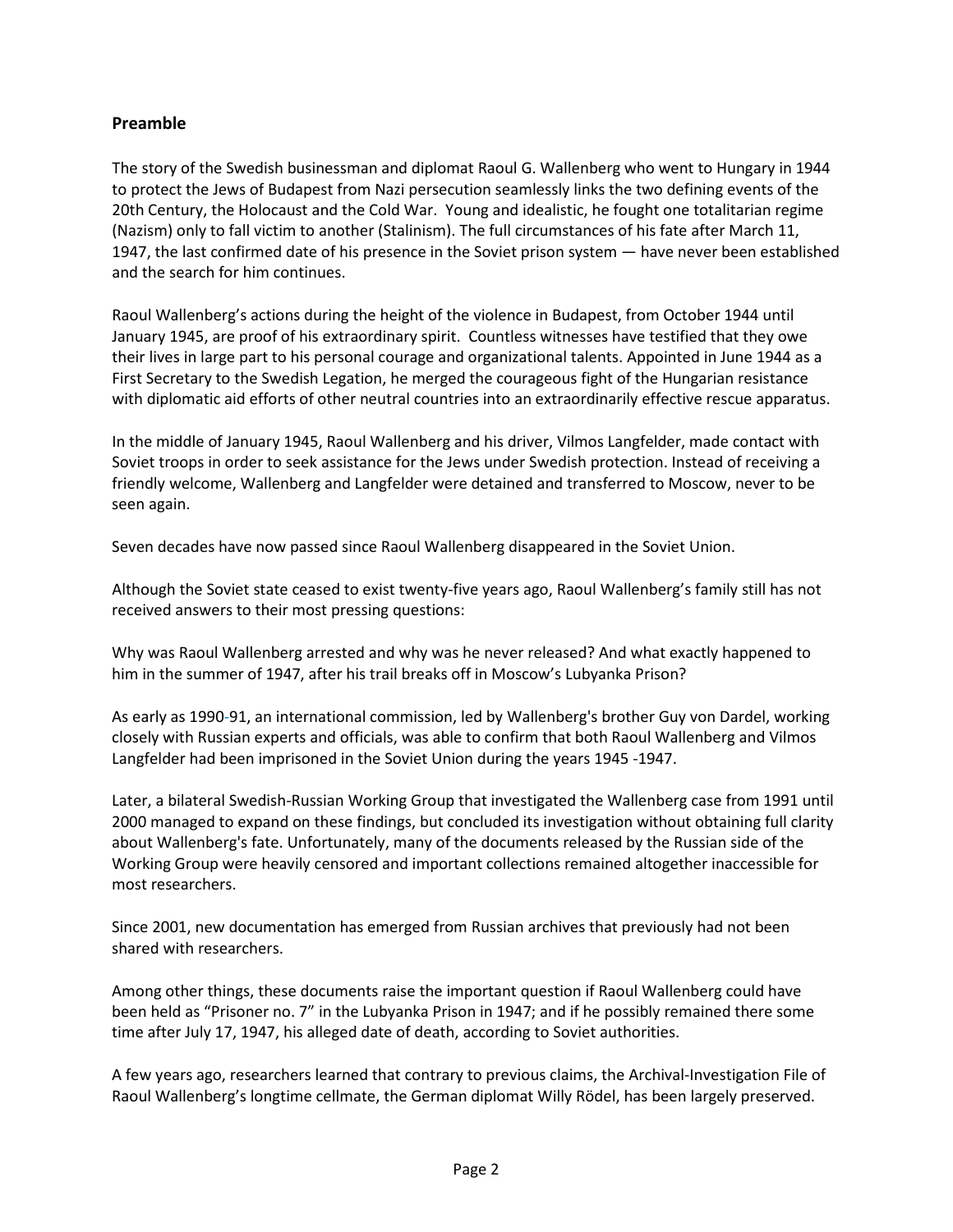This fact and other archival data strongly suggest that similar investigative material was also created in the Wallenberg case. Some of this documentation may have been destroyed, but some of it may well continue to exist to this day.

In 2012, in connection with the Raoul Wallenberg centenary, the Russian Federation Foreign Policy Archive (former Russian Foreign Ministry Archive) released almost 7,000 diplomatic cipher cables sent between Stockholm and Moscow in the years 1944-1947. This was an important step and the material has yielded some helpful insights.

The emergence of this new information underscores the fact that important material with direct relevance to the question of Raoul Wallenberg's fate continues to be found in Russian archival collections.

Independent researchers have not been allowed full access to most of these and other essential files so far, often in violation of current Russian law and international agreements.

Other withheld material includes papers that could help to properly identify "Prisoner no. 7," who was interrogated in Lubyanka Prison on July 23, 1947, and who, according to the archivists of the Russian Federal Security Service (FSB), may have been Raoul Wallenberg.

Vital questions persist about the Soviet era system of isolating and numbering prisoners (both under investigation and after sentencing) during the years 1947-53. Russian officials have also yet to provide complete information about all Swedish prisoners who were incarcerated in Vladimir Prison during the 1950s and early 1960s. This material is urgently needed to either corroborate or dismiss the statements of witnesses who claimed to have met Raoul Wallenberg after 1947.

Just as importantly, researchers have not been permitted to examine Russian intelligence files that could provide valuable insights into the reasons for Wallenberg's arrest. These include Soviet foreign and military intelligence reports from Hungary in 1944-45, detailing the activities of the Swedish Legation, Budapest. Soviet intelligence reports from Stockholm, Sweden for the years 1944-47, including thousands of cipher cables, also remain strictly classified.

Some of these documents are known to exist in the FSB Central Archive (TsA FSB), in the Foreign Intelligence Service (SVR) Archive and in the Central Archive of the Russian Ministry of Defense (TsAMO). So far, neither agency has allowed an independent review.

Similar severe restrictions have prevented the study of internal correspondence records of the Soviet Security Services and the Soviet leadership. The same is true for the official investigation files of specific prisoner.

And despite repeated requests, important collections in the Russian Federation Presidential Archive (AP RF), especially certain records of the Politburo, have not been made available to independent experts.

It has become increasingly clear that if direct and unhindered access to this documentation were granted, the Wallenberg case could almost certainly be solved.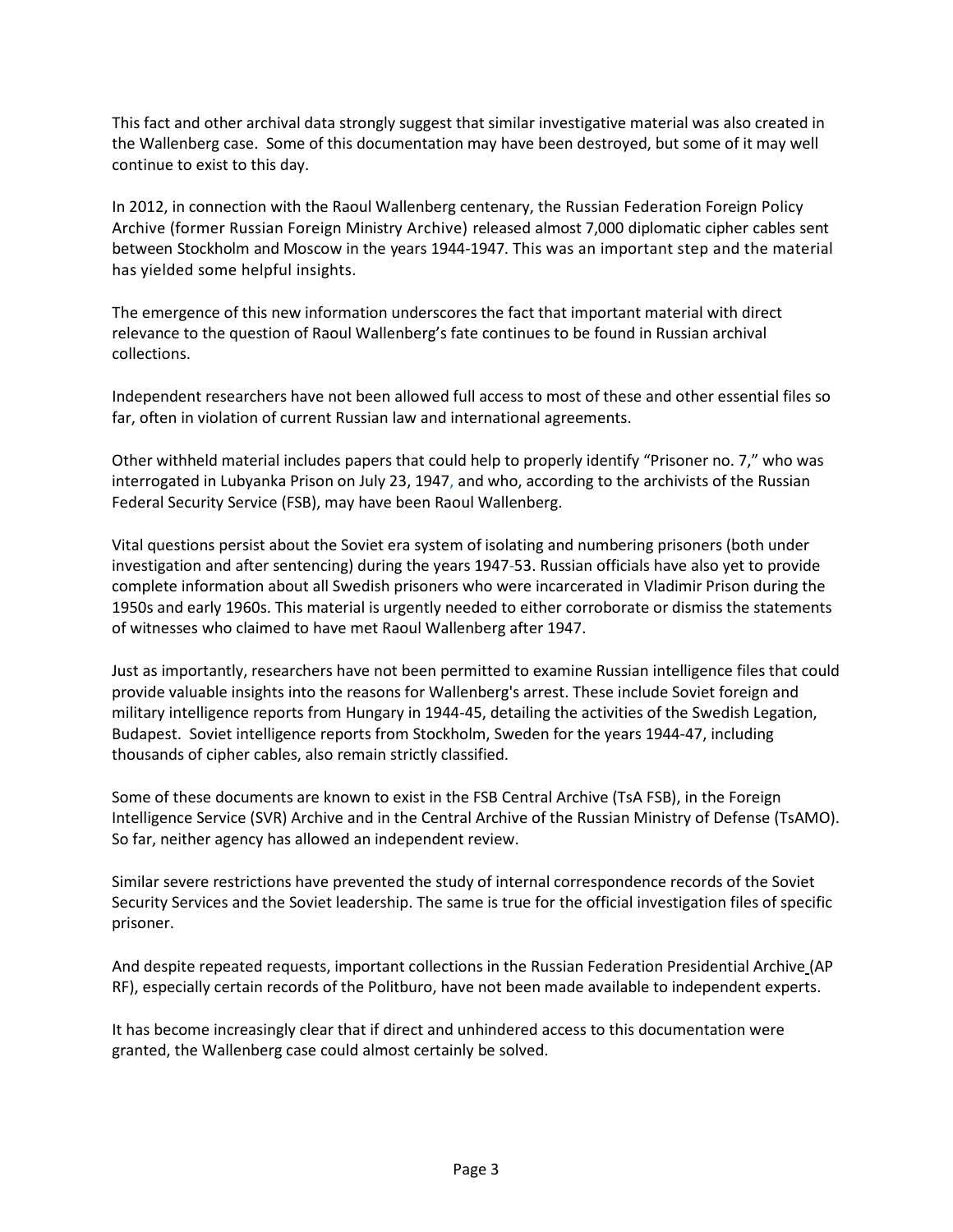We respect Russia's secrecy and privacy laws, but they must be properly applied and should not stand in the way of discovering the fate of a true hero of the Holocaust.

#### **Research approach**

Researchers are focusing their requests on documentation that can reasonably serve to advance the still unsolved question of what exactly happened to Raoul Wallenberg in Soviet captivity. This includes questions about his personal background and activities in Hungary which need to be examined further.

Over the years, we have requested documentation we know to exist in Russian archives, but which we have not been allowed to review. Wherever possible, we have asked for direct access to original documents, not copies. In the light of recent disclosures, it is clear that our concern about the edited or censored documentation we have often been restricted to is well founded.

In [2](#page-3-0)009, FSB archivists announced that Raoul Wallenberg could have been alive as late as July 23, 1947.<sup>2</sup> However, important follow-up questions and requests have remained unanswered. Other critical gaps exist in the materials provided by the Russian side during the official investigation of Raoul Wallenberg's fate by the Swedish-Russian Working Group during the 1990s. In fact, several important archives have never been approached.

Below we summarize this and other key gaps in the official record that, in our opinion, are crucial for a successful investigation of the case. It is our sincere hope that with the joint expertise of Russian and international scholars, it will finally be possible to close these gaps and to discover what exactly happened to Raoul Wallenberg.

May 2016

[Signatures]

 $\overline{a}$ 

<span id="page-3-0"></span><sup>2.</sup> This date was established as a result of a series of inquiries of two researchers, Dr. Vadim Birstein and Susanne Berger, made to the FSB Central Archive.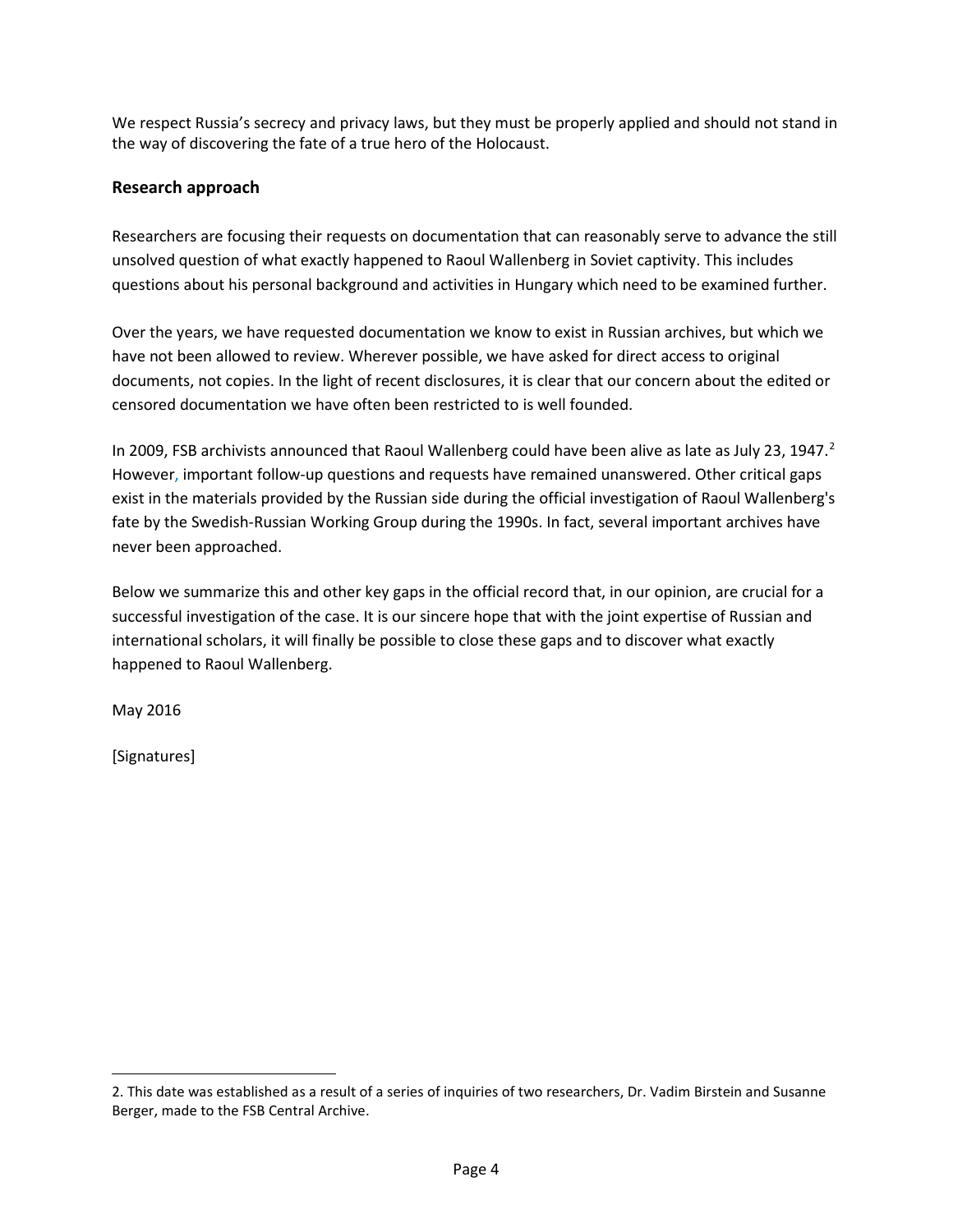#### **I. FSB Archival Materials**

The still pending questions discussed below about missing archival materials regarding the fate of Raoul Wallenberg and his driver Vilmos Langfelder require a short explanation of their arrest in Budapest and the investigation in Moscow that followed.

On January 14, 1945 Raoul Wallenberg and Vilmos Langfelder were detained without an arrest warrant in the headquarters of the 2nd Ukrainian Front (Marshal Rodion Malinovsky, commander) near Budapest and then brought to Moscow on February 6, 1945, by operatives of the Soviet military counterintelligence called SMERSH (an abbreviation of the Russian phrase "Death to Spies"). SMERSH existed from May 1943 to April 1946, and was headed by State Security Commissar of the 2nd Rank, later Colonel General Viktor Abakumov, who reported directly to the Soviet leader Joseph Stalin.<sup>[3](#page-4-0)</sup>

In Moscow, Wallenberg and Langfelder were in custody of the 2nd Department of the GUKR SMERSH (Military Counterintelligence Main Directorate, SMERSH's headquarters), headed by Colonel Sergei Kartashov.[4](#page-4-1) Officers of the 1st Section within that department were in charge of interrogations of German-speaking prisoners listed under this 2<sup>nd</sup> Department. Prisoners were kept and interrogated in two main Moscow State Security Commissariat (NKGB) prisons, called Inner (or Lubyanka) and Lefortovo, since the GUKR SMERSH did not have its own interrogation prisons.<sup>[5](#page-4-2)</sup>

In April 1946, the GUKR SMERSH was merged with the NKGB and the united organization was called the State Security Ministry or MGB (KGB predecessor); Abakumov was appointed MGB Minister. Within the MGB, the GUKR SMERSH became the MGB 3<sup>rd</sup> Main Directorate (military counterintelligence). Nikolai Selivanovsky, one of Abakumov's deputies, headed this Main Directorate; he personally was involved in the investigation of the Raoul Wallenberg case.

In the new structure, Kartashov's department became the  $4<sup>th</sup>$  Department within the MGB 3<sup>rd</sup> Main Directorate, and the officers of the former 2<sup>nd</sup> GUKR SMERSH Department continued interrogations within this  $4<sup>th</sup>$  Department. At the end of 1948, Kartashov's  $4<sup>th</sup>$  Department was disbanded. Later, in 1950, most of its former officers were transferred to the  $5<sup>th</sup>$  Section of the 2-K Department (investigation) of the 2nd Main Directorate (interior counterintelligence). In 1951-52, investigators of this section closed cases of most of the prisoners who had been Wallenberg and Langfelder's cellmates from 1945 to 1947.

<span id="page-4-0"></span><sup>&</sup>lt;sup>3</sup> The structure of SMERSH, its later reorganization, and biographies of SMERSH leaders and most of the officers who interrogated Raoul Wallenberg and Vilmos Langfelder are given in: Vadim Birstein. *SMERSH, Stalin's Secret Weapon: Soviet Military Counterintelligence in WWII* (London: Biteback Publishing, 2012).

<span id="page-4-1"></span><sup>4</sup> The work of Kartashov's department is described in ibid.

<span id="page-4-2"></span><sup>&</sup>lt;sup>5</sup> All Soviet security organizations mentioned in this paper, the NKVD (Interior Affairs Commissariat), NKGB (State Security Commissariat) that in 1946 became the MGB (State Security Ministry), and the GUKR SMERSH (military counterintelligence from 1943-46), dealt with the so-called "counterrevolutionary" crimes, that, in fact, were political crimes punished only under Articles 58 and 59 of the Russian Federation Criminal Code. See Birstein. *SMERSH, Stalin's Secret Weapon.* Pp. 54-57.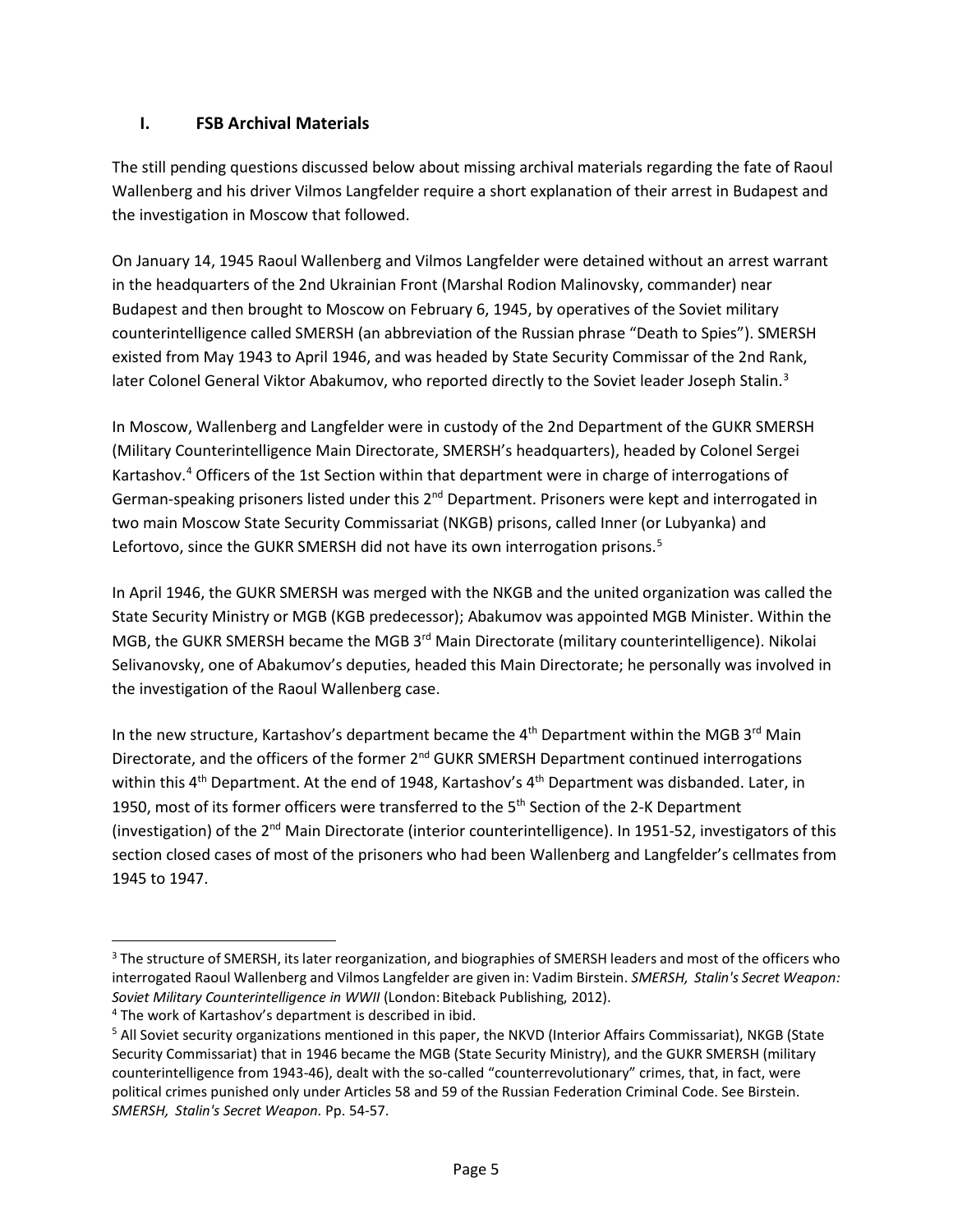Before going to a detailed description of missing parts in archival documentation kept in the FSB Central Archive, it is necessary to mention that the FSB almost never released full copies of documents, but only copies of fragments "extracted" from the text (for instance, one line or even a part of it from the whole page). These "extracts" have never been compared with the originals by independent researchers.

Unfortunately, during the work of the Swedish-Russian Working Group from 1991 to 2000, only some of the originals were shown to the Chairman of the Swedish side of the Working Group, Ambassador Hans Magnusson.<sup>[6](#page-5-0)</sup> Russian archival authorities did not permit independent verification. Therefore, these released copies cannot be considered as authentic archival documents.

#### **1. Interrogation Registers and "Prisoner no. 7"**

#### **1) Background Facts**

 $\overline{\phantom{a}}$ 

Independent researchers have repeatedly asked the FSB Central Archive for full information about the interrogations of prisoners who knew about Raoul Wallenberg and his driver Vilmos Langfelder or had met the two men. The interrogations took place in both Lubyanka and Lefortovo prisons, on the night of July 22/23, 194[7](#page-5-1)  $-$  an event that is of central importance for the Wallenberg Case.<sup>7</sup>

In November 2009, in reply to a formal research request, FSB archivists confirmed the previously known two interrogations for Wallenberg's long-term cellmate Willy Rödel on July 22, 1947. However, surprisingly they also stated that an unidentified "Prisoner no. 7" had been part of the special interrogation line-up of prisoners on July 23, 1947 who had direct connection with the Wallenberg Case and who were all questioned during that fateful night.<sup>[8](#page-5-2)</sup>

In fact, it was Russian officials who came to the conclusion that "Prisoner no. 7" "in great likelihood" is identical with Raoul Wallenberg. They based their statements on circumstantial evidence, especially the fact that both "Prisoner no. 7" and Willy Rödel were questioned on July 22, 1947, thereby excluding the

<span id="page-5-0"></span><sup>6.</sup> As Gennady Kuzovkin, a researcher at the International "Memorial" Society (Moscow), who conducted a short study for the Swedish Working Group, put it, "the [whole] research could have been done more carefully and based on much wider circle of sources." See "Raoul Wallenberg's fate: There are still no clear answers to the questions" (in Russian). *Radio Freedom*. January 12, 2001, http://archive.svoboda.org/archive/hr/0101/ll.011201-1.asp.

<span id="page-5-1"></span><sup>7.</sup> Archival documents about this interrogation were discovered in 1991 by Arseny Roginsky (currently, Chairman of the International "Memorial" Society, Moscow) and Dr. Vadim Birstein in what was then the Special Archive in Moscow (now the Russian State Military Archive or RGVA). At the time, both were members of the first International Commission to Establish the Fate and Whereabouts of Raoul Wallenberg; the Commission was formed and headed by Dr. Guy von Dardel. For the first time, this interrogation and its circumstances were discussed in: Vadim Birstein, "The Secret of Cell Number Seven: Did an 'Extremely Important Prisoner,' Raoul Wallenberg, Die from a Natural Cause?" *Nezavisimaya Gazeta* [*Independent Newspaper*], April 25, 1991, p. 4 (in Russian). The English translation is available a[t http://www.vbirstein.com;](http://www.vbirstein.com/) and Vadim Birstein. Interrogations in Lubyanka. *Novoe Vremya* [*New Times*]. 1993. No. 1. Pp. 40-44 (in Russian); the English translation is available at [the](http://www.vadimbirstein.com/) same site.

<span id="page-5-2"></span><sup>8.</sup> The transfer of Wallenberg and Rödel from Lefortovo Prison to Cell no. 7 in Lubyanka Prison was discussed for the first time on the basis of a newly discovered in April 1991 archival document signed by Colonel Sergei Kartashov, head of the 4th Department of the 3rd MGB Main Directorate (military counterintelligence), in: Birstein. "The Secret of Cell Number Seven." Before this transfer, Rödel and Raoul Wallenberg were imprisoned together for nearly two years in Lefortovo Prison (1945-47).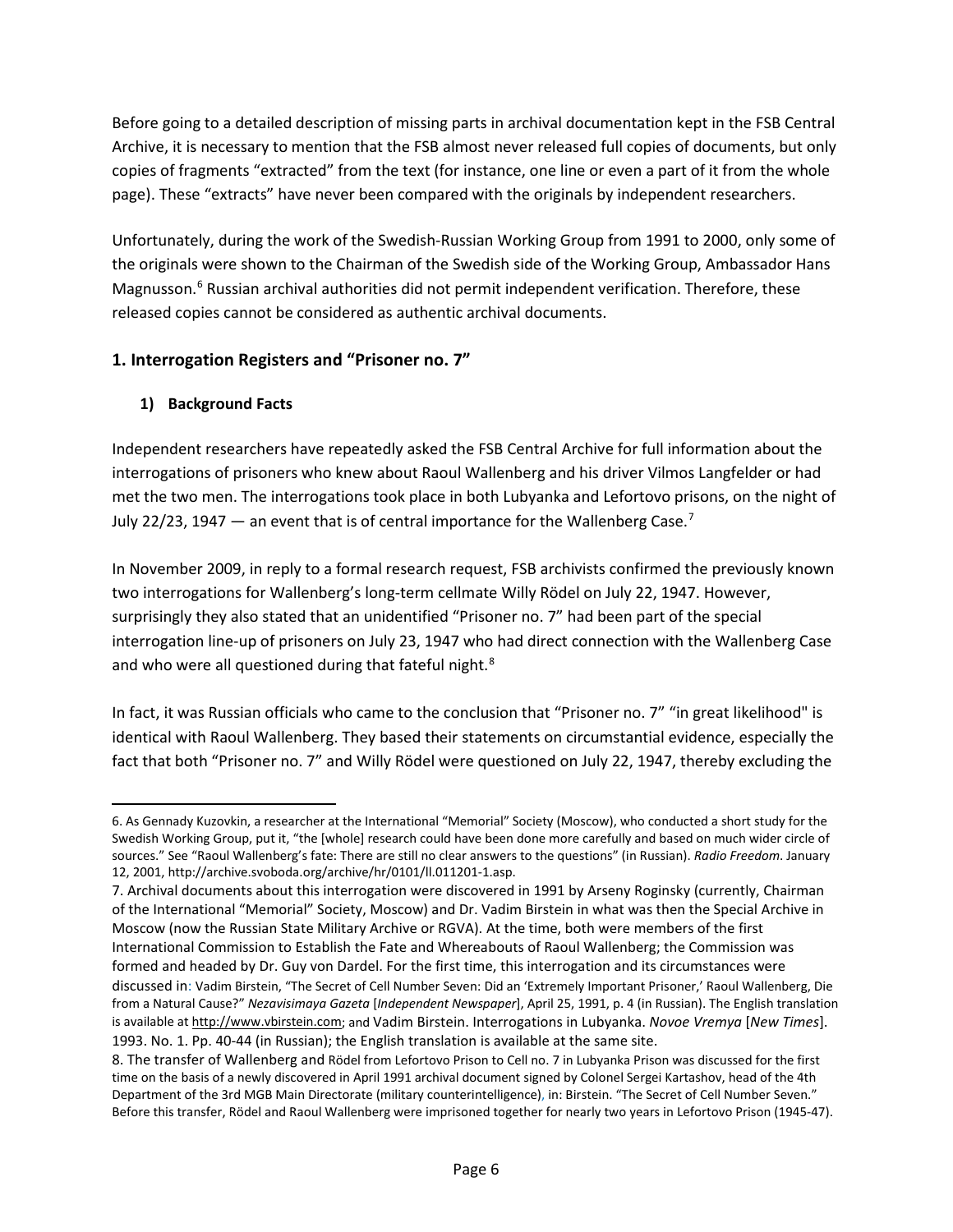possibility that "Prisoner no. 7" could be identical with Rödel.<sup>[9](#page-6-0)</sup> If confirmed, this finding would constitute proof that Raoul Wallenberg was alive six days after the official Soviet claim of his death on July 17, 1947 in Lubyanka Prison.

FSB officials released only a censored copy of the Lubyanka interrogation registers for 22 and 23 July 1947, showing the names of just two prisoners: Langfelder and Sandor Katona, a Hungarian citizen arrested in September 1944 in Sofia. Katona appears to have been Langfelder's cellmate.



 $\overline{\phantom{a}}$ 

Fig. 1. Heavily censored page from the Lubyanka Interrogation Register for July 23, 1947, showing interrogations on July 23, 1947, of Vilmos Langfelder and Sandor Katona for 16 hours. FSB archivists claim that a "Prisoner no. 7", who was also interrogated with them, was "in great likelihood" Raoul Wallenberg. Source: The FSB Central Archive.

Requests for clarification and further information about "Prisoner no. 7" have so far remained unanswered. Two letters written by the Swedish Ambassador Tomas Bertelman to the FSB archives from December 2009 and March 2011 have also received no response.

The FSB archivists' refusal to present an uncensored copy of the relevant pages of the Lubyanka Prison Interrogation Register which shows the actual entry for "Prisoner no. 7", or to allow researchers access to the original documentation, raises questions about what details in this entry Russian officials may wish to conceal.

Interestingly, in the early 1990s, Ambassador Hans Magnusson, former Chairman of the Swedish side of the Swedish-Russian Working Group, was allowed to inspect the Lubyanka Prison Interrogation Registers for the years 1945-1949. At the time, he apparently did not notice any records for a "Prisoner no. 7" on July 22-23, 1947. Whether any records for a "Prisoner no. 7" on that day were, in fact, overlooked has been difficult to establish as no full copy of the relevant page has been released. When in 2012

<span id="page-6-0"></span><sup>9. &</sup>quot;Prisoner no. 7" may have been a reference to a prisoner held in Cell no. 7 of Lubyanka Prison in 1947. It was a common NKVD/NKGB/MGB practice to conceal for some time the prisoner's identity during investigation. In February 1947, Colonel Kartashov ordered both Raoul Wallenberg and Willy Rödel to be placed in Cell no. 7 of Lubyanka Prison.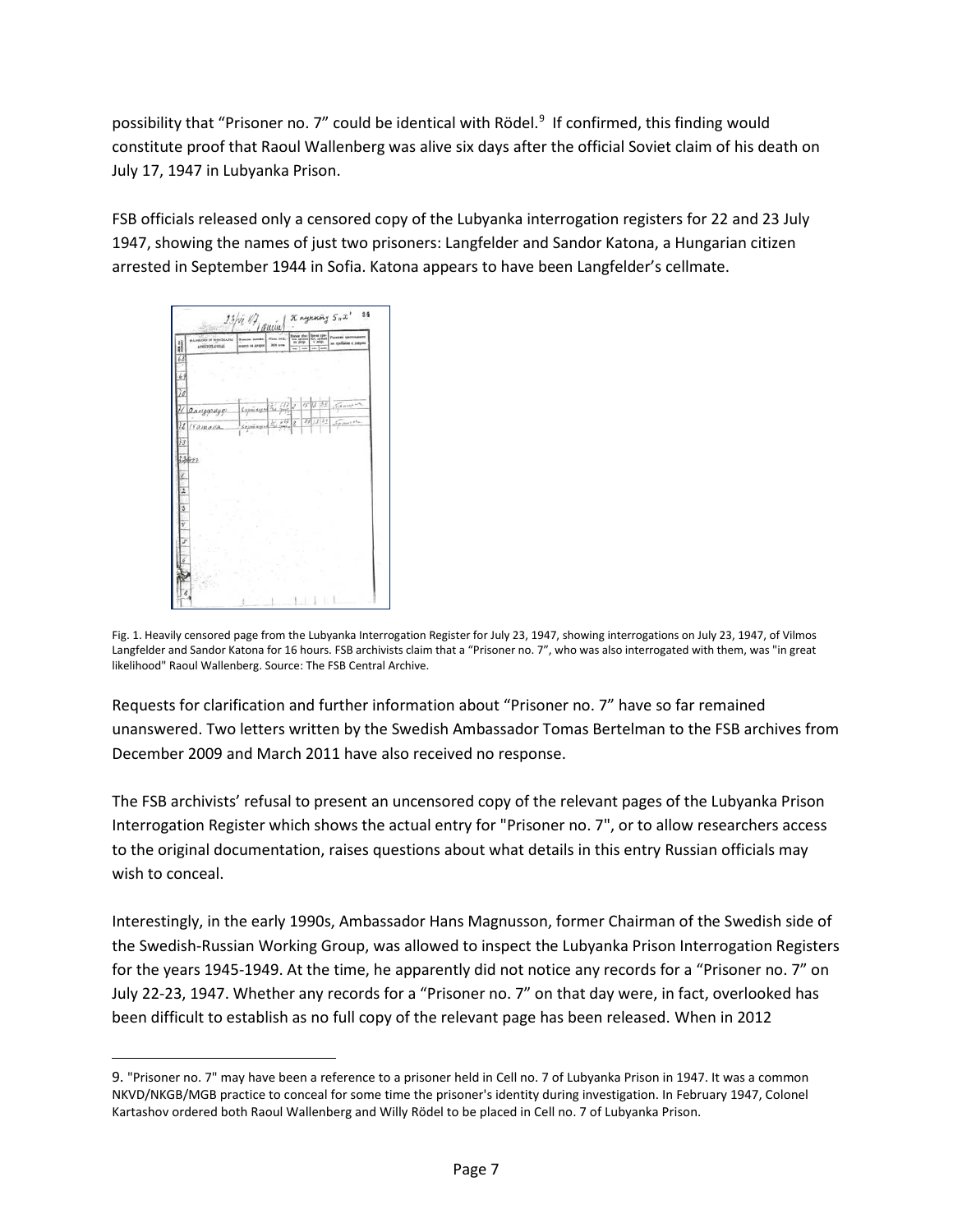Ambassador Magnusson asked the FSB officials to show him the register again, as part of a new official review of the Wallenberg case he was then conducting for the Swedish Foreign Ministry, his request was denied.[10](#page-7-0)

What do FSB archivist wish to hide? Certain notations on the page? Names of other, still unknown prisoners held in Lubyanka Prison in 1947? The name of the interrogator for "Prisoner No. 7"?

A copy of the uncensored July 22-23, 1947 entries from the Lubyanka Interrogation Register, showing interrogations of a "Prisoner no. 7" together with Vilmos Langfelder and Sandor Katona, should have been included in the set of documents that were released by the KGB back in 1991.

If the failure of Russian archivists in 1991 to share the information about "Prisoner no. 7" had simply been an inadvertent oversight, there would have been plenty of opportunities over the next ten years to correct the mistake. Yet the Russian side never indicated to researchers that they possessed this information.

The issue attains an additional significance due to the facts stated by Boris Solovov, a former investigator of the 2nd GUKR SMERSH Department and then of the 4th Department of the MGB 3rd Main Directorate (military counterintelligence), that investigated the Raoul Wallenberg case, in his interviews with the Swedish-Russian Working Group in 1991-92.<sup>[11](#page-7-1)</sup> He testified that some time in or shortly after 1947 he had been given a parcel that should be delivered to the MGB archive section. This parcel had carried the label "Contains material related to *Prisoner no. 7*." Solovov stated that he knew explicitly at the time that the term "Prisoner no. 7" referred to Raoul Wallenberg.<sup>[12](#page-7-2)</sup>

In the same interviews Solovov also stated that Nikolai Kuleshov, an official of the 3rd Main Directorate, created a special diagram of all prisoners who had had direct contact with Raoul Wallenberg since 1945.[13](#page-7-3) These prisoners were subsequently isolated. Unfortunately, Solovov did not identify the year when this event presumably happened.

Apparently, Solovov was mistaken about Kuleshov's involvement. Before May 1946, Kuleshov headed a section within the 4th GUKR SMERSH Department, and later, from May 1946 to January 1948, he served

 $\overline{\phantom{a}}$ 

<span id="page-7-0"></span><sup>10.</sup> Ambassador Hans Magnusson's request was initially granted in 2012. However, already later that same day, permission to see the records was retracted, with no explanation (Hans Magnusson's personal communication).

<span id="page-7-1"></span><sup>11.</sup> At first Boris Solovov was identified as one of the investigators of prisoners related to the Wallenberg Case, - his name appeared in the documents studied by researchers Roginsky and Birstein in 1990-91 in the Special Archive (Moscow). After this, on Dr. Guy von Dardel's request Dr. Birstein called Solovov on the phone, but he refused to talk about the Wallenberg Case without a permission from KGB officials.

<span id="page-7-2"></span><sup>12.</sup> See *Report of the Swedish Working Group*, p. 126, available at [http://www.government.se/information](http://www.government.se/information-material/2000/01/raoul-wallenberg---report-of-the-swedish-russian-working-group-copy/)[material/2000/01/raoul-wallenberg---report-of-the-swedish-russian-working-group-copy/.](http://www.government.se/information-material/2000/01/raoul-wallenberg---report-of-the-swedish-russian-working-group-copy/)

<span id="page-7-3"></span><sup>13.</sup> On the structure of the GUKR (Military Counterintelligence Main Directorate) SMERSH and activity of its departments, including the 2nd Department headed by Col. Sergei Kartashov, and reorganizations of the GUKR SMERSH after WWII, see Birstein. *SMERSH, Stalin's Secret Weapon.* Pp. 177-216, 323-327. Additionally, the book contains information about Solovov's biography (pp. 325-326, 381-383, 403-404).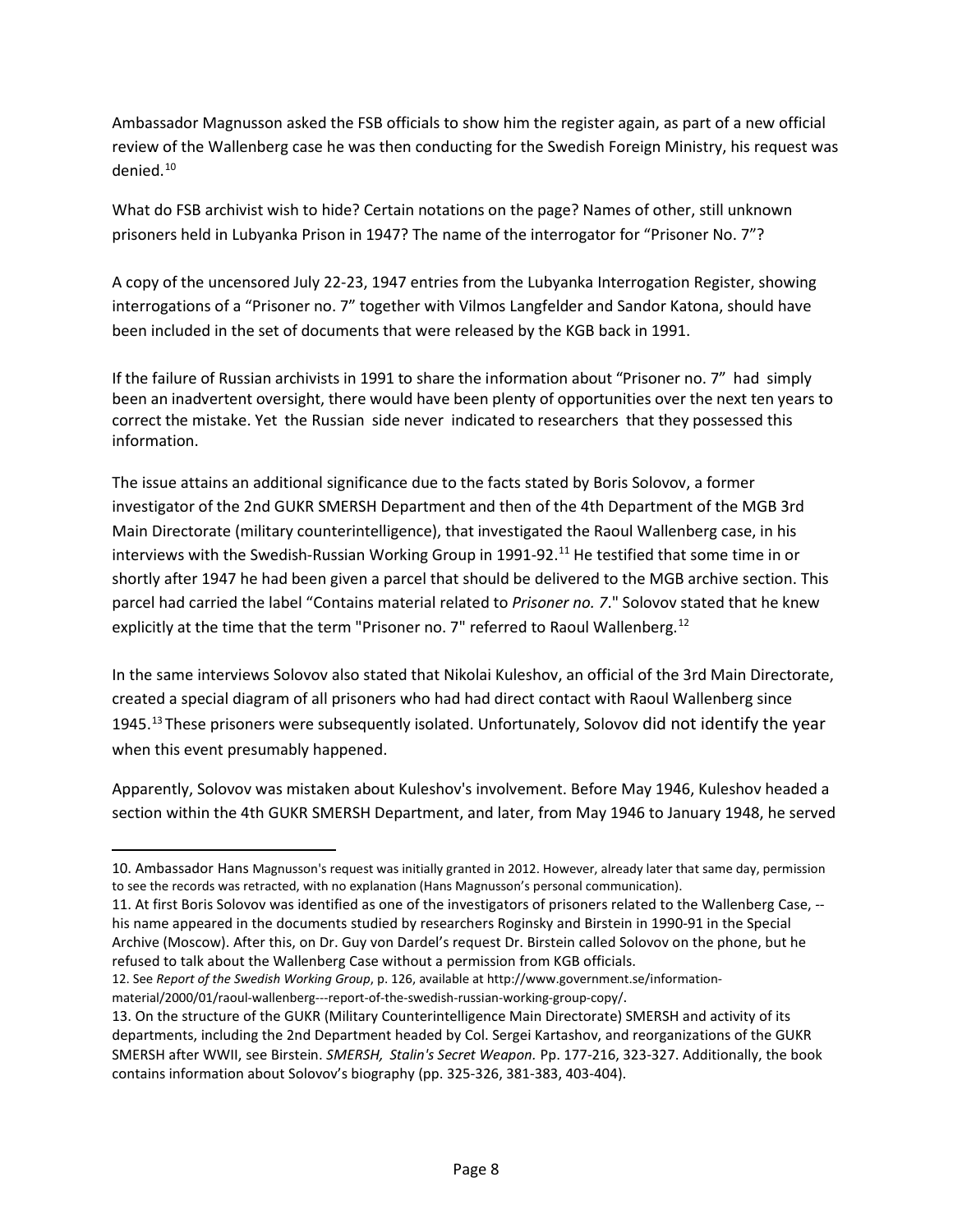as Deputy Head of the 6th Department (investigation of Soviet servicemen charged mostly with treason and espionage) of the 3rd Main Directorate that had no connection to Kartashov's department in charge of the Wallenberg case investigation. However, the alleged creation by investigators of charts of the movements of prisoners through prison cells is quite possible and this question should be clarified.

Researchers have repeatedly requested a copy of the full page, as well as uncensored copies of all prison register pages from Lubyanka and Lefortovo prisons mentioning Wallenberg and Langfelder, and especially "Prisoner no. 7." These requests have not been met. In response to this failure, we have asked the Swedish Foreign Ministry to take up this issue in an official way with Russian authorities. So far, no formal answer to these inquiries has been received.

Another "Prisoner no. 7" who is noted in the Lubyanka Prison Interrogation Register in April 1945, was identified in 2001 by Colonel Vladimir Vinogradov, member of the FSB administration and a member of the Swedish-Russian Working Group, as "a Russian citizen."<sup>[14](#page-8-0)</sup> This "Prisoner no. 7" was called to an interrogation on the same day as Wallenberg and therefore, clearly could not be identical with him. Col. Vinogradov indicated to Ambassador Magnusson that he had identified this particular "Prisoner no. 7" with the help of unspecified "*perepiska"* (internal correspondence). Col. Vinogradov showed Ambassador Magnusson a copy of the "*perepiska"*, but did not provide a copy of the document/s in question.

A few years later, FSB archivists claimed that the identification of that prisoner was made on the basis of entries in the Lubyanka Prison Interrogation Register. This is not possible, since the registers contain no information about a prisoner's citizenship. Researchers are still waiting to learn how Col. Vinogradov identified the name and citizenship of that prisoner and if this methodology can be applied also to the "Prisoner no. 7" from 1947.

Our request for a disclosure of the procedure of providing a MGB prisoner under investigation with a number and how such a prisoner was tracked remains unanswered. It is unclear if the FSB still possesses old instructions for an investigation process. However, in 1991, when the Swedish-Russian Working Group started its activity, a lot of old SMERSH/MGB investigators (Daniil Kopelyansky, Boris Solovov, Pavel Grishaev, Nikolai Mesyatsev among others) were still alive and, possibly, could have provided such information.

One more Russian person is known to have been assigned no. 7 while he was under MGB investigation. This was the famous surgeon, Academician Sergei Yudin, arrested on December 23, 1948.<sup>[15](#page-8-1)</sup> The FSB archivists should provide information from his 5-volume Archival-Investigation File or Personal File on how S. S. Yudin, while having been under investigation, was given no. 7 instead of his name.

l

<span id="page-8-0"></span><sup>14.</sup> In the 1990s-2000s, Col. V. K. Vinogradov was deputy head of the FSB Directorate of Registration and Archival Collections or URAF.

<span id="page-8-1"></span><sup>15.</sup> See I. V. Kuzmin and I. Yu. Yudin. 2001. "Academician S. S. Yudin [1891–1954], a surgeon in exile and a forced oncologist: Once again about destroyed talents and unclaimed world-class specialists." *Novyi khirurgicheskii zhurnal [New Surgical Journal].* Vol. 1, no. 3[, http://www.sakharov-center.ru/asfcd/auth/?num=4860&t=page](http://www.sakharov-center.ru/asfcd/auth/?num=4860&t=page) (in Russian).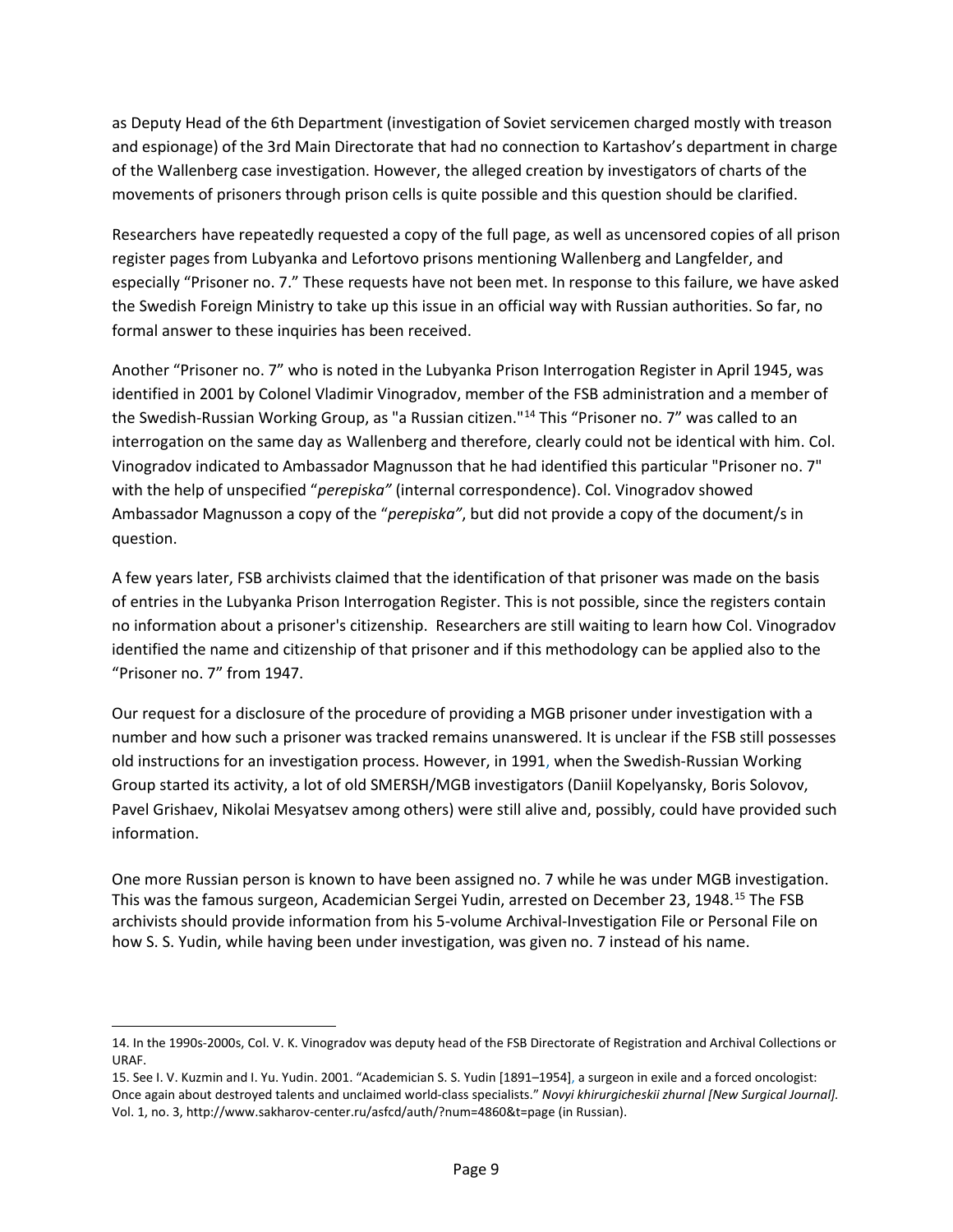In May 2012, the FSB archivists stated that "there is no way for confirming or denying the fact that Wallenberg was a so-called 'numbered prisoner', i.e., 'Prisoner no. 7', on the basis of documents."

Apparently, the Lubyanka Prison administrators must have had special registers and other documentation to track numbered prisoners. From the numerous memoirs of former prisoners, it is also known that in Lubyanka Prison guards called numbered prisoners from their cells for interrogations by the numbers, and not names, although the guards belonged to the MGB Prison Department, and not to the investigation department in charge of prisoners.<sup>16</sup>

Due to these facts, a number of questions arise:

What were the administrative procedures to assign numbers to prisoners under investigation in Lubyanka Prison during the 1947-51 years? How were these numbered prisoners traced? Where are special registers or other documentation that allowed prison personnel to track these prisoners?

The FSB has never answered any of these questions.

 $\overline{\phantom{a}}$ 

It also needs to be determined if the Raoul Wallenberg Case always remained with the 4th Department of the MGB 3rd Main Directorate. From the materials released by the Russian Foreign Ministry from its archive (AVP RF) it is known that in February 1947 Pyotr Fedotov, at the time head of the 1<sup>st</sup> MGB Main Directorate (foreign intelligence), as well as deputy State Security Minister in charge of intelligence (i.e., one of Minister Abakumov's deputies), informed the Soviet Foreign Ministry that Raoul Wallenberg was in the MGB custody.

The involvement of Fedotov points to the possibility that at the time Wallenberg was "on loan" to Foreign Intelligence from the  $3<sup>rd</sup>$  MGB Main Directorate headed by Nikolai Selivanovsky, another Abakumov's deputy, but in charge of counterintelligence. During meetings of the Swedish-Russian Working Group, SVR representatives (SVR is the successor of the former 1st First MGB/KGB Main Directorate) claimed that the SVR Archive does not contain any material relevant to the Raoul Wallenberg case.

Obviously, the question of a possible involvement of Soviet Foreign Intelligence in the Raoul Wallenberg case in February 1947 should be clarified and materials in the SVR Archive should be studied by independent researchers.<sup>[17](#page-9-1)</sup>

<span id="page-9-0"></span><sup>16.</sup> During the 1946-53 period, MGB and MVD had separate administrations of prisons. In the MGB, it was the Prison Department that was responsible for MGB investigation prisons and from October 1949 on, of three special prisons in the cities of Vladimir, Aleksandrovsk and Verkhne-Uralsk. At the same time, from 1941 to 1953, there was the NKVD/MVD Prison Directorate (a directorate is a much bigger administration unit then a department) in charge of all NKVD/MVD prisons and camps. See Kokurin A. I. and N. V. Petrov. *Lubyanka: Organs of the VCheKa—OGPU—NKVD—NKGB—MGB—MVD—KGB, 1917- 1991. Reference Book.* Moscow: Demokratiya, 2003. Pp. 235-236 (in Russian).

<span id="page-9-1"></span><sup>17.</sup> It should be noted that some cases of prisoners who had direct connection with Raoul Wallenberg, like those of Charles (Karl) Schandl and Gerrit van der Waals, were transferred to the 2nd MGB Main Directorate (interior counterintelligence) as early as mid-1946. While there is currently no indication, it needs to be fully determined if Raoul Wallenberg's case was ever transferred to this or any other MGB Directorate after July 1947.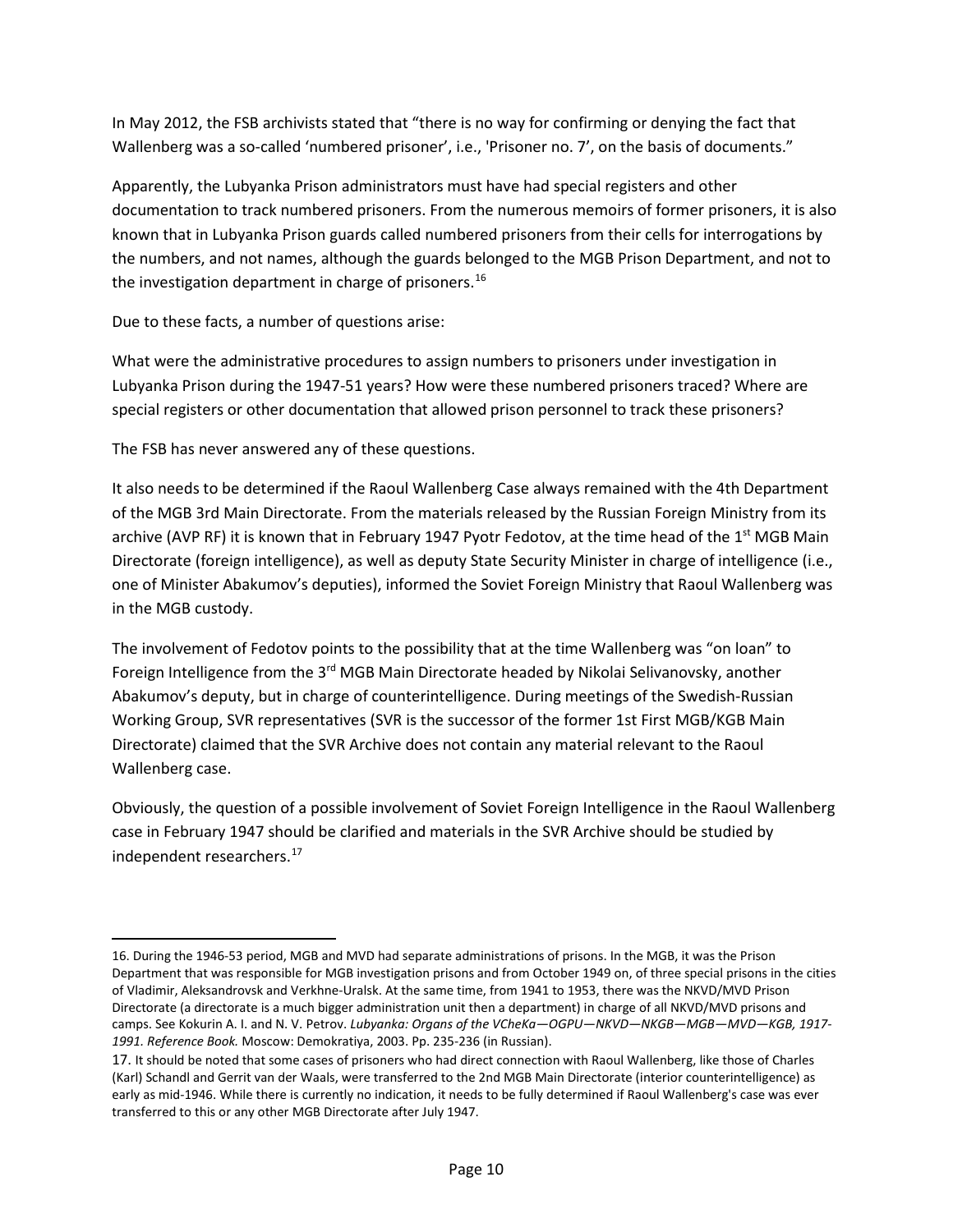According to a memoir published in 1999 by Valery Boldin, a close aide to the former Soviet President Mikhail Gorbachev (from 1981 to 1987, he was Gorbachev's assistant, and in 1990-1991, he headed Gorbachev's Office), the interrogation protocols for Raoul Wallenberg were preserved well into the 1950s and were found in Stalin's personal safe after his death in 1953.<sup>[18](#page-10-0)</sup> It remains unknown on what information did Boldin base this claim and what has happened to the records.

During the early 1990s, a specially created group comprised of Swedish and Russian representatives interviewed numerous former employees of the Soviet Security Services. Many of the interview protocols remain classified by both the Swedish and Russian sides. Independent researchers should be allowed to review them.<sup>[19](#page-10-1)</sup>

#### 2) **The Mystery of the Word "***Prashel/Proshel***"**

The released censored page from the Lubyanka Interrogation Register contains a strange detail. Instead of personal signatures of prisoners that, according to the rules, should have appeared in the last column, one can see what looks like a Russian signature "*Prashin*", or a Russian word with a capital letter "P" that could be interpreted with some imagination as "*Prashel*," which has no meaning. The FSB archivists insist that the word is "*Proshel*", meaning "Went through/came through", ignoring the fact that the third letter in the handwritten word is clearly "a" and not "o", as it should be in the word "*Proshel*." If this is true, it means that the prison guard who wrote this note was illiterate. They also refused to show the original or to make a copy of the whole page. Our request to provide us with copies of other examples of records with the same word "*Proshel*" to illustrate that such a form of registration existed has been rejected so far.



l

Fig. 2. The note "*Proshel*" in interrogation register of Lubyanka Prison, July 23, 1947.

The FSB archivists seem to have overlooked the fact that during the 1990s they had released a document with the entry "*Proshel*", regarding another "Prisoner no. 7" held in Lubyanka in 1945.

<span id="page-10-0"></span><sup>18.</sup> See "The Catcher in the Lie: Gorbachev's Political Theater. Memoirs by Valery Boldin, Assistant to the General Secretary of the Communist Party's Central Committee." *Sovershenno Sekretno [Top Secret].* 1999, no. 3, pp. 8-9 (in Russian); http://www.katyn.ru/?go=Pages&file=print&id=223.

<span id="page-10-1"></span><sup>&</sup>lt;sup>19</sup> Susanne Berger received permission to study some of the summaries of these interviews in the archives of the Swedish Ministry of Foreign Affairs. However, the documentation has not been released to the public and is not included in the official database of the Raoul Wallenberg case established by the Swedish Foreign Ministry archives. The interview protocols remain classified in Russian archives.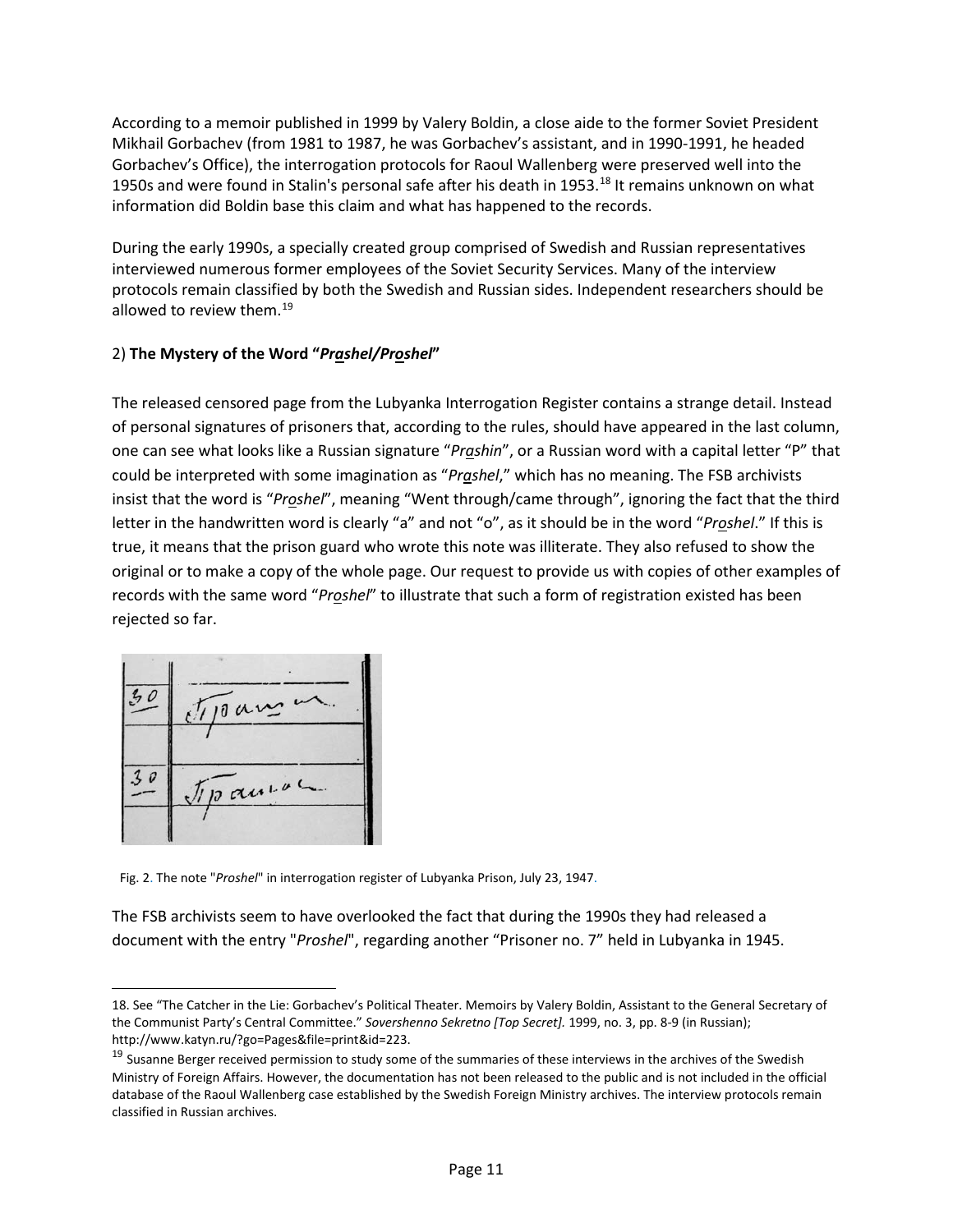FSB archivists confirmed that the entry for "Prisoner no. 7" for July 23, 1947 is also signed the same way, but did not provide a copy of the entry. It remains unknown if on this day the word under discussion was written in the same handwriting and with the same "a" instead of "o".

If the word is, in fact, "*Proshel*" ("went through"), it apparently indicates that the prisoners at this time were still alive. According to the restored entry in the Lubyanka Prison Register of Prisoner Possessions (this Register contains records of the items that prisoners were not allowed to have in their prison cells), that had been blacked out at some point by the KGB, Langfelder's personal possessions were given out from a storage on July 24, 1947. This was the next day after the July 23, 1947 interrogation, which suggests that Langfelder was about to leave Lubyanka Prison. But from the Russian phrasing "on the order of Com.[rade] Finogenov [deputy chief warden of Lubyanka Prison] all the belongings were given out [*vydany na ruki*]" it is not clear if it was Langfelder who received the possessions, while the signature of the person who signed the note suspiciously resembles the word "*Prash*…" that the FSB archivists claim to be "*Proshel*."

From another document, a copy of the list of Langfelder's possessions made in Lefortovo Prison, it is clear that the possessions were given not to a prisoner, but to the accompanying guard. The copy shows a note written by the guard: "[I] picked up all the possessions. 23.07.47. [Signature]." The FSB archivists interpreted the signature as the name "*Maznev*." In other words, before Langfelder was moved in the early morning of July 23, 1947, from Lefortovo to Lubyanka, his possessions were picked up by a guard and then registered in the possession register in Lubyanka. From this storage, the possessions were taken the next day, and now the signature was "*Prash*. . ."

Therefore, if the signature in the register of possessions in Lubyanka Prison is identical to the word after the records of last interrogations, the scenario of events may have been somewhat different from the interpretation presented by FSB archivists. It is unclear how the same MGB officer signed all these papers.

Obviously, until the FSB presents examples of the word "*Prashel/Proshel*" in the records of interrogations of other prisoners, as well as shows the original pages with these records, especially for "Prisoner no. 7," the interpretation of this word in the respective records remains unclear.

#### 3) **The Censoring of Records and Russian Secrecy and Privacy Laws**

In the reply from May 2012, the FSB stated that the release of copies of pages from the register, "where in the column 'signing of the arrestee after coming from an interrogation' there is a note '*proshel*' for third persons is not stipulated by the Russian legislation." Regrettably, the archivists did not clarify this phrase and what law they are referring to. This answer closes an opportunity to independently inspect and verify FSB information about the lists of the arrestees interrogated during both nights of July 22 and 23, 1947, which is of central importance for the Wallenberg Case.

Our repeated requests to make uncensored copies of the records also for the previous evening, July 22, 1947 in both prisons, Lefortovo and Lubyanka and to show us original records were denied.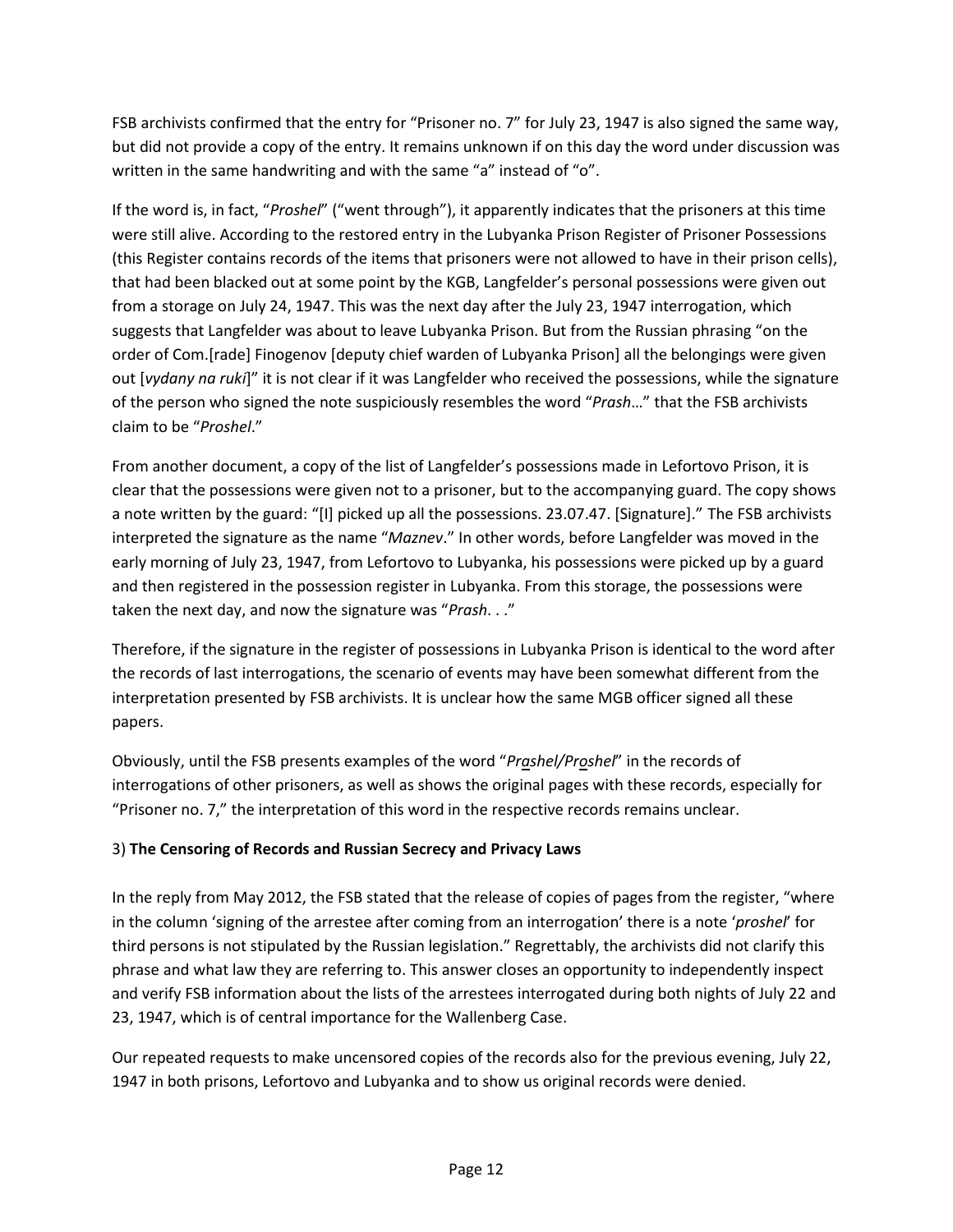So far it remains unclear from where FSB officials obtained the information about "Prisoner no. 7" and his interrogations on July 22 and 23, 1947 in Lubyanka Prison. Russian privacy law should not be applied to the entry of "Prisoner no. 7" since providing a copy of the entry does not automatically disclose the identity of the prisoner in question.

The release of this crucial piece of information about "Prisoner no. 7" — whether contained in the Lubyanka Prison register or in another source — nearly twenty years after the Swedish-Russian Working Group began its official work raises serious questions. It suggests that Russian officials chose to intentionally withhold this detail from the Swedish members of the Working Group (with the possible exception of Hans Magnusson), researchers and the public in 1991. The reasons for this decision need to be examined further.

If "Prisoner no. 7" is indeed listed on the page for July 23, 1947, it emphasizes the fact that Russian censorship of records is not innocuous or designed primarily to protect arcane secrecy/privacy rules, but instead serves to prevent investigators to learn key facts in the Wallenberg Case. By implication, all other censorship researchers have encountered during and after the work of the Working Group must be viewed and reexamined in this light.

It also raises important questions about the letter written by Minister of State Security (MGB) Viktor Abakumov to Soviet Foreign Minister Vyacheslav Molotov on July 17, 1947, the content of which has never been released.<sup>[20](#page-12-0)</sup> Researchers now have to wonder whether the letter is truly missing or has been intentionally withheld because its contents do not reflect the official version provided by Soviet and Russian authorities about what happened to Raoul Wallenberg, namely that he died on July 17, 1947. If he was alive six days later, Abakumov could not have reported Raoul Wallenberg's death on July 17, 1947.

A similar problem arises with the letter of a man called Shiryagin from the city of Kharkov (Ukraine) who wrote to the Soviet Ministry of Foreign Affairs (MID) in 1956. In the letter Shiryagin stated that he had important information about the Swedish diplomat Raoul Wallenberg. Mikhail Gribanov, at the time head of the 3rd (Scandinavian) Department of MID, forwarded the letter to the KGB officials with a request to ensure that Shiryagin stop talking about Wallenberg, so that Swedish officials would not hear about the matter. The Swedish-Russian Working Group tried hard to locate both Shiryagin and his letter but was unsuccessful.

The question of what happened to Raoul Wallenberg remains currently unsolved. He may have been murdered in July 1947 or shortly afterwards. However, there is still the possibility that he could have remained under investigation for some time in MGB investigation prisons in Moscow. It also is possible that he was eventually sentenced and sent away from Moscow. Unhindered access to Moscow prison

l

<span id="page-12-0"></span><sup>20.</sup> From 1943 to 1946, V. S. Abakumov (1908-1954) headed the Main Directorate SMERSH (military counterintelligence) of the Defense Commissariat/Ministry (Abakumov reported directly to Josef Stalin, Defense Commissar), and from 1946 to 1951, he was State Security (MGB) Minister. See details in: Birstein. *SMERSH, Stalin's Secret Weapon*.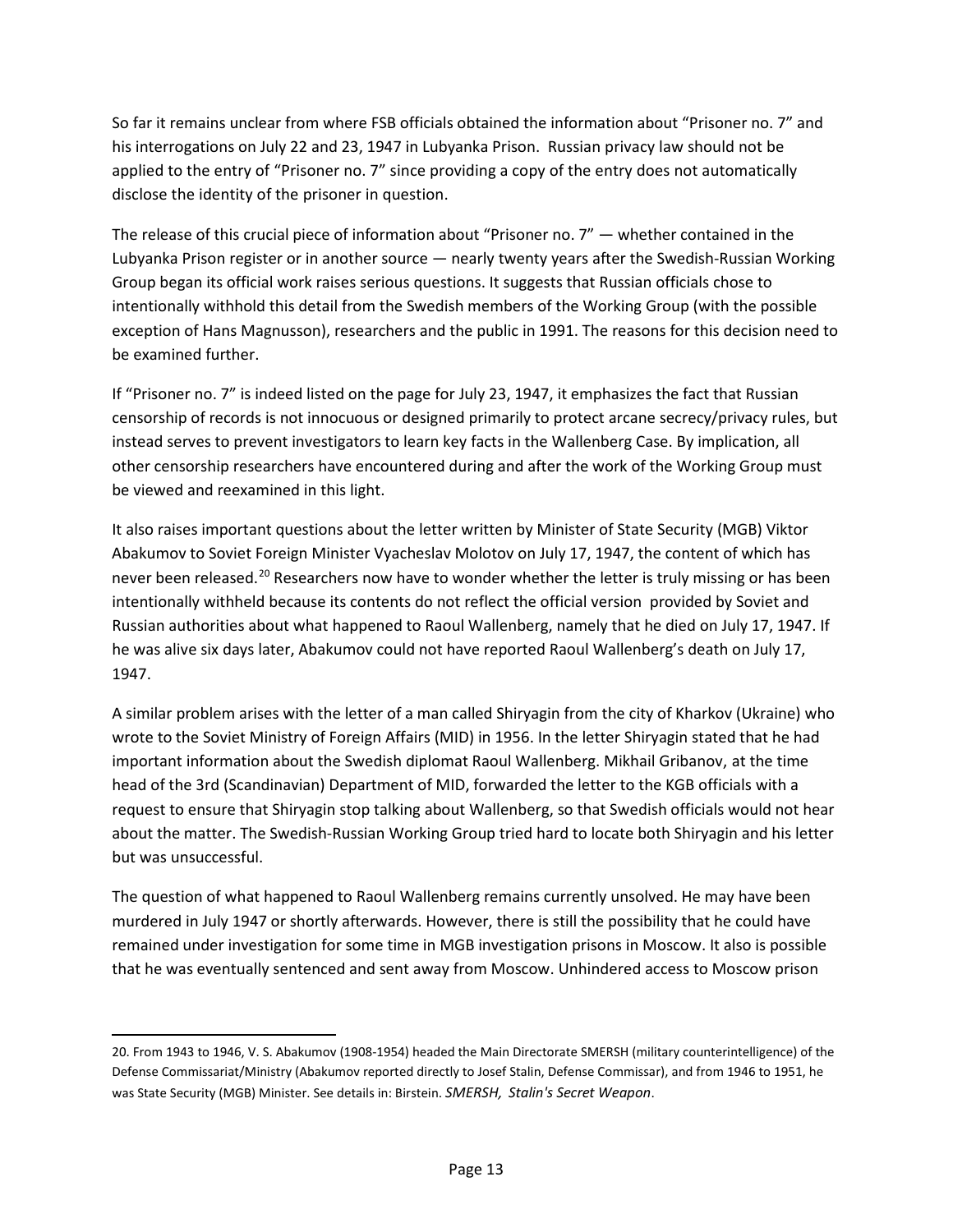registers of arrivals and departures of prisoners by independent researchers is necessary to answer these essential questions.

#### 4) **Additional Information That Requires Clarification**

l

a. The 2001 report of the Russian part of the Working Group (available at [http://www.regeringen.se\)](http://www.regeringen.se/) contains a statement by the former KGB official Col. Andrei Bachurin, deputy head of the KGB Press Bureau in the early 1970s.<sup>[21](#page-13-0)</sup> At some point  $-$  apparently around 1956, the time of the preparation of the Andrei Gromyko Memorandum of 1957, — Bachurin was involved in writing a KGB reply to one of the Soviet Foreign Ministry's inquiries about the cause of Wallenberg's death.

Bachurin claimed that "the [KGB] leadership at the time did not want to tell the real cause of death of the Swedish diplomat." This statement implies that the KGB at the time had knowledge of Wallenberg's death, as well as how he died.

However, the comment needs to be checked further. In what context and to whom was this statement made? Did Bachurin have full knowledge of the Raoul Wallenberg case? Did Bachurin's KGB colleagues reveal how Wallenberg died and when? And if so, is this knowledge persevered today?

b. Beginning in 1991, the KGB (later the FSB) Central Archive released a series of copies of records from the Interrogation Registers of both Lubyanka (also known as Inner Prison) and Lefortovo Prisons, on the interrogations of Raoul Wallenberg and Vilmos Langfelder, from 1945 to 1947. However, the record of the last known interrogation of Wallenberg on, as the KGB/FSB indicated it, March 11, 1947, should be confirmed.

According to the released copy of the page from the Interrogation Register of Lubyanka Prison (without a date), there is also a record of an interrogation of the arrested Soviet Academician Vasily Parin (no. 36).[22](#page-13-1) But documents in Parin's Archival-Investigation File do not confirm the date of March 11, 1947, given by the FSB archivists, since there were interrogations on March 3, 7, and 24.<sup>[23](#page-13-2)</sup> Wallenberg's record

<span id="page-13-0"></span><sup>21.</sup> The English translation of the Russian 2001 report was also published as a book: *Raoul Wallenberg Report of the Russian Side of the Working Group.* [V. V. Tuchnin et al.] (Stockholm: Regeringskansliet, 2004). The KGB Press Bureau was created in June 1969 on the order of KGB Chairman Yurii Andropov (1914-1984, he was KGB Chairman from 1967 to 1982). The Bureau controlled the release of archival information about the activity of the KGB and its predecessors to the Soviet writers who wrote about the history of the "organs" and to the press. Previously, from 1967 to 1969, A. D. Bachurin was one of Andropov's consultants.

<span id="page-13-1"></span><sup>22.</sup> Document A31, the Raoul Wallenberg database, website of the Swedish Foreign Ministry [http://www.regeringen.se.](http://www.regeringen.se/) Secretary of the USSR Medical Academy V. V. Parin (1903-1971) was arrested on February 17, 1947. In April 1948, the MGB Special Board (OSO) sentenced him to a 25-year imprisonment; he was kept in Vladimir Prison. After Stalin's death, in October 1953, Professor Parin was released and continued his scientific career.

<span id="page-13-2"></span><sup>23.</sup> In the Soviet system, two files were opened for each arrested person: Personal File (usually at first called Prison File), and Investigation File. The first file contained documents regarding the arrest of a prisoner and his/her life in investigation prisons, and, after conviction, -- in the labor camp or prison. If the prisoner died during incarceration in prison or camp, his/her Personal File remained in the archive of the place of his/her detention. If the prisoner was released after the end of his/her term, according to law his/her Personal File should have been destroyed after five years of storage; this did not always happen, and some personal files survived in the archives. Currently, personal files of most of the foreigners arrested in the 1940s-50s are kept in the Russian State Military Archive (RGVA) in Moscow. Investigation files contained mostly documents concerning investigation of a person accused of political crimes. After conviction, they were filed in the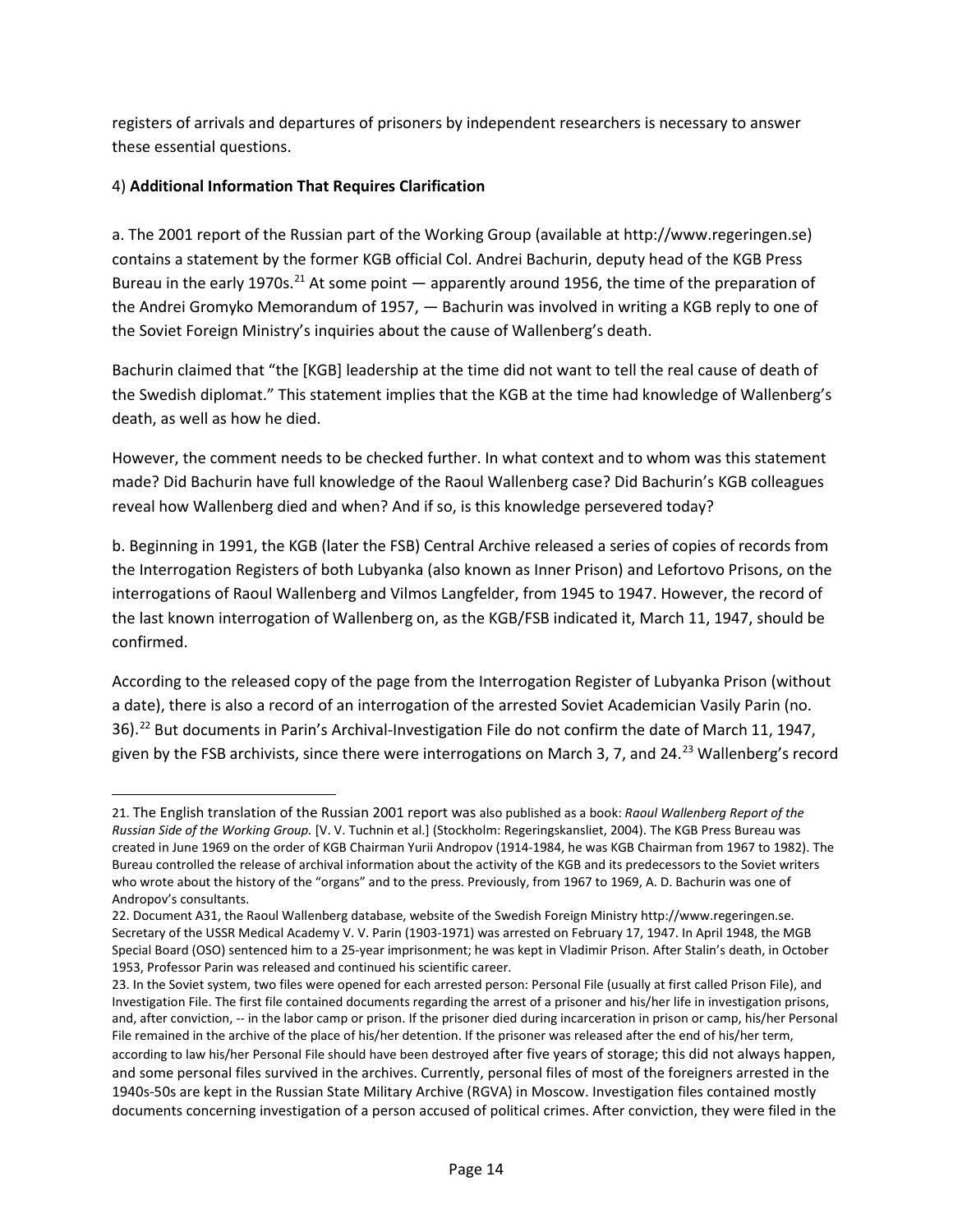on the released copy has the number 33, and, therefore, the date of that interrogation should have been written in the register approximately two pages before this page. Despite several requests, the FSB has not provided a copy of a page with the date of this Wallenberg's interrogation.

#### **2. Medical Records**

l

During a press conference in January 2001, Col. Vinogradov cited a reference to a medical registry that supposedly showed that Raoul Wallenberg had asked for medical assistance once, when he requested an appointment with a dentist. The actual register entry has never been presented by the FSB despite numerous inquiries. Russian officials stated that the information had been provided by the abovementioned KGB official Bachurin.

During an interview by the Swedish-Russian Working Group in 1993, Col. Bachurin indicated that Wallenberg's request occurred "either in Butyrka or Lefortovo." The FSB informed researchers that medical registers are not available in its archives for Butyrka Prison (the records exist only after 1947), as well as for Sukhanovo Prison (the third MGB investigation prison in Moscow) and for Vladimir Prison (one of three special prisons for keeping the most important sentenced political prisoners). In 1949 Butyrka Prison became one of Moscow MGB investigation prisons (previously it belonged to the Interior Ministry, MVD), and there is no indication that Wallenberg was ever kept in that prison. According to the FSB, medical records also did not survive for Lubyanka and Lefortovo prisons. Col. Bachurin died in 2004. Obviously, the issue of medical registers of MGB prisons remains an open question, as does the question about how Col. Bachurin learned of Raoul Wallenberg's request.

# **3. Questions about the OSO (MGB Special Board) Lists of Names and Lubyanka Prison Death Register**

Since 2001, researchers have filed numerous requests regarding prisoners sentenced by the MGB Special Board (OSO) – the special MGB "court" that "tried" most of the persons arrested and investigated by the MGB.<sup>24</sup> The FSB has repeatedly answered that neither Raoul Wallenberg, nor Vilmos Langfelder were formally charged or sentenced for any crime and that they are not listed in the materials of the OSO. However, this information requires verification by independent researchers.

The FSB has consistently denied access to the OSO original materials referring to the state secrecy restrictions. Our requests to release copies of the lists of prisoners sentenced by OSO for specific years were also rejected.<sup>[25](#page-14-1)</sup>

archive of the MGB Department "A" (12th Section of this department was in charge). Currently, the Archival-Investigation files that survived are kept mostly in the FSB Central Archive.

<span id="page-14-0"></span><sup>24.</sup> The OSO MGB was created on November 2, 1946 for trying cases investigated in the MGB. See Kokurin and Petrov. *Lubyanka: Organs of the VCheKa—OGPU—NKVD—NKGB—MGB—MVD—KGB*. P. 141 (in Russian).

<span id="page-14-1"></span><sup>25.</sup> Currently, the OSO MGB materials are kept not in the FSB Central Archive in Moscow, but, apparently, in its local branch, -the Archive of the Omsk Region FSB Directorate, in the city of Omsk, Siberia. Still, it should be possible to make reasonable arrangements to obtain the requested information.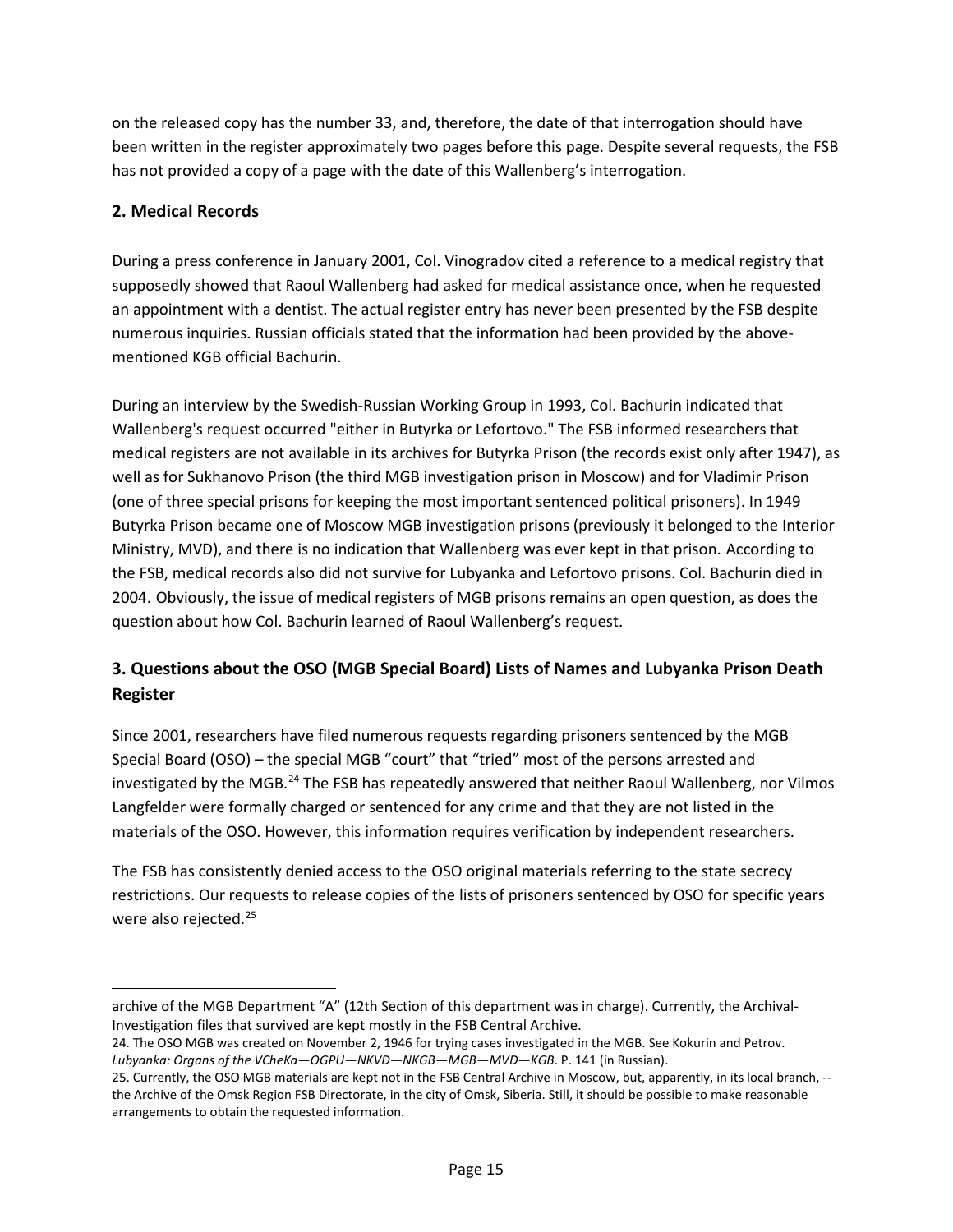FSB archivists told Susan E. Mesinai, an official consultant to the Swedish part of the Working Group, that the names of Raoul Wallenberg and Vilmos Langfelder do not appear in the official annual records for 1947 or 1948 in the Lubyanka Prison Death Register.

However, no independent expert was allowed to study the original documentation, including the Death Registers, for Lubyanka Prison or other investigation prisons located in Moscow, such as Lefortovo and Butyrka for specific years. [26](#page-15-0)

#### **4. Raoul Wallenberg's Personal Possessions**

One of the main unsolved issues in the Wallenberg investigation is the allegedly accidental discovery of Wallenberg's valuables, money and other possessions by KGB officials in 1989, which supposedly occurred without the help of any archival finding aids. The timing of the discovery -- September 1989, just about a month before Wallenberg's family visited Moscow on the invitation of Mikhail Gorbachev, then Chairman of the [Supreme Soviet](https://en.wikipedia.org/wiki/Supreme_Soviet) and later, Soviet President -- also appears questionable. Soviet officials claimed that they had been discovered during refurbishment of old KGB offices.

Raoul Wallenberg's personal possessions included his appointment diary, valuables and large sums of foreign currency in old bills. Many questions persist about this alleged discovery that have never been answered.



 $\overline{a}$ 

Fig. 3. Raoul Wallenberg's siblings, Guy von Dardel and Nina Lagergren, in Moscow, in 1989. They are holding their brother's diplomatic passport which was returned to them by Soviet officials, together with a number of his other personal effects. Photo: Private Archive, Guy von Dardel

<span id="page-15-0"></span><sup>26.</sup> As for Butyrka Prison, its archive kept Personal Files of prisoners who died in that prison. Apparently, it contains no files for Wallenberg and Langfelder since some researchers who had access to this archive do not mention those particular files. See Yekaterina Rozhaeva. *Butyrka.* Moscow: Eksmo, 2008. Pp. 311-330 (in Russian).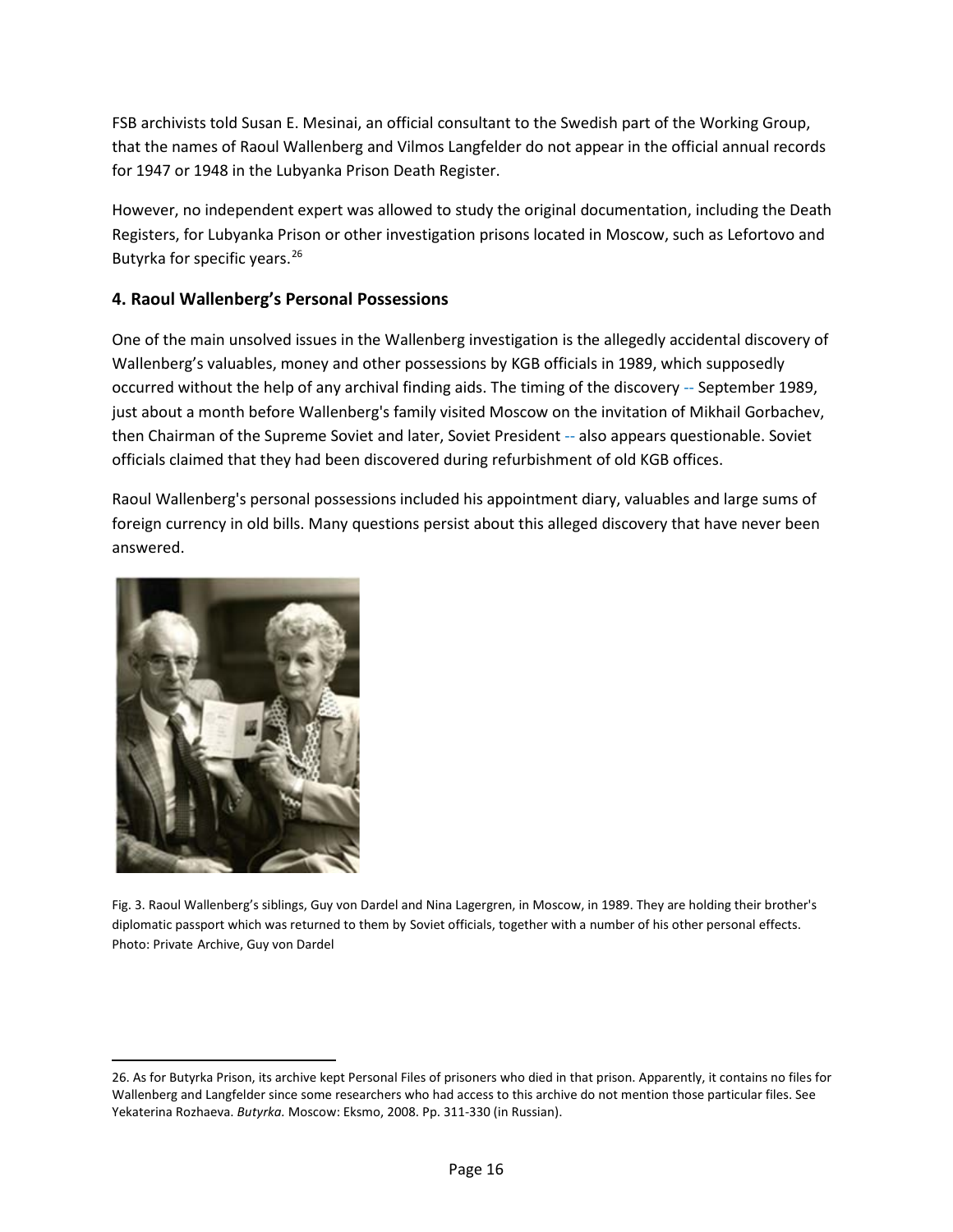It is known that the system of recording possessions was quite elaborate, with giving the prisoner separate receipts for the money and for the other valuables. How could such items be found without corresponding archival documentation?

It would be extremely unusual if Wallenberg's appointment diary had been kept along with the valuables. Usually such documentation was part of the materials in the Archival-Investigation File. Therefore, the origin of these two items remains a mystery.

The Soviet and Russian authorities claimed that Wallenberg died in July 1947. During investigation, valuables and currency were stored in the NKGB/MGB Financial Department. In most cases of political arrestees, the sentencing of a prisoner included confiscation of valuables and currency.<sup>[27](#page-16-0)</sup> But if a prisoner died, under prison rules theoretically the currency and valuables should have been permanently confiscated by the Soviet State within six months of his/her death or returned to next-ofkin. [28](#page-16-1) These rules did not apply to prisoners under investigation in NKVD/NKGB/MGB prisons: from July 1939 on, it was forbidden to inform relatives about the death of their loved ones who had been under investigation and to release corpses of these prisoners to the relatives.<sup>29</sup>

However, since Wallenberg was listed a prisoner-of-war (POW), as it is written on his Prisoner Card in Lubyanka Prison which was released in 1989 along with his possessions, apparently the rules for POWs had been applied to him. According to these rules, after his death such valuables as his gold cigarette case should have been sent to the Precious Metals Directorate of the USSR Finances Ministry, and the foreign banknotes, — to the State Bank (*Gosbank*). [30](#page-16-3)

If Raoul Wallenberg indeed died in 1947, why then was his currency and valuables not confiscated and sent away according to the Soviet rules, but were still in the MGB/KGB storage and handed over to his family in 1989?

One more question is: How did Soviet authorities know what amount they should return? Did they indeed find a package or envelope containing bills of foreign currency or did they have a copy of the receipt that was given to Raoul Wallenberg on his arrival in Lubyanka Prison in 1945? If so, in which file did the KGB officials locate this receipt?

 $\overline{a}$ 

<span id="page-16-0"></span><sup>27.</sup> Even if the sentencing did not include confiscation, later the former prisoner received after his release not foreign currency bills, but an equivalent sum in Russian rubles.

<span id="page-16-1"></span><sup>28.</sup> The question of confiscation was discussed in: S. E. Mesinai. Ramification of Wallenberg's Returned Possessions. *The Swedish Report* (2000). Appendix 44. Pp. 324-326. Ms. Mesinai based her discussion on the archival study by Gennady Kuzovkin, a researcher at the International "Memorial" Society in Moscow. Unfortunately, the archival reference information to the materials provided in the text is inaccurate and incomplete. Ms. Mesinai, who inspected Russian documents for the Swedish Working Group, studied archival files with the help of a Russian translator. So did the other consultant to the Group, Susanne Berger. It is unfortunate that the Swedish Working Group did not include a native Russian-speaking archivist-expert in Soviet history.

<span id="page-16-2"></span><sup>&</sup>lt;sup>29</sup> NKVD Order no. 00859, entitled "Regulations for NKVD Investigation Prisons" and dated August 28, 1939. Cited in: A. I. Zubkov*. Criminal-Executive Law in Russia.* Moscow: Norma, 2006 (in Russian), [http://pravo.news/ugolovnoe-pravo-ross](http://pravo.news/ugolovnoe-pravo-ross-kniga/osobennosti-pravovogo-regulirovaniya-8900.html)[kniga/osobennosti-pravovogo-regulirovaniya-8900.html.](http://pravo.news/ugolovnoe-pravo-ross-kniga/osobennosti-pravovogo-regulirovaniya-8900.html) Information about the death of foreigners arrested at the end of WWII by SMERSH/NKGB operatives started to be released from approximately 1955.

<span id="page-16-3"></span><sup>30. &</sup>quot;Instruction on the Way of Financing," dated April 13, 1946. Document 3.27 in: *POWs in the USSR 1939-1956. Documents and Materials.* Edited by M. M. Zagorul'ko. Moscow: Logos, 2000. Pp. 199-204 (in Russian).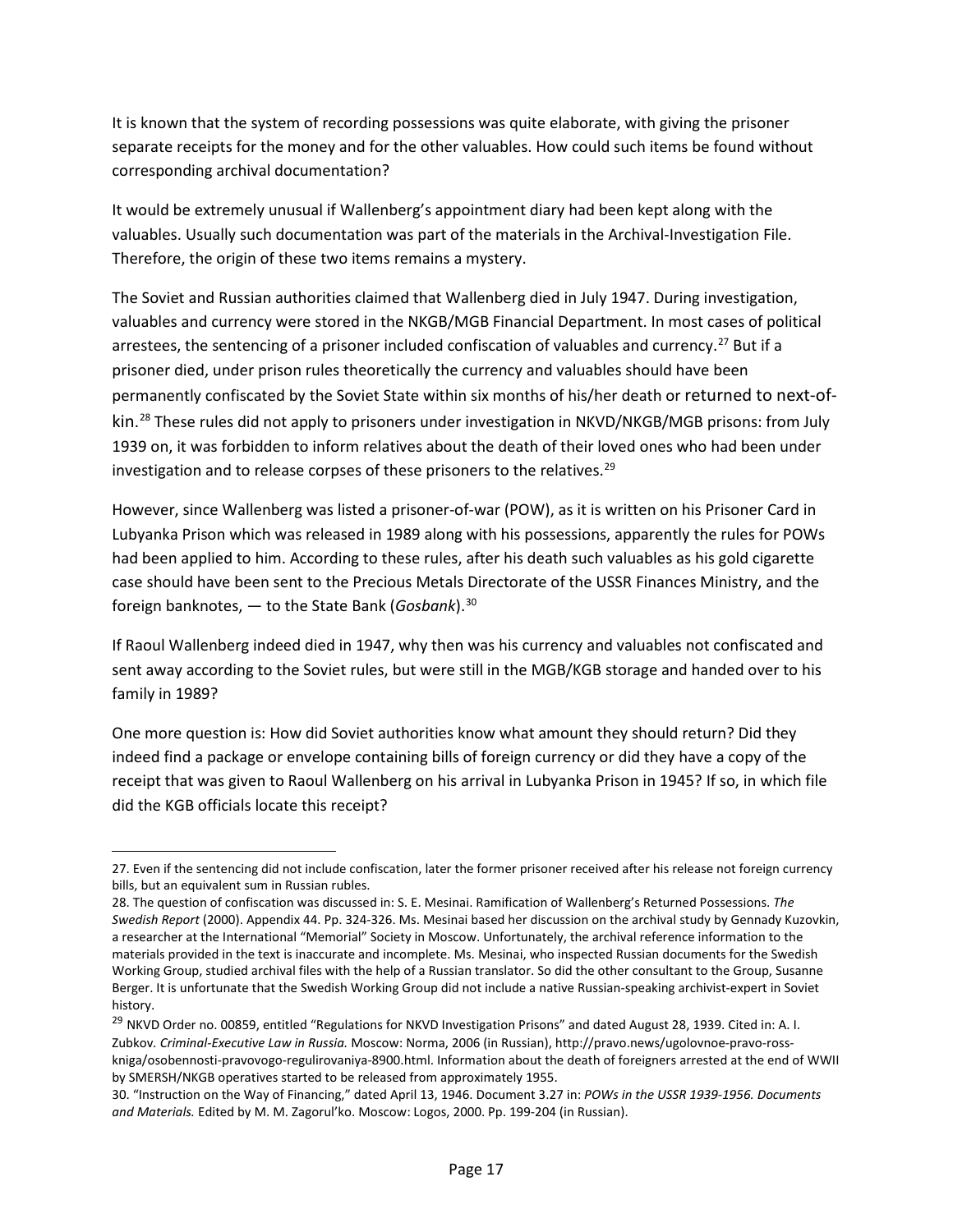#### **5. Last Documentary Record About Wallenberg's Personal Possessions**

The released records about Wallenberg's possessions are also far from clear. In 1991, the KGB presented a censored copy of the left page of the blacked out entry (the records stretched over two pages — the left and right pages of the register) and a restored version of it [Appendix 18, p. 252 in the official Swedish report *Raoul Wallenberg* (Stockholm, 2000)]. However, no explanation was given why the KGB believed this record definitely referred to Wallenberg's possessions (aside from the fact that the entry was censored and Wallenberg was allegedly transferred from Lefortovo Prison on March 1, 1947) since the name was not fully restored. Only two Russian letters, presumably first letters of Wallenberg's name or his initials, — part of an assumed Russian capital letter *"P"* ("R") (it could be also part of the Russian capital letter *"B"* – "W") and, possibly, the Russian capital letter "*Г*" ("G") — could be made legible and identified, as well as the date "2" of unknown month and year**.** Additionally, the copy does not include the right and left columns on the page, and, therefore, it is hard to interpret the record.

Contrary to what one can see in Appendix 18, the authors of the Swedish report wrote (p. 136): "The note concerning Raoul Wallenberg was blotted out but has been restored. It listed those of his belongings which went with him when he was transferred from Lefortovo to Lubyanka in February-March 1947." There is nothing of the sort in the KGB reconstruction presented in Appendix 18. The actual name of belongings and a description of their content, — these should be two different receipts with different numbers written in this column (and clearly, these two were blotted in the document),  $$ could not be restored, since the blotting made with a pen was too severe.

A copy of the right page was presented later in full (Appendix 47, p. 329 in the Swedish report), which gives a little bit more information. The record in the first column says that the papers for belongings (and, apparently, the belongings) arrived from Lefortovo Prison. The next column has a signature of the storage keeper who registered the possessions in Lubyanka. But there is no other record written in words on the line in the next columns. The authors of the Swedish report commented this in the following way (p. 136): "No mention of what happened to them [possessions] later on. *This space was left empty* [the emphasis is in original], which is unique. The ledger indicates what happened later on to the belongings of all the other prisoners listed here [in the report]."

In order to draw this strong conclusion about the uniqueness of the record regarding Wallenberg, one needs to see many original records in the register. The record was shown to Ambassador Hans Magnusson as Chairman of the Swedish group, but it is, obviously, not enough for a serious study and conclusion. Additionally, this statement is not completely correct because we do not know what happened to Katona's possessions and if and how they were registered.

However, instead of words, there is a check mark in the third column entitled "When the Possessions Were Given to the *Gosfond* [State Fund, i.e., confiscated] or to the Owner" that obviously has an important meaning. This check mark could be interpreted as that the possessions, in fact, were confiscated after Wallenberg's death.

The requests to the FSB Central Archive to present copies of records of possessions of prisoners who died in Lubyanka Prison or were held in Lubyanka and died in the Hospital of Butyrka Prison (for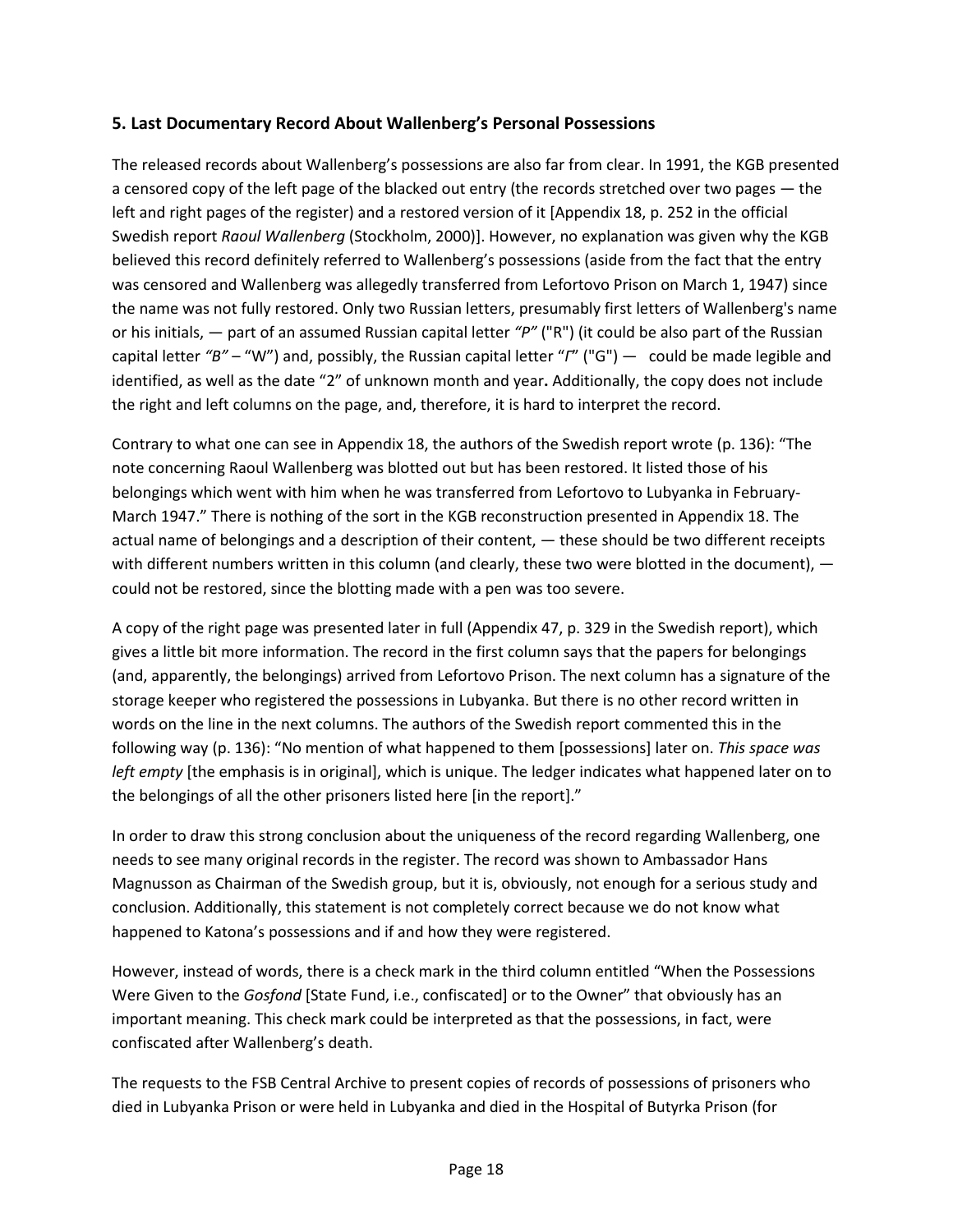instance, Count István Bethlen, the former Prime Minister of Hungary, 1921-1941), remained without an answer.

Clearly, the FSB archivists need to clarify how and on what basis they came to the definite conclusion that the record they copied and presented for a review was, in fact, the record for Raoul Wallenberg's possessions.

# **6. Vilmos Langfelder and Sandor Katona's Possessions**

There are also questions about a copy of a receipt for and a list of Vilmos Langfelder's possessions, as well as a list of Sandor Katona's possessions. The FSB archivists have never clearly explained what type of file the copies of these documents came from (they have almost sequential page numbers, 151 for Katona and 154-155 for Langfelder) and why there was no similar documents for Wallenberg or Rödel.

This issue might have been clarified if the FSB showed independent researchers the original file with Langfelder and Katona's receipts.

# **7. Prisoner Registration Cards**

1) The Prisoner Card for Willy Rödel includes several entries on the back, indicating his transfer to Lubyanka Prison in late February 1947, his death in October 1947, as well as registration numbers for two receipts for his possessions, — his belongings and a list of items in them. No such information exists on Raoul Wallenberg's Prisoner Card. The question is: Why are the records on the cards so different?<sup>[31](#page-18-0)</sup>

2) Prisoner cards from both prisons, Lubyanka and Lefortovo, for prisoners directly connected with the Wallenberg case (especially Gustav Richter, Willi Scheuer-Schluter, Jan Lloyda, Ernst Huber, Paul-Erhard Hille, Ero Pelkonen, Horst Kitchmann, Reiner Stahel, Ernst Krafft, Otto Hatz, Hermann Thomsen-Krisko) should be provided by the FSB Central Archive for a review and analysis, to determine what information was noted on these documents, as a matter of routine administrative procedure.

3) No prisoner registration card has ever been presented for Vilmos Langfelder and Sandor Katona. This gap in the documentation should be examined further.

# **8. The Smoltsov Report and the Gromyko Memorandum**

The most suspicious aspect of the so-called "Smoltsov Report" is that, almost miraculously, one document appears to answer all core questions in the Wallenberg Case — when, where and how Wallenberg died, plus what happened to his body (the report was released in February 1957 as part of the so-called Andrei Gromyko Memorandum, about Raoul Wallenberg). At the time, Andrei Gromyko was Soviet Foreign Minister. [32](#page-18-1)

<span id="page-18-0"></span> $\overline{\phantom{a}}$ 31. This question was first raised by the consultant of the Swedish Group Susan E. Mesinai.

<span id="page-18-1"></span><sup>32.</sup> A short discussion of these questions was given in: Vadim Birstein, "The Mystery of Raoul Wallenberg's Death." *Evreiskie novosti [Jewish News].* No. 6 (July 2002), p. 6 (in Russian); the English translation with an additional note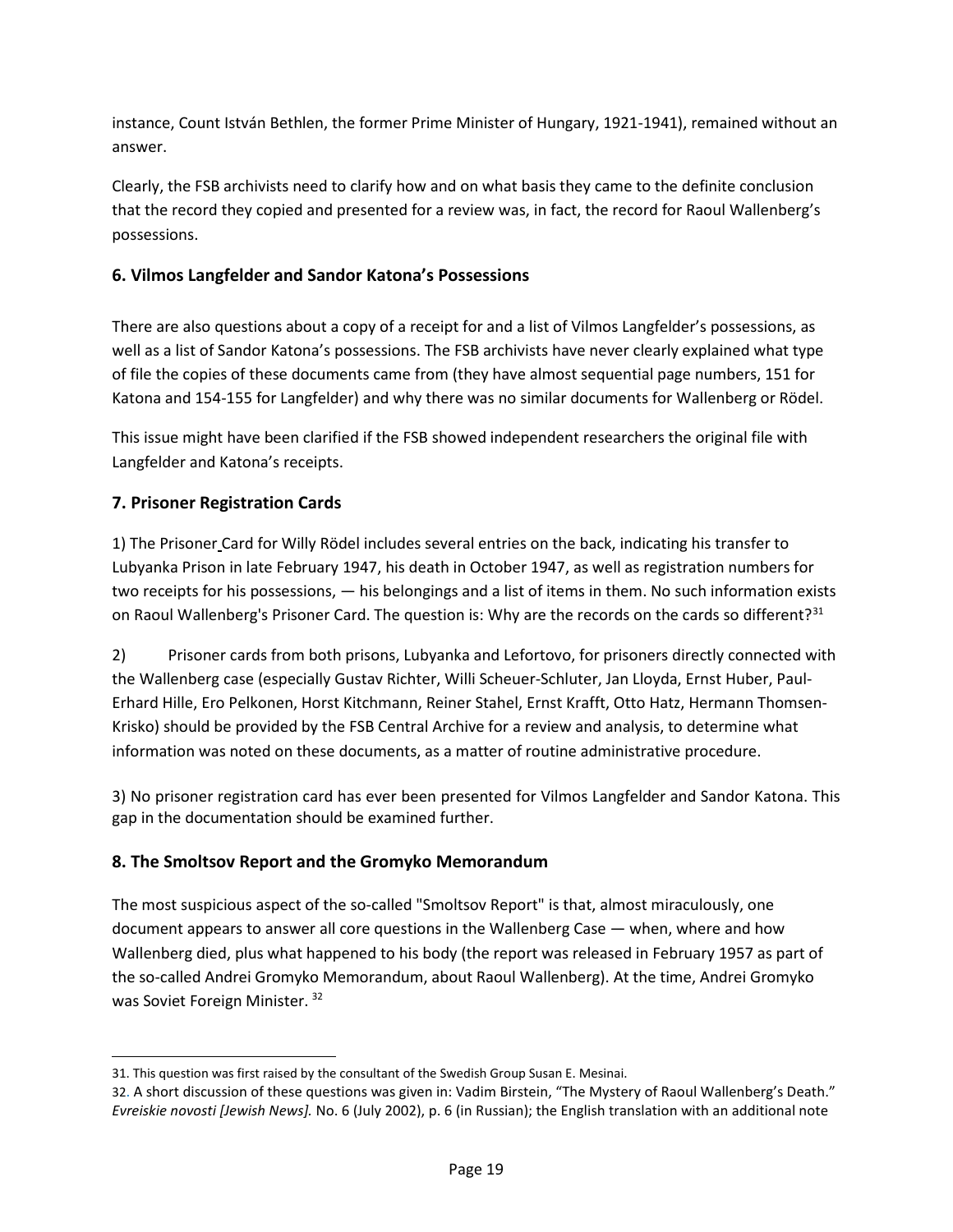This report, written by Dr. Aleksandr Smoltsov, head of the Medical Department of Lubyanka Prison, in 1947 and addressed to MGB Minister Viktor Abakumov, stated that "a prisoner Walenberg [one letter "I" in the original]" had died of "a heart attack" on July 17, 1947, in his cell in Lubyanka Prison.<sup>[33](#page-19-0)</sup> An additional note on the report, written by a pencil, and not by a pen as the main text, said that Abakumov ordered to cremate the body without an autopsy. Conveniently, both of the main protagonists in the document — Abakumov and Smoltsov — were dead by the time the report was made public.

It remains unclear how Smoltsov could arrive at the diagnosis of the death of "a heart attack" without conducting an autopsy. The order not to conduct an autopsy also makes no sense. First, it was against the usual prison routine. Second, if necessary, an autopsy report would have been written in a way that it would cover up the real cause of death if, for instance, Wallenberg was poisoned.

Generally speaking, both the addressee and person who wrote the report were unusual. According to a NKVD instruction dated 1939, for a prisoner, who died under investigation, "an autopsy report or a medical report on death" was issued in 3 copies, one of which was sent to the investigation department in charge of the prisoner, the second was sent to the NKVD Prison Department, and the third was put into the Personal File of the prisoner.<sup>[34](#page-19-1)</sup>

As far as it is known, the same bureaucratic procedure continued in the MGB investigation prisons. When Wallenberg's cellmate Willy Rödel mysteriously died in October 1947 on the way from Lubyanka Prison to a POW Camp in Moscow suburbs (see the next part 9), the warden (*nachal'nik*) of Lubyanka Prison Aleksandr Mironov officially informed Col. Sergei Kartashov, head of the 4<sup>th</sup> Department of the 3<sup>rd</sup> MGB Main Directorate, -- the department that investigated Wallenberg and Rödel's cases, -- about Rödel's death and sent him a copy of an autopsy report. The same was in the case of the Dutch Lt. Gerrit van der Waals, who died in the Butyrka Prison Hospital on August 11, 1948 (see below). Assistant to the Head of Butyrka Prison Metal'nkov reported to the head of the 2<sup>nd</sup> MGB Main Directorate (interior counterintelligence) Evgenii Pitovranov, that was in charge of van der Waals's investigation, about his death, and sent Pitovranov a copy of a medical report on his death.<sup>[35](#page-19-2)</sup> In other words, in both cases Minister Abakumov was not involved.

Also, the warden of the prison was in charge of sending a corpse to the Moscow Crematorium. In Mironov's report to Kartashov about the death of Rödel, there is a phrase: "At the same time I ask for

 $\overline{a}$ 

from in 2006 is available a[t http://www.vbirstein.com.](http://www.vbirstein.com/) A. A. Gromyko (1909-1989) was Soviet Foreign Affairs Minister from 1957 to 1985.

<span id="page-19-0"></span><sup>33.</sup> A misspelling of Wallenberg's name occurred also in other prison documents. For instance, in the Lubyanka Prison Register of Interrogations on March 11, 1947 his name was written as "Woll'nberg."

<span id="page-19-1"></span><sup>34.</sup> NKVD Order no. 00674, signed by Deputy NKVD Commissar Vsevolod Merkulov, and dated June 11, 1939. Document no. 33 in: *GULAG (Main Directorate of [Labor] Camps. 1918-1960*. Compiled by А. I. Kokurin and N. V. Petrov. Moscow: Demokratiya, 2000 (in Russian)[, http://www.alexanderyakovlev.org/fond/issues-doc/1009109.](http://www.alexanderyakovlev.org/fond/issues-doc/1009109) According to the rules, an autopsy was not performed only if a convicted prisoner died while being transported to the destination of imprisonment by the NKVD Convoy Troops. See paragraphs 167-169 of the "Regulations of the NKVD Convoy Troops Service," dated September 29, 1939 (in Russian), http://www.rkka.ru/docs/real/uskv-39.pdf.

<span id="page-19-2"></span><sup>35.</sup> Personal File of Gerrit van der Waals. RGVA. Fond/Collection 465/P. Opis'/Register 10. File 40242 (Archival File no. 490522). P. 85.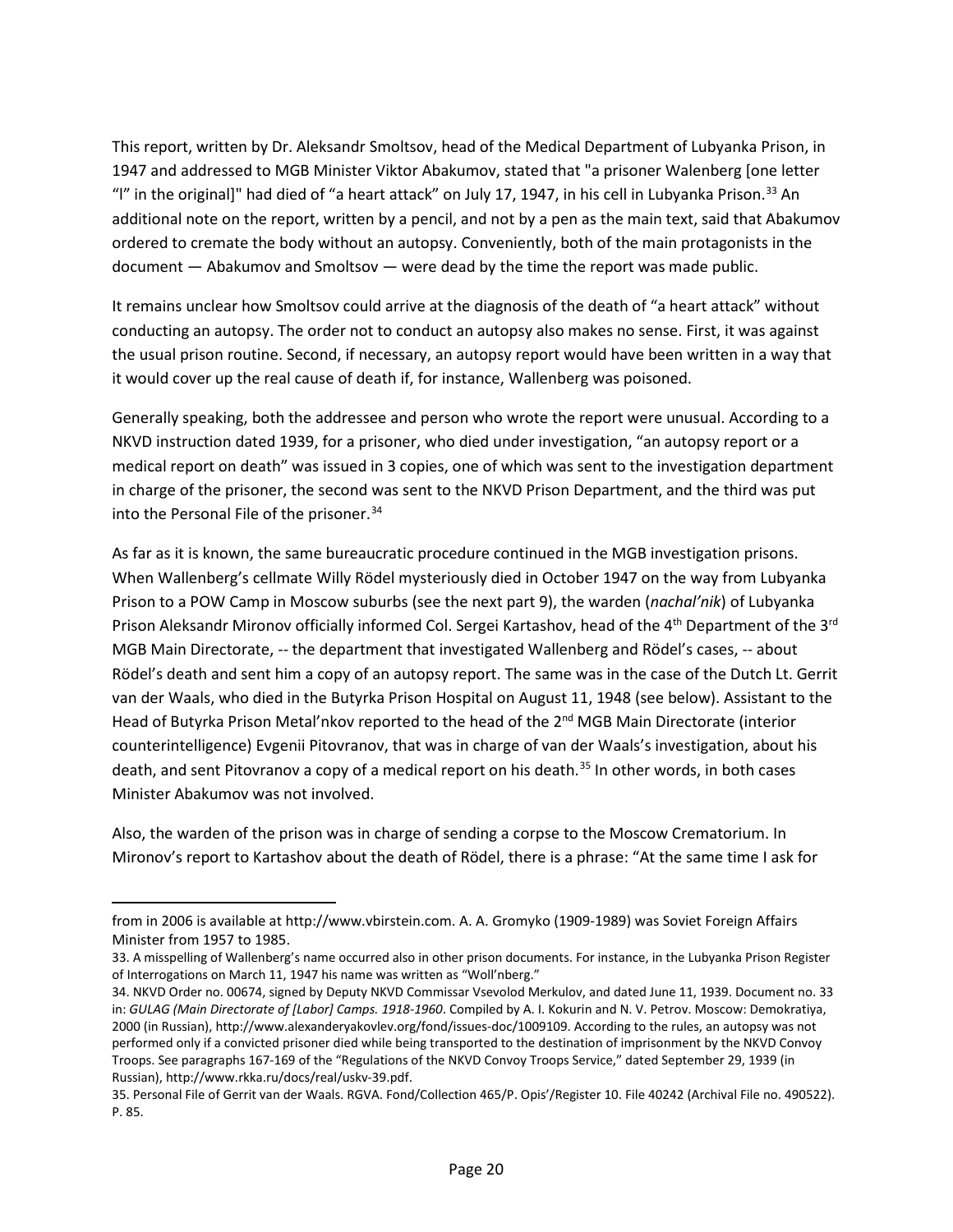your urgent order to cremate the body." Therefore, again, not Minister Abakumov, but the head of the 4th Department of the 3rd MGB Main Directorate gave an order about cremation.

There is no order about cremation in van der Waals's Personal File, but there is a formal instruction addressed to the head of the crematorium: "A corps of a male is sent [to you] for cremation." There are two signatures on the document: of the prison head Metal'nikov (he is mentioned here with this title) and Chief Doctor (apparently, of the Butyrka Prison Hospital) Finaev.<sup>[36](#page-20-0)</sup> In other words, if in case of Wallenberg the prison administration would have followed the rules, Smoltsov's signature would have appeared on a similar document below the signature of Mironov. Surprisingly, the name of Lubyanka Prison warden Mironov was not mentioned in the Smoltsov Report at all.

The question of Mironov's role acquires additional attention due to the claims contained in the recently published in Russian memoir of the former first KGB Chairman Ivan Serov.<sup>[37](#page-20-1)</sup> Serov had never worked in SMERSH or MGB, and had nothing to do with Wallenberg's arrest and investigation from 1945-47. He always served in the NKVD/MVD and was one of Lavrentii Beria's favorites, and in 1954, was appointed the first KGB Chairman.<sup>[38](#page-20-2)</sup> On the whole, Serov's statements regarding Wallenberg are not supported by documents.<sup>[39](#page-20-3)</sup>

For instance, Serov claims that in 1954 in the «Wallenberg File» with «operational materials» there was a so-called Certificate ("*Akt*") of Cremation for Raoul Wallenberg's body, dated 1947 and signed by two officials of Lubyanka Prison, Chief Warden Aleksandr Mironov and Lubyanka's Commandant (Chief Executioner) Vasily Blokhin.<sup>[40](#page-20-4)</sup> There is no evidence that such a file and a document existed. According to Serov, this file was kept in the Committee of Information, created in 1947. However, in 1954 this Committee was within the Foreign Affairs Ministry (MID) structure and did not have intelligence directorates, they had already been transferred back to the MGB and to the Defense Ministry (military intelligence). The MID Archive released its Wallenberg's File, but it contains MID's documents, and not «operational materials». And there is no evidence of existence of the «*Akt*», especially if one takes into consideration that, according his duties, Mironov did not sign this type of certificates, he could sign an order to send a body to the crematorium, and Blokhin made a mark or a note on the order to execute a particular prisoner, and not on the order about cremation; both Mironov and Blokhin were not present at the cremation.

Serov makes an additional statement that Blokhin was interrogated about the «liquidation» of Wallenberg. Supposedly Blokhin declared that he and his staff had no connection to the liquidation, at

 $\overline{\phantom{a}}$ 

<span id="page-20-0"></span><sup>36.</sup> Ibid. P. 87. After cremation, Metal'nikov sent a separate notification about the death of van der Waals to the head of the Department 2-A (fighting British spies) of the 2nd MGB Main Directorate, Fyodor Shubnyakov; this Department was directly in charge of investigation of the van der Waals case. Ibid. P. 88.

<span id="page-20-1"></span><sup>37</sup> Ivan Serov. *Notes from a Suitcase: Secret Diaries of the First KGB Chairman, Found Over 25 Years after His Death*, with comments by Aleksandr Khinshtein (Moscow: Prosveshchenie, 2016) (in Russian).

<span id="page-20-2"></span><sup>38</sup> See a short biography of Ivan Serov (1905-1990) in: N. V. Petrov and K. V. Skorkin. Those Who Governed the NKVD, 1934-1941 (Moscow: Zven'ya, 1999), pp. 381-82 (in Russian), and a more detailed biography in Nikita Petrov. *The First KGB Chairman Ivan Serov* (Moscow: Materik, 2005) (in Russian).

<span id="page-20-3"></span><sup>39</sup> See details in Vadim Birstein. "Raoul Wallenberg in Ivan Serov's Memoir", http://www.vbirstein.com/serovmemoir-book-review/.

<span id="page-20-4"></span><sup>40</sup> Serov. *Notes from a Suitcase*. P. 537.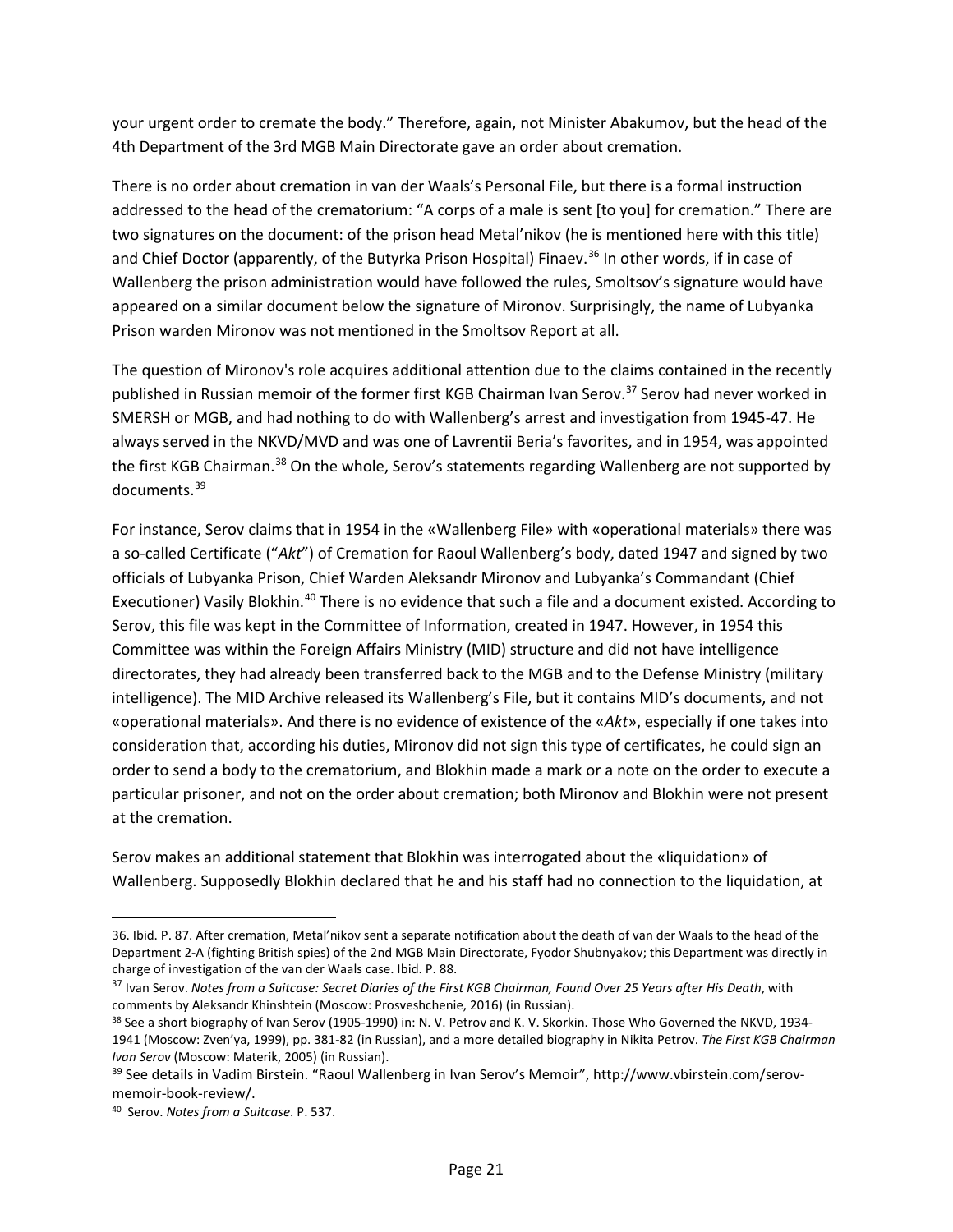least he did not remember anything about that.<sup>[41](#page-21-0)</sup> A transcript of this interrogation has never been released and it is questionable if it ever existed.

Of course, there is a possibility that the case of Raoul Wallenberg was so special that Smoltsov followed Abakumov's personal instructions the latter made in violation of prison rules, especially if Abakumov, in his turn, received directions from Stalin.

Bhumayne mot Alexander &C Pananny "werngarken (2mg-upheepaas" lisa gaarama<br>lesaanlees ceugeu noren d'animer Inspena<br>caivardine "norgeanomispenai doregefrai гаступившие поградное этоторуе to chain a cumum una of tre painty о лична наблизомы за балкобрам про s avroka, maximpiona, yr spiracotycha, ripoweg<br>czagoniai, 20.iag wojnyrazy benjenzia inipój<br><u>na riptyineg ydzinolitaniai mp</u>istrine, tinop<u>i</u>a Lasasanic Scassor Tax m mapaggunooni any o Kursidya Cucangha **Response que OS RP** 

Fig. 4. The so-called Smoltsov Report, allegedly authored by Dr. Aleksandr Smoltsov. The document claimed that Raoul Wallenberg died on July 17, 1947 in Lubyanka Prison. The Soviet government announced the discovery of the report in 1957, but presented the actual document only in 1989. Two figures, "159" and "12", written by a pencil at the top right corner of the document indicate that the report was once part of two archival files. One of the figures, "12", was written by a blue pencil, similar to that one used for writing the additional note at the bottom.

In his memoir, General Serov also claims that Viktor Abakumov, who was himself arrested in July 1951, allegedly interrogated in 1953 or 1954 by Col. Aleksandr Kozyrev, then acting head of the MVD Department on Investigation of Especially Important Cases. In this interrogation, Abakumov presumably confirmed that Raoul Wallenberg, in fact, had been "liquidated" on direct orders of Stalin and Molotov. FSB Archivists have never presented a transcript of this interrogation.

The FSB Central Archive has never answered the question that has been pending for almost sixty years now: From what exact archival file did the Smoltsov Report originate?

During the 1990s, the original document, kept outside of its original file, was inspected by the Russian and Swedish forensic experts, as well as archivists of the Moscow International "Memorial" Society. All of them concluded that the document is almost certainly authentic, meaning that Dr. Smoltsov was its author. The main question with the report still is: Does it contain the truth about the time, place and

<span id="page-21-0"></span> <sup>41</sup> Ibid.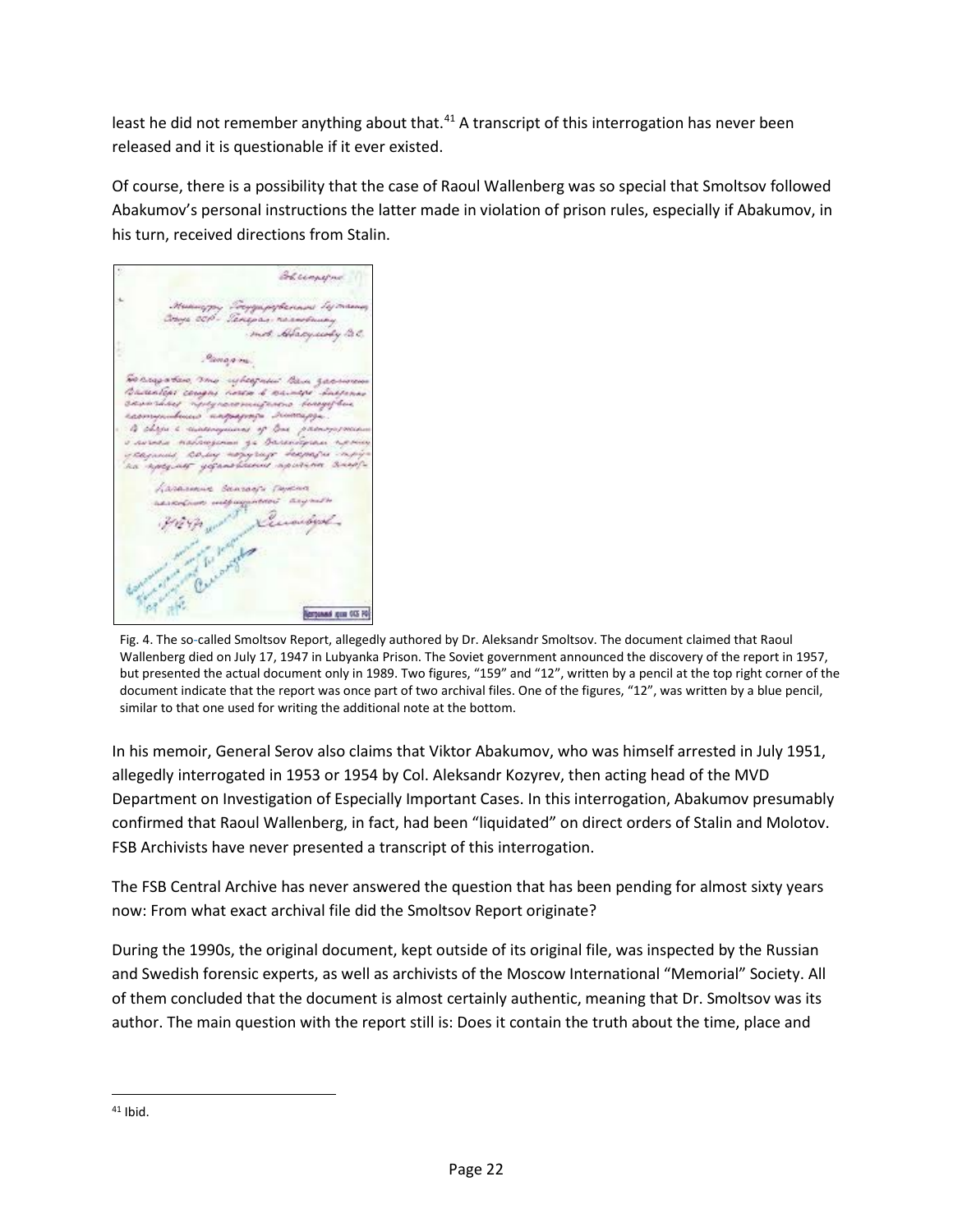cause of death of Raoul Wallenberg? As almost all experts agree, the latter issue is particularly questionable.

The genesis and purpose of the Smoltsov Report remain unclear, as well as the exact circumstances in which the document was written. The main part of the report was written with purple ink, by a pen, but the additional note was written by a blue pencil. There is a possibility that Smoltsov may have written the note about cremation and autopsy at a later point, some time before his death in 1952. Or that the additional note was forged.<sup>[42](#page-22-0)</sup>

Still, the possibility cannot be excluded that the document is a fake. In their follow-up report from 1992, the Swedish experts noted the discovery during the early 1990s of a large Soviet-era forgery lab, located on the premises of the Communist Party's Central Committee, which contained large supplies of old stationery and different types of ink. The experts also pointed out that there were several persons available to the authorities "who were skilled in imitating other people's signatures and handwriting," especially among the former employees of Soviet security organs.<sup>[43](#page-22-1)</sup>

However, if the report was forged, it was not the work of that laboratory – the document was provided by the KGB. The laboratory for making forged documents existed in Soviet security services from the 1920s, and within the MGB, it was called the Department "R". In 1957, when the text of the Smoltsov Report was made publicly available, this was the 4th KGB Special Department.<sup>44</sup>

Unfortunately, Dr. Smoltsov's handwriting samples that Russian and Swedish forensic experts used for their analysis did not include documents for 1947. However, the experts noticed that the writing speed of the text of Smoltsov's Report was remarkably slower than that of the other sample documents.

The records regarding the employment of Aleksandr Smoltsov during the crucial summer of 1947, when he was, in fact, on medical leave from his post in prison, are of particular interest. This information has been requested by various researchers on numerous occasions, but there was no clear answer from the KGB/FSB.

One more question is whether Smoltsov was well enough to carry out his duties at Lubyanka Prison in July 1947, as claimed by Russian officials. For unexplained reasons, Russian authorities also did not provide forensic experts with any handwriting samples for Dr. Smoltsov from the year 1947.

Taking into consideration the above-mentioned details, it would be reasonable to submit the Smoltsov Report for an additional forensic testing by an independent group of experts.

l

<span id="page-22-0"></span><sup>42.</sup> The question about the authorship of the additional note written in pencil was first raised by the Russian journalist Vladimir Abarinov in 1991. The Swedish forensic experts who later examined the Smoltsov Report concluded that probably the additional note was also written by Smoltsov. A report in Swedish by Nils Ångström and Rolf Berzell, entitled "Slutredovisning av handstilsundersökningen av det s k Smoltsov-doukmentet," dated January 8, 1992, p. 2.

<span id="page-22-1"></span><sup>43.</sup> Ibid.

<span id="page-22-2"></span><sup>44.</sup> See Kokurin and Petrov. *Lubyanka: Organs of the VCheKa—OGPU—NKVD—NKGB—MGB—MVD—KGB.* P. 232 (in Russian).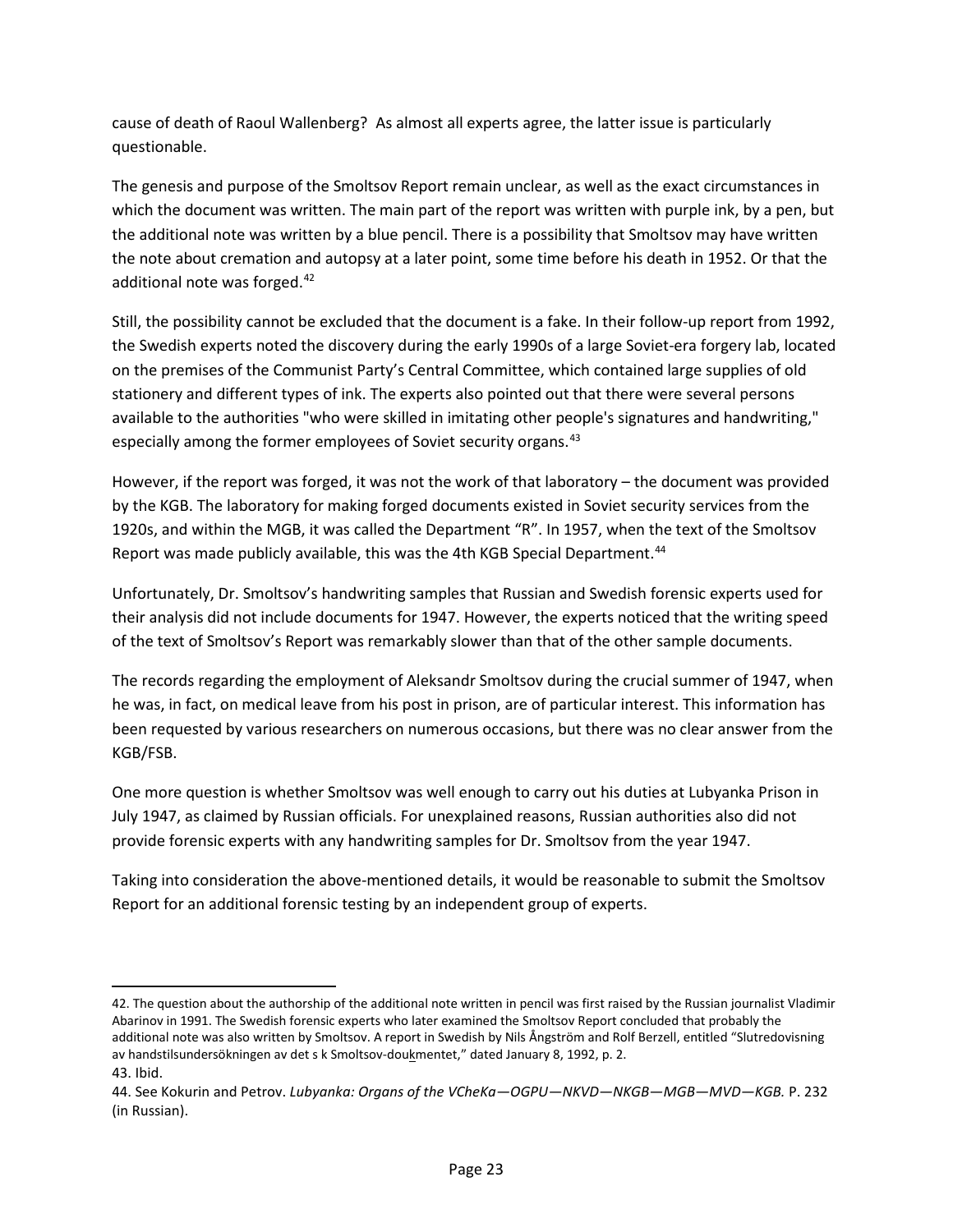Important questions also remain regarding the drafting of the Gromyko Memorandum in 1956-57. Why did the Soviet leadership not present more convincing evidence of Raoul Wallenberg's death? If the Smoltsov Report is genuine, why did the Politburo during internal deliberations consider several different versions of Wallenberg's death to be presented to the Swedish government? In one version, he was supposed to have died in Lefortovo Prison; another placed his death in Butyrka Prison.

Experts have various opinions on possible motivations of the Soviet leadership's decision-making process regarding the Smoltsov Report. Dr. Petrov has argued that since Soviet leaders had no intention of providing any information at all to Swedish officials about Raoul Wallenberg, one can conclude that the Smoltsov Report, as a strictly internal document, is genuine (while, of course, obscuring the true cause of Wallenberg's death).<sup>[45](#page-23-0)</sup> One can also surmise that during the 1950s, due to the increasing pressure from the Swedish government, Soviet leaders may have decided to create a document that would conveniently include all basic information about Raoul Wallenberg's fate and blaming the persons who had been deceased, -- especially Abakumov.

In light of the fact that the FSB archivists have stated that "Prisoner no. 7" was, probably, Wallenberg, who was interrogated five days after the date of his death according to the Smoltsov Report, it is hard to overestimate the necessity of information about the original file that contained the Smoltsov Report and the precise time of its discovery.

# **9. File PF-9653 and the File of Willy Rödel**

For many years researchers have repeatedly asked the FSB Central Archive about the file of Wallenberg's longtime cellmate, Willy Rödel:

1) To show the original collection/file from which the few documents about Rödel that had been previously released supposedly originate. Russian officials indicated that this documentation is kept in a so-called "operative correspondence file" (PF-9653) that contains correspondence between prison officials and the 3rd MGB Main Directorate (military counterintelligence) about imprisoned foreign diplomats. The FSB would not allow researchers to inspect the original documents.

2) To inspect a few pages that were released to the Swedish side of the Working Group (medical documents regarding Rödel's death) as copies without page numbers. The archivists finally informed researchers about the page numbers, but never showed the originals.

<span id="page-23-0"></span> <sup>45</sup> Nikita Petrov. "Was wissen wir wirklich über Wallenbergs Schicksal?" *Auf den Spuren Wallenbergs*, Stefan Karner (Hg.). Innsbruck (Austria): StudienVerlag, 2015. S. 107-116.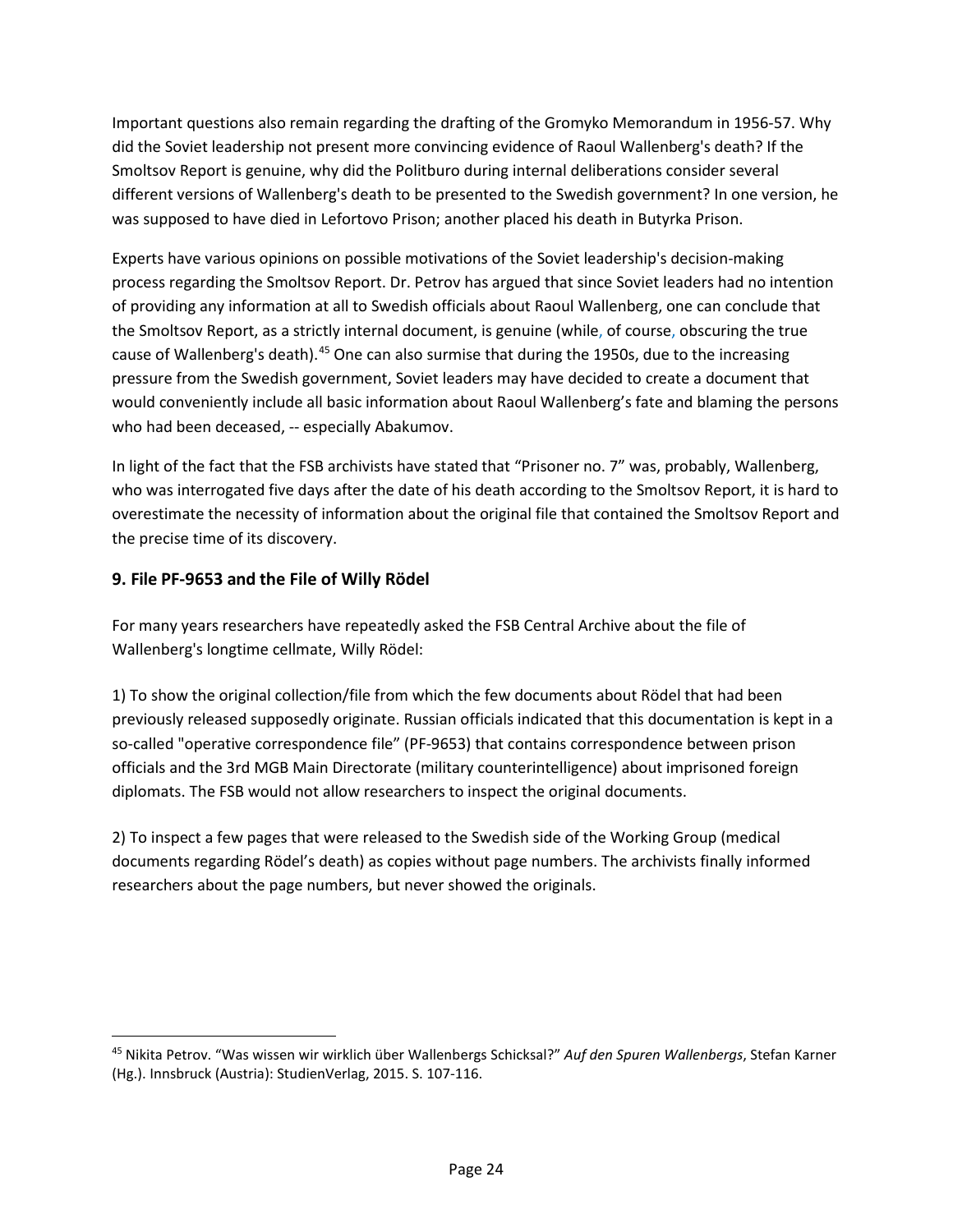

l

Fig. 5. Cover page of the FSB archival file PF-9653. Requests to review the file have been consistently denied. Source: AP Photo/Mikhail Metzel, [http://www.sandiegouniontribune.com/news/2011/sep/25/official-wallenberg-possibly-outlived](http://www.sandiegouniontribune.com/news/2011/sep/25/official-wallenberg-possibly-outlived-death-date/)[death-date/.](http://www.sandiegouniontribune.com/news/2011/sep/25/official-wallenberg-possibly-outlived-death-date/)

FSB archivists claimed for years that this file PF-9653 contained no further information about Rödel than that which had been previously released and that none of Rödel's interrogation documents could be located.

In November 2009, the FSB officials suddenly informed two researchers (Birstein/Berger) that, in fact, some of Rödel's interrogations did exist. Two of Rödel's statements to his interrogators were published in Russian in 2011 in the book *Secrets of the Third Reich Diplomacy: German Diplomats, Leaders of Foreign Military Missions, Military and Police Attachés in Soviet Captivity. Documents from Investigation Files. 1944-1955,* edited by Lt. General Vasily Khristoforov (Moscow: Demokratiya Publ.), pp. 423-4 (in Russian).[46](#page-24-0) This seems to indicate that large parts of Willy Rödel's file have indeed survived. It raises the important question whether similar documents have been preserved for other prisoners closely connected to the Wallenberg case, including Wallenberg himself.

Rödel's file is especially significant because, as Nikita Petrov of the Moscow Memorial Society has discovered, it belongs to a group of files of the liquidated (secretly executed) persons. [47](#page-24-1) According to Col. Vinogradov, the same collection contains materials of the case of former Hungarian Prime Minister Count István Bethlen who died in the Butyrka Prison Hospital in 1946.

It is worth noting that the last page number in Rödel's file is written on an envelope that contains, among other things, his prisoner card and diplomatic passport. This fact raises the question whether

<span id="page-24-0"></span><sup>46.</sup> Until November 2017, Lt. Gen. Vasily Stepanovich Khristoforov headed the FSB Directorate of Registration and Archival Collections (Управлениe регистрации и архивных фондов ФСБ РФ) or URAF; he succeeded Lt. Gen. Ya. F. Pogonii, who headed the URAF from 1992 to 1995, during the first years of the Swedish-Russian Group work. Some important materials about Wallenberg were released from the FSB Central Archive during Pogonii's tenure. On November 27, 2017, Russian President Vladimir Putin dismissed General Khristoforov from military service (see

[http://www.kremlin.ru/events/president/news/53344\).](http://www.kremlin.ru/events/president/news/53344) However, Khristoforov continued heading Center for Publication of Sources on 20th Century Russian History at the Institute of Russian History of the Russian Academy of Sciences (http://iriran.ru/?q=hristoforov).

<span id="page-24-1"></span><sup>47.</sup> Nikita Petrov. *First KGB Chairman Ivan Serov* (Moscow: Materik, 2005). P. 158 (in Russian). Ivan Serov (1905-1990) was KGB Chairman from 1954 to 1958.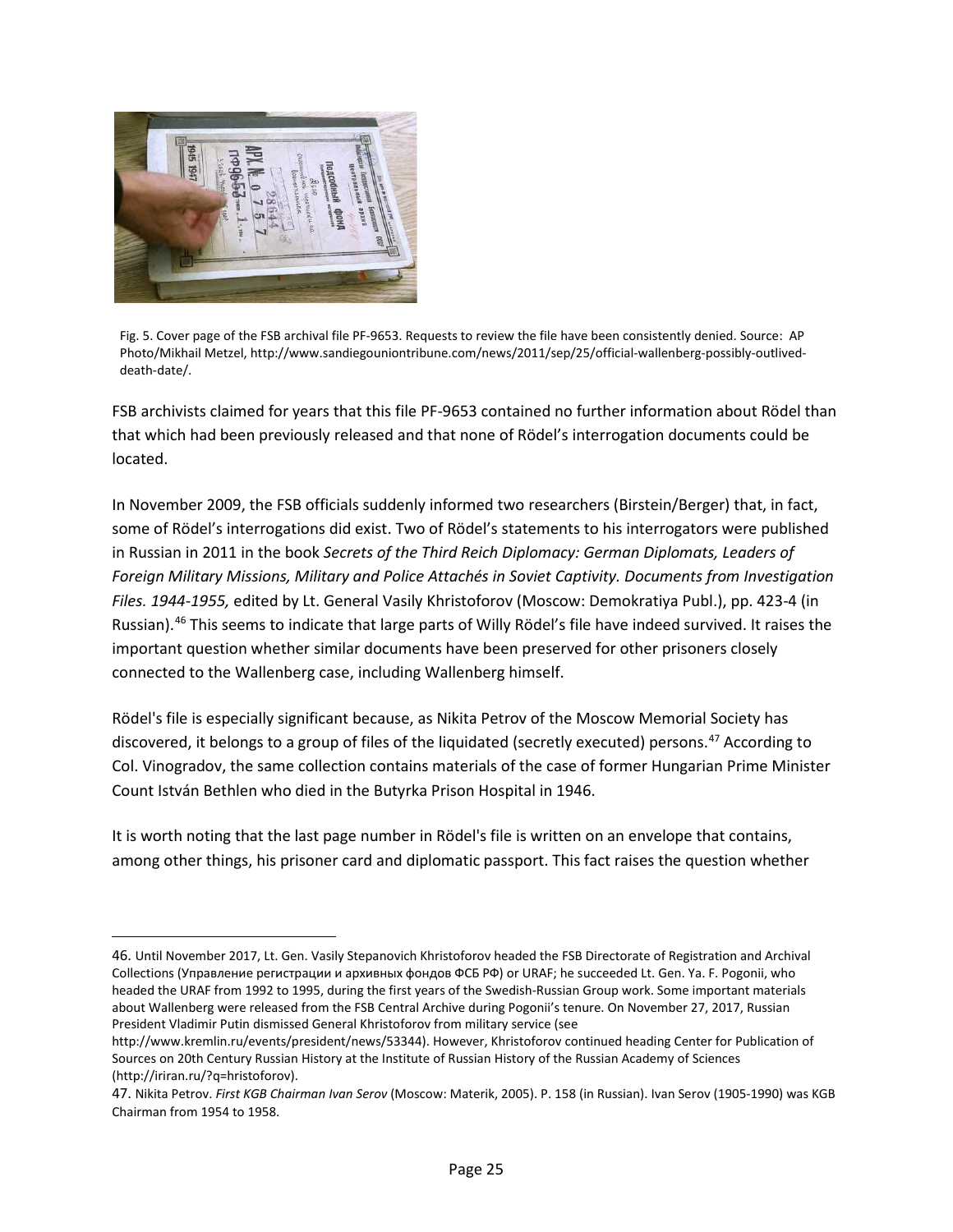Raoul Wallenberg's prisoner card and diplomatic passport released in 1989 were located in a similar collection of documents.

Rödel's documents should be made available for review for a simple reason that Wallenberg's longtime cellmate was executed (most probably, poisoned) on October 15, 1947, a few months after Wallenberg's own trail breaks off in Lubyanka Prison. The documentation could provide important clues about how sensitive cases like his and that of Raoul Wallenberg were handled by the Soviet security apparatus at the time.

In 2012, the FSB published a compilation of documents entitled *SA Oberfűhrer Willy Rödel: Documents from the FSB Archives of Russia*, edited by Lt. Gen. Khristoforov.<sup>[48](#page-25-0)</sup> The book includes documents from not only the file PF-9653, but also from another archival file (Fond 16. Opis' 32 «E». Delo 235). Previously, the latter had never been mentioned by FSB archivists. Furthermore, the publication of these documents does not replace the necessity of inspecting the originals.

A short review conducted in 1993 of a two-volume report of a special Commission headed by Nikolai Arzhannikov – who was deputy chair of the Committee on Human Rights at the Supreme Council of the Russian Federation – showed that Rödel's file apparently included an important document in the Wallenberg case, a copy of the Vyshinsky Note dated August 18, 1947. This note stated that "Wallenberg is not in the Soviet Union and he is not known to us. It remains only to assume that Wallenberg was killed or captured by Hungarian Nazis."

The FSB claims that the file PF-9653 (which contains Rödel's file) does not include such a copy of the Vyshinsky Note. However, the review in 1992 suggests that this particular copy originated from some type of Rödel's file. It carries Abakumov's handwritten instruction "Comrade Kartashov should be acquainted with this." Sergei Kartashov headed the MGB investigation department that conducted the investigation of both Wallenberg and Rödel's cases from 1945-47.

The placement of a copy of the Vyshinsky Note (only 14 copies were typed originally for the highest Soviet leaders) in Rödel's file in August 1947 would underscore the close link between his and Wallenberg's case. [49](#page-25-1)

Willy Rödel died mysteriously on October 15, 1947. His autopsy report states that he suddenly died of a "heart paralysis" on the way from Lubyanka prison to the POW Krasnogorsk Prison Camp No. 27 in Moscow suburbs.<sup>[50](#page-25-2)</sup> However, according to a KGB archival document published by Nikita Petrov, Rödel was, in fact, "liquidated" (killed). This archival document reads: "Files of the Liquidated: Redel [the

 $\overline{\phantom{a}}$ 

<span id="page-25-1"></span><span id="page-25-0"></span><sup>48.</sup> The title of the book in Russian is: *Оберфюрер СА Вилли Редель. Документы из архивов ФСБ России.* Отв. редактор В. С. Христофоров, авт.-сост. В. Г. Макаров, В. С. Христофоров. М.: Изд-во Главного архивного управления г. Москвы, 2012. 49. Unfortunately, the copy of the Commission's report that Dr. Birstein saw in 1992, was destroyed in the fire in the Russian Councils Building ("White House") in 1993 that started after Russian tanks fired at this building. It is extremely important to check the other copies of the 2-volume materials of the Arzhannikov Commission if they exist.

<span id="page-25-2"></span><sup>50.</sup> An excerpt from the autopsy report for Willy Rödel; the autopsy was done on October 16, 1947. See documents nos. 41 and 42 in: *SA Oberfűhrer Willy Rödel.* Pp. 72-74 (in Russian).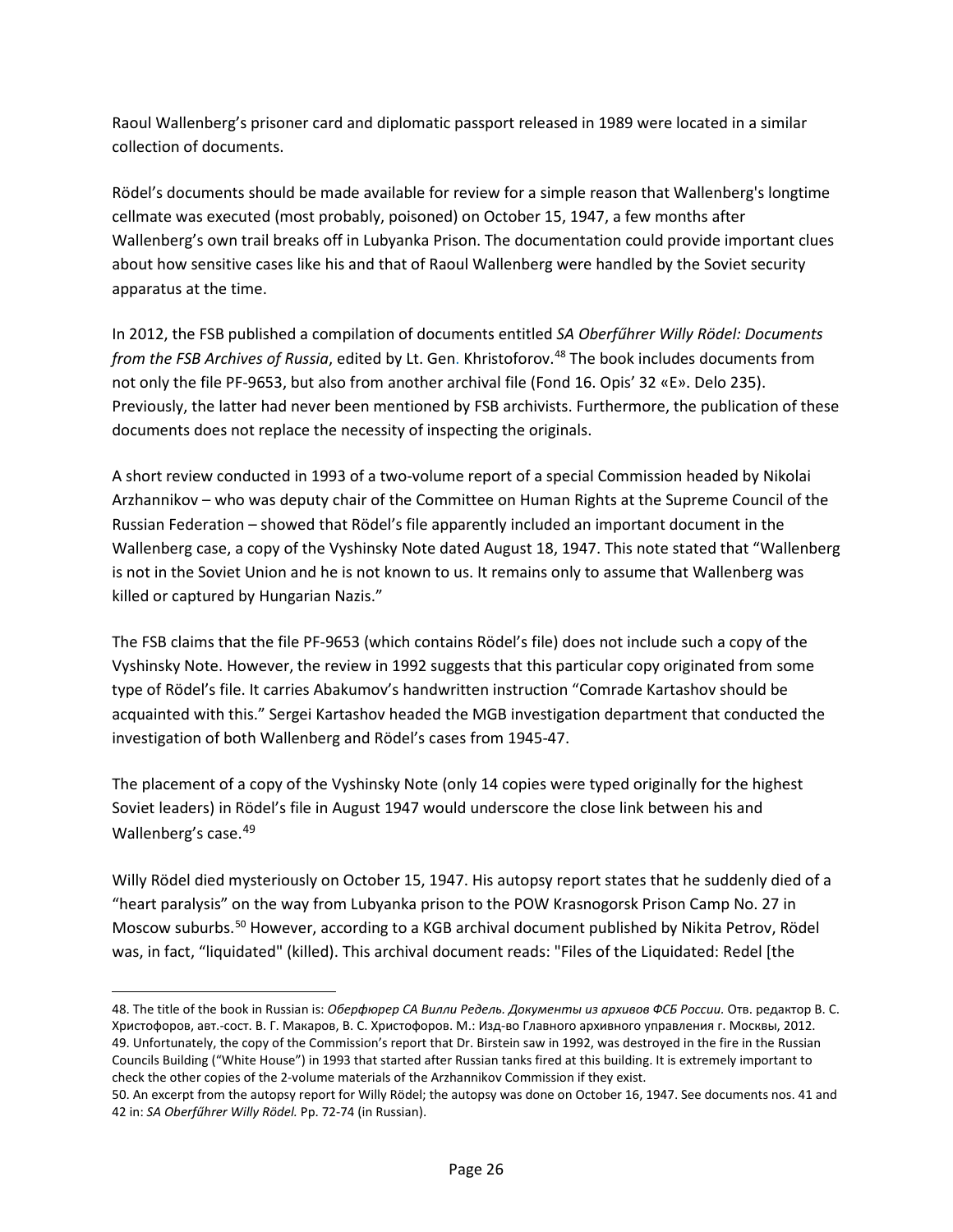Russian spelling of the name Rödel], 'Sluga' ['Servant'], the Uzhgorod Case."[51](#page-26-0) The last case concerns the secret poisoning of Theodor Romzha, Archbishop of the Ruthenian Catholic Eparchy of Mukachevo in October 1947 in Western Ukraine.<sup>[52](#page-26-1)</sup>

All these killings, as well as the killing of Isai Oggins that will be described in Part 15, were totally against Soviet law. These people were not sentenced to death by any court, and from May 1947 to January 1950, the death penalty was abolished in the Soviet Union.<sup>[53](#page-26-2)</sup> These victims were killed simply on orders of the Soviet leadership.



Fig. 6. German diplomat Willy Rödel. Source: Rödel Family Archive

If to believe the published documents in the book *SA Oberfűhrer Willy Rödel*, documentation about cremation is missing in Rödel's file. As already cited, there is a request of Lubyanka Prison warden Aleksandr Mironov to Sergei Kartashov, head of the 4th Department of the 3rd MGB Main Directorate to give "an urgent order to cremate the body."<sup>[54](#page-26-3)</sup> The marking of the document is also unusual: "Highly Urgent." Rödel died on October 16, 1947, the next day the autopsy was conducted, and on the same day, October 16, 1947, Mironov wrote his request about an urgency of cremation. Does this mean that

l

<span id="page-26-0"></span><sup>51.</sup> See a description of political poisonings, including that of Archbishop Romzha, by a special MGB team in 1946- 47 in: Vadim J. Birstein. *The Perversion of Knowledge: The True Story of Soviet Science*. Boulder (CO): Westview Press, 2001. Pp. 131-141.

<span id="page-26-1"></span><sup>52.</sup> Petrov. *First KGB Chairman Ivan Serov.* P. 158 (in Russian).

<span id="page-26-2"></span><sup>53.</sup> Decree of the Presidium of the USSU Supreme Council, dated May 26, 1947, replaced death penalty with 25 year imprisonment in labor camps, while the Decree of the Presidium of the USSU Supreme Council, dated January 12, 1950, again introduced death penalty "for traitors of the Motherland, spies, and demolition saboteurs." Additionally, the latter decree had the retroactive effect and covered the prisoners who had been arrested before this decree was introduced. See the whole texts of the decrees in Russian, for instance, at: http://libatriam.net/read/463315/.

<span id="page-26-3"></span><sup>54.</sup> Memorandum no. 2575 by Col. A. Mironov, Lubyanka Prison Warden, addressed to Col. S. Kartashov, head of the 4th Department of the 3rd MGB Main Directorate, dated October 16, 1947. Document no. 41 in: *SA Oberfűhrer Willy Rödel.* P. 72 (in Russian)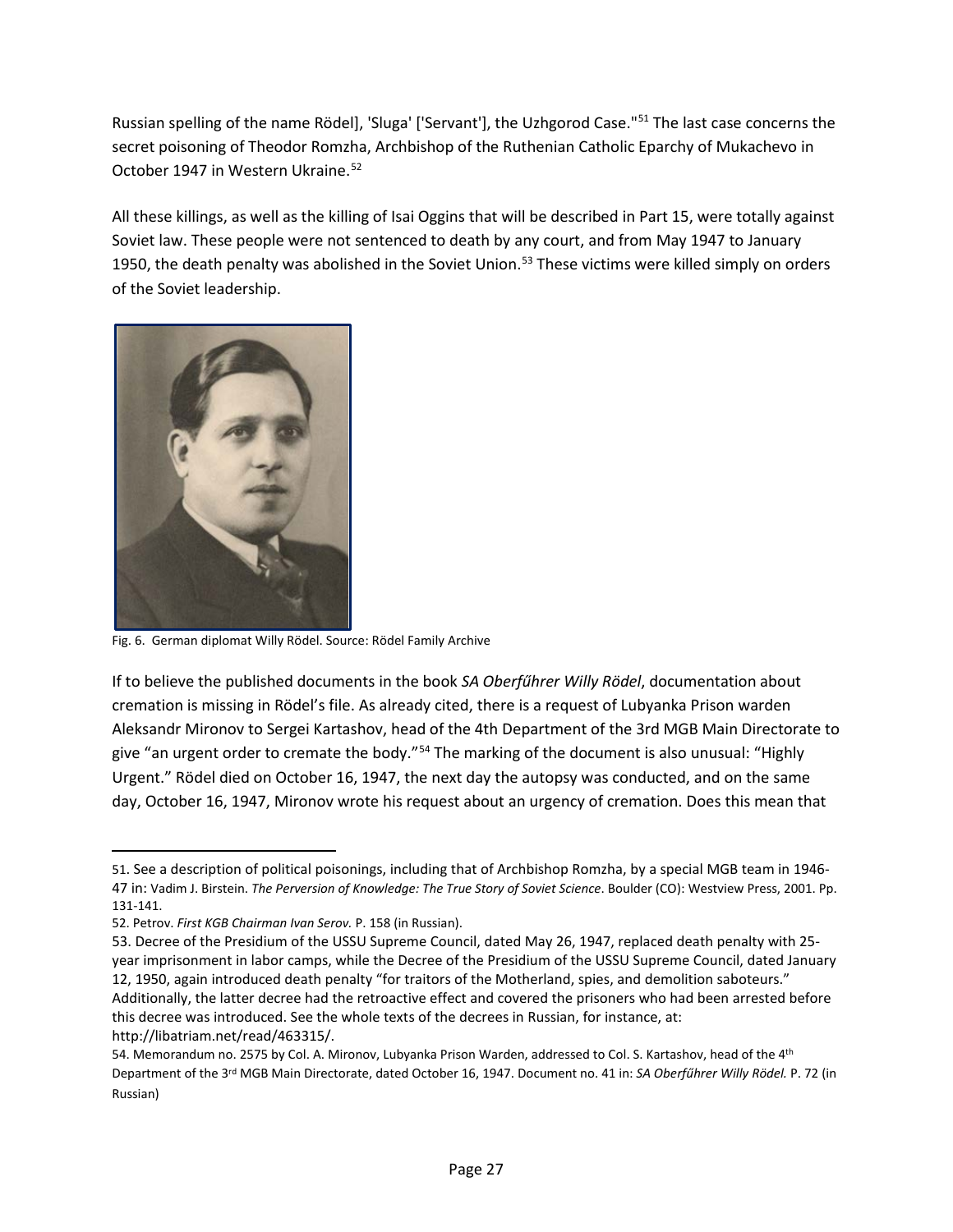an autopsy report was totally falsified and the real condition of the body pointed to poisoning or other kind of killing?

The precise circumstances of Rödel's death still need to be determined.

# **10. Archival-Investigation Files and Operational Materials**

1) Without examining the Archival-Investigation files of such prisoners as Hermann Grosheim-Krisko (Tomsen), who worked at the Swedish Legation in Budapest in 1944 and who was interrogated about Wallenberg many times, of the cellmates of Wallenberg and Langfelder like Gustav Richter, Horst Kitschmann, Franz Rudolf Gfrorener, and Sandor Katona, as well as known cell spies as Hans Loyda, Erhard Hille, and Walter Schlitter-Scheuer (Schlueter), the study of the Wallenberg case cannot be considered complete. These files are kept in the FSB Central Archive in Moscow.

During the 1990s, Ambassador Magnusson, as Chairman of the Swedish Working Group, was allowed to review some of the documentation. However, the FSB Central Archive has so far not allowed independent researchers to study these files in full. In the cases of Langfelder and Katona, FSB archivists claim that no records about them have survived at all, which is unlikely.

Although Willy Rödel's son has provided notarized permission to researchers (Birstein and Berger) to study all archival materials of his father on his behalf, the FSB refused to grant access to these documents. It should be possible to arrive at some kind of arrangement to ensure that researchers can review operational files of prisoners placed with Wallenberg and Langfelder that might contain highly relevant information.

Here is one example to underscore this point: The KGB/FSB has never released a transcript of the interrogation of Hermann Grosheim-Krisko by Abram Waindorf, MGB investigator, on January 17, 1947, that, according to Grosheim himself, was only about Wallenberg. Supposedly, during that interrogation Waindorf wanted to know mostly about Wallenberg's private life and background. It is possible that no transcript of this interrogation was put in Grosheim's Archival-Investigation File, but this needs to be checked. This interrogation, in fact, took place — the date January 17, 1947 is on the FSB list of interrogations of Grosheim-Krisko (interrogator Waindorf, time 11:30-13:15). In general, Grosheim was very precise in his recollections.

FSB archivists for years have claimed that no Archival-Investigation files were created for Raoul Wallenberg and Vilmos Langfelder. This claim is almost certainly incorrect, since the failure to do so would have been contrary to regular administrative procedure. The discovery of the investigation material for Willy Rödel raises the question whether similar documentation may also have been preserved for Wallenberg and Langfelder. As mentioned earlier, certain items among Raoul Wallenberg's possessions that were returned to his family in 1989 would have been originally kept in his Archival-Investigation file.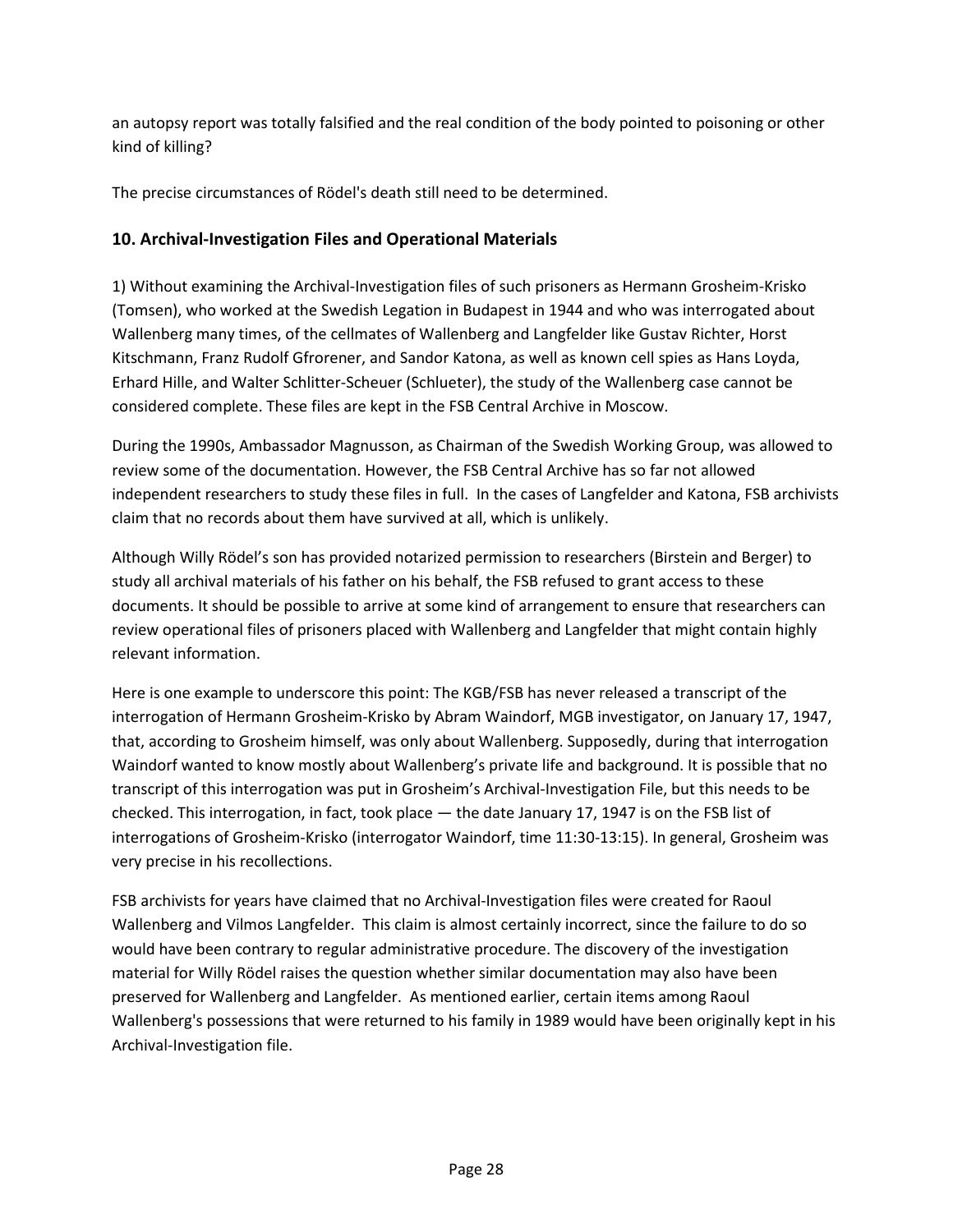Nikita Petrov has suggested that a prisoner who was executed in the autumn of 1947 and who is known only by the pseudonym "*Sluga*" ("Servant") may have been Vilmos Langfelder. FSB archivists deny that "*Sluga*" is identical with Langfelder without providing any proof to the contrary. FSB officials have also denied that "*Sluga*" may be a cover-name for the American prisoner Isai Oggins (see below Point 15), again without providing any evidence.

Petrov discovered, that the former KGB Chief Ivan Serov gave explicit orders to preserve Willy Rödel's file, preventing its destruction. This underscores even more the need to determine if the prisoner known only as "*Sluga*" was Vilmos Langfelder and to check if any documentation about his case survives.

2) It is known that agent files (there was a special Agent File for each of informers in which his/her reports were kept) should be kept forever in the FSB Archives. Therefore, most likely agent files of al cell-spies who were placed with Wallenberg (Willi Scheuer-Schluter, Jan Loyda, Willy Rödel, and, apparently, Gustav Richter) survived and should be studied.

# **11. Transcripts of Interrogations or Debriefings of Raoul Wallenberg's Colleagues**

1) From January to April 1945, the members of the Swedish Legation, including the Swedish Envoy Ivan Danielsson, were detained by Soviet troops separately from Raoul Wallenberg. Later they were sent to Sweden via Moscow.

The FSB Central Archive released only a review of debriefings of this group of diplomats (a report by Yefim Mukhortov, deputy head of the SMERSH Directorate of the 2nd Ukrainian Front). The review points to previous statements of the members of the group.

Additionally, there were Danielsson's discussions in March 1945 with Soviet General Ivan Pavlov's headquarters (Pavlov commanded the NKVD Troops Guarding the Rear of the 3rd Ukrainian Front) which specifically dealt with the work of the Swedish Legation, Budapest.<sup>[55](#page-28-0)</sup> It is important to determine what exactly Danielsson and the other Swedish representative told Soviet officials not only about the Legation's activities in 1944 but also about the work of Raoul Wallenberg.

In June 1992, Col. Vinogradov told the Swedish-Russian Working Group that the Soviet foreign intelligence reports from Hungary for the years 1944 and 1945 were preserved in the archives of SMERSH (currently, the FSB Central Archive), "including those concerning the work of the Swedish Legation in Budapest."[56](#page-28-1)

So far, researchers have not been able to study any of these files.

<span id="page-28-0"></span> <sup>55</sup> Documents of the headquarters of the NKVD Troops Guarding the Rear of various fronts are kept in the practically inaccessible Central Archive of the [Russian] Defense Ministry (TsA MO). The special Fond (Collection) 38652 at the Russian State Military Archive (RGVA) that contains materials of the secretariat of the NKVD Deputy Commissar in charge of NKVD troops and Fond 32880 at the same archive with materials of the Main Directorate of NKVD Troops Guarding the Rear should be also checked.<br><sup>56</sup> In his publications Dr. Johan Matz also states that approximately 3,000 foreign intelligence cables from 1944-47

<span id="page-28-1"></span>relevant to the Wallenberg Case are still classified. See Johan Matz. "Cables in Cipher, the Raoul Wallenberg Case and Swedish-Soviet Diplomatic Communication 1944-47." *Scandinavian Journal of History*. Vol. 38 (2013). Issue 3. Pp. 344–366.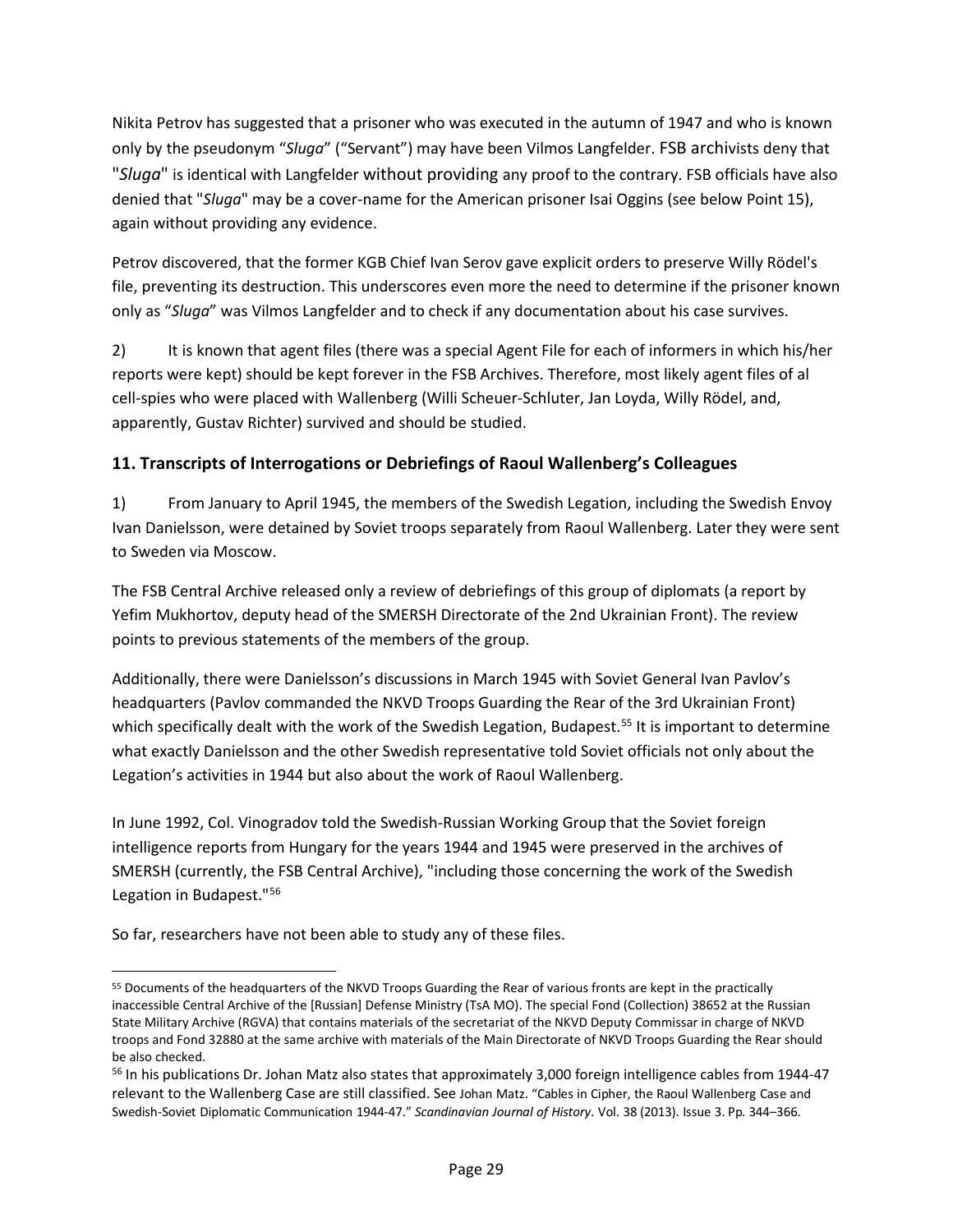2) Since there was also correspondence between SMERSH headquarters in Moscow and the NKID about these detainees, the Russian Federation Foreign Policy Archive (AVP RF, former MID's archive) should be checked for this additional documentation. All the records found should be made accessible for researchers.

3) It remains unknown why Valdemar and Nina Langlet, the Swedish Red Cross representative in Budapest in 1944-45 and his wife, detained and questioned, like Wallenberg, were not ordered to be brought to Moscow. Basically, they did the same what Wallenberg did: they protected the Jews of Budapest. Dr. Langlet was negatively characterized in the above-mentioned Mukhortov's SMERSH report to Moscow. Additionally, Count Mikhail Kutuzov-Tolstoy, an employee of the Swedish Legation in Budapest in 1944-45, claimed that during his 8-days detention at the headquarters of the 2<sup>nd</sup> Ukrainian Front in 1945, his interrogators were very suspicious of Langlet.

Russian archivists have never released any documentation showing the official decision-making process about Nina and Valdemar Langlet, both of whom were at first kept with the detained Swiss diplomats Harald Feller and Max Meyer. The order by Nikolai Bulganin, Soviet Deputy Defense Commissar, to arrest and send Feller and Meyer to Moscow did not mention the Langlets. Evidently, there was a decision made in Moscow to release them. The documentation on the detaining and release of the Langlets, as well as transcripts of their interrogations, need to be released.

#### **12. Materials of the MGB Department "A" (registration and archive) and Prison Department**

1) The report of the Russian part of the Working Group states: "As the later [archival] studies showed, the MGB Department "A", responsible for the registration of the arrestees, in response to inquiries from operational MGB departments provided them with information that the diplomat [Wallenberg] was kept in custody of military counterintelligence 'Smersh.'" Only one note of the kind written by the MGB Department "A" has ever been released.

2) If Wallenberg, Langfelder and/or Katona survived after July 1947, were convicted and sent to a prison or a labor camp, there should be two types of archival records:

a) Records in the MGB Prison Department about issuing a "*Naryad*" (an order) for each of these prisoners for sending them to a particular prison or a labor camp;

l

b) Records in the same department about receiving a special registration card of the "Form 1" for each of these prisoners after they had reached the destination of their imprisonment.<sup>[57](#page-29-0)</sup>

<span id="page-29-0"></span><sup>57.</sup> In this case there would be cards of these prisoners also in the MVD Central Prisoner Card File (in 1947-48, all labor camps and punishment prisons belonged to the MVD system). It was checked in 1990, during the work of the first Raoul Wallenberg International Commission. There were no cards of Wallenberg and Langfelder in that Central File (*kartoteka)*. It is also possible that the cards were withdrawn before 1990, in an effort to hide Wallenberg and Langfelder's presence in the Soviet prison system.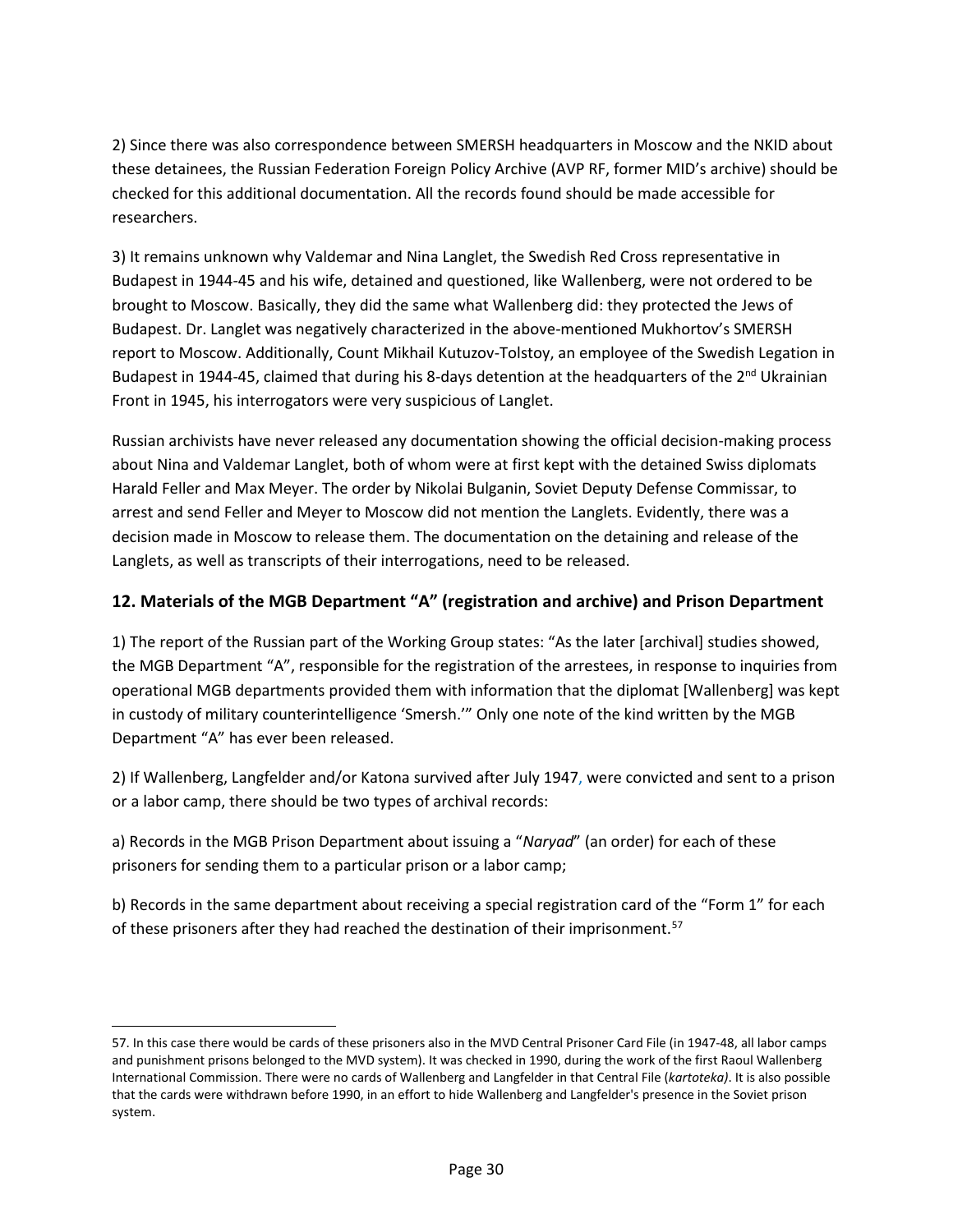The FSB Central Archive has never stated that it specifically checked these two types of records for the period from the end of July 1947 (after the July 23, 1947 interrogation) until mid-1951, when former cellmates of Wallenberg and Langfelder had been sentenced and sent to Vladimir Prison.

3) In February-March 1948, following Stalin's instruction and Decree of the Soviet government, the MVD started creating special labor camps and prisons for convicts under Article 58 of the Russian Criminal Code (the so-called political crimes). The same March 1948, special commissions in Moscow (Central Commission), Soviet republics and local regions, as well as in the centers of labor camps were organized to select those prisoners who would be transferred to the special prisons and camps. These commissions included high-level representatives of the MVD, MGB, and prosecutor offices. In the Central Commission, the MGB was represented by Deputy MGB Minister Afanasy Blinov, head of the MGB Department "A" Arkady Gertsovsky, and some others.<sup>[58](#page-30-0)</sup> The commissions considered cases of all convicts previously sentenced under Article 58.

If to suggest that Raoul Wallenberg and/or Vilmos Langfelder were convicted in 1947-first part of 1948, and were sent to a MVD punishment prison or labor camp, their cases were also evaluated by one of these commissions – most likely, by the Central Commission, – and the records about this evaluation should have been kept in the materials of the MGB Department "A". Evidently, materials of the Central Commission should be checked for Wallenberg and/or Langfelder documents in the archival collection of the MGB Department "A" in the FSB Archive.

4) Apparently, documentation in the MGB Department "A" or Prison Department should also specify if prisoners under discussion were at that time registered under their own names or if they were assigned a number or, possibly, an alias name.

5) It also needs to be established if the MGB Prison Department received regular reports from the heads of MGB prisons with detailed information about the prisoner population for specific years, including a statistical breakdown of prisoners by nationality. Such statistics would provide important information about the presence of Swedish prisoners in specific prisons during specific years.

Independent researchers require free access to the archives of these two MGB departments and registers of the Moscow MGB investigation prisons in order to solve the question if Wallenberg's name disappeared from the records because he was, apparently, murdered, or he remained under investigation, then was sentenced and sent out of Moscow.

6) Additionally, important questions remain about at least one unidentified Swedish prisoner or perhaps other foreign prisoners in Vladimir Prison after July 1947, whose identity Russian authorities have so far

 $\overline{\phantom{a}}$ 

<span id="page-30-0"></span><sup>58.</sup> The Central Commission included the following members: Vassily Ryasnoi, deputy MVD Minister; Afanasy Blinov, deputy MGB Minister; Georgy Dobrynin, head of the GULAG (MVD); Arkady Gertsovsky, head of the MGB Department "A" (operational registration, statistics, and archives); Boris Trofimov, deputy head of the GULAG and head of the 1<sup>st</sup> (Operational) Department of the GULAG; Vladimir Golovanov, head of the Department "2-L" (registration and information) of the 2<sup>nd</sup> MGB Main Directorate (interior counterintelligence); V. P. Diakonov, head of the Directorate for Supervision of Places of Detention of the General Prosecutor's Office. See Nikita Petrov. *The GULAG Empire History*. Chapter 16 (in Russian), [http://www.pseudology.org/GULAG/Glava16.htm.](http://www.pseudology.org/GULAG/Glava16.htm)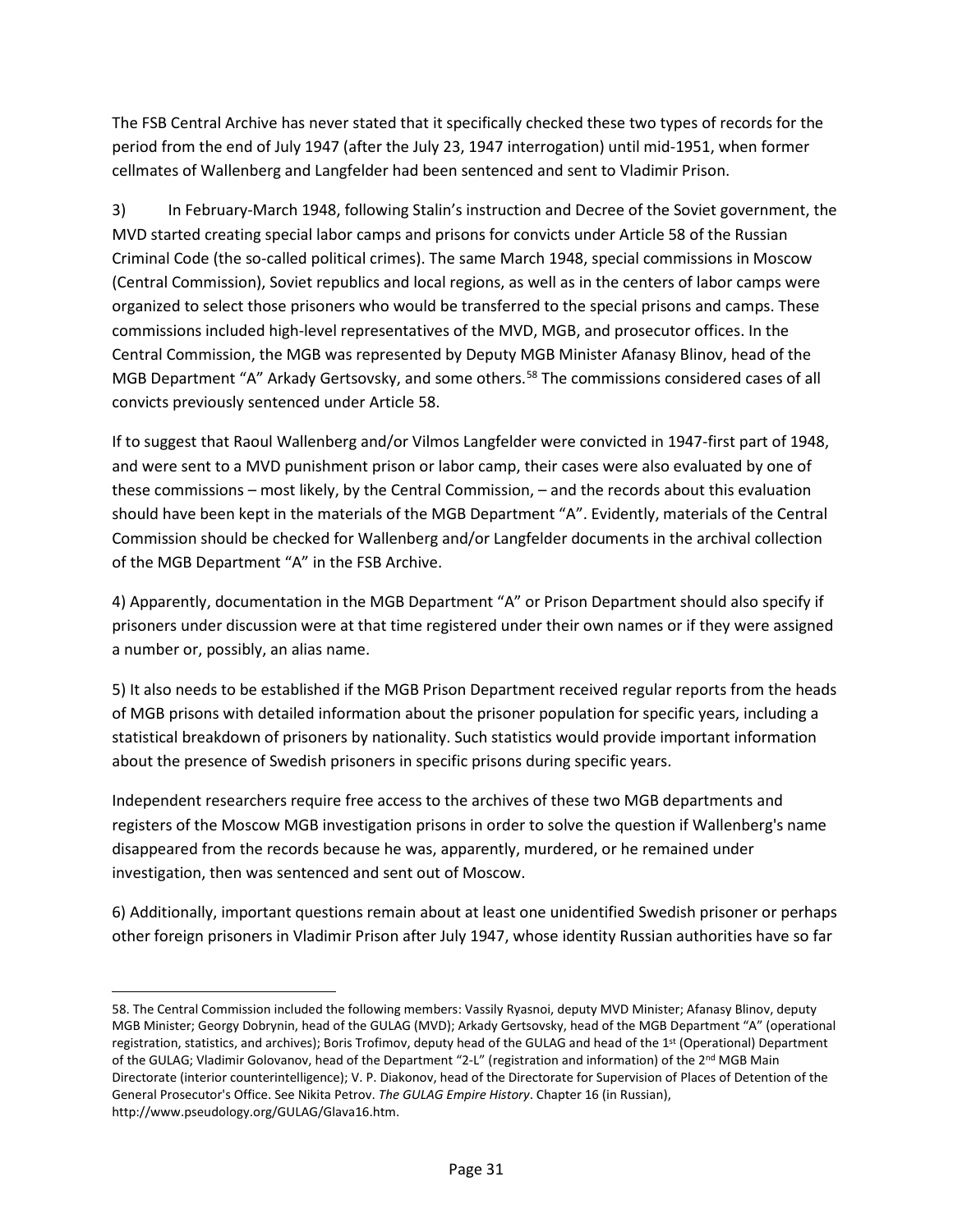failed to reveal. Several witness testimonies about Swedish prisoners, including "a Swedish diplomat," allegedly held in Butyrka Prison during the late 1940s and early 1950s, also require full clarification.<sup>[59](#page-31-0)</sup>

7) At least in 1947, the MGB Prison Department had numerous correspondence with the Ivanovo MGB Directorate regarding the numbered Baltic prisoners who were kept in the investigation prison of the MGB branch (later, after conviction, these prisoners became numbered prisoners in Vladimir Prison). The archival materials of the MGB Prison Department need to be examined for this documentation.

Later the MGB Prison Department was in correspondence with Vladimir Prison regarding the numbered convicted prisoners.

Apparently, letters received by the Ivanovo MGB Directorate from Moscow regarding numbered prisoners later were transferred to the archive of Vladimir Prison. This archive and the Museum of Vladimir Prison History opened in prison in 1997 should be also checked for this correspondence.

# **13. Convicted Prisoners with Numbers in Vladimir Prison[60](#page-31-1)**

l

The question about the procedure of numbering particular convicted prisoners in Vladimir Prison (should not be confused with the numbering during an investigation) from 1947 to 1952 have been pending since 1990, when members of the first International Wallenberg Commission picked up prisoner cards with numbers in the archive of this prison. Before the inspection of the *kartoteka* (file of prisoner cards) at the Vladimir Prison Administrative Office in 1990, this form of concealing convicted political prisoners was not known even to historians.

In the 1970s-80s, a very small circle of political dissidents in Moscow knew about the existence of numbered prisoners in Vladimir Prison in the early 1950s due to the revelations by Boris Georgievich Menshagin.<sup>[61](#page-31-2)</sup> From 1951 to 1954, Menshagin was kept in Vladimir Prison as Prisoner no. 29, deprived of his name; on the whole, he spent more than 23 years in solitary confinement.<sup>[62](#page-31-3)</sup> Naturally, when the International Commission arrived in Vladimir in 1990, they presumed that if Raoul Wallenberg had ever been kept in Vladimir Prison, he might have been one of the numbered prisoners. In that prison, the numbered prisoners were officially called "osobyi kontingent" ("Special Contingent").<sup>[63](#page-31-4)</sup>

<span id="page-31-0"></span><sup>59.</sup> See, for example, the statement by Victor de Latry, about reports that a Swedish diplomat was allegedly in Butyrka Prison in the early 1950s. The Swedish Foreign Ministry Archive. Raoul Wallenberg Case File, P2 EU1.

<span id="page-31-1"></span><sup>60.</sup> The issue of numbered prisoners in Vladimir Prison was discussed at some length in the 2000 *Swedish Working Group Report*. The current text represents a new evaluation of the matter, separate from that report and based on newly available published Russian documents and additional sources not used by the Group.

<span id="page-31-2"></span><sup>61.</sup> B. G. Menshagin (1902-1984) was sentenced in 1951 by the OSO (MGB Special Board) to 25-year imprisonment as a German collaborator; in fact, he knew about the Katyn massacre of the Polish officers-POWs committed by the NKVD operatives in 1940 -- the fact that Soviet authorities denied for many years. See Menshagin's memoirs: B. G. Menshagin. *Memoirs: Smolensk… Katyn… Vladimir Prison…* Paris: YMCA-Press, 1988 (in Russian).

<span id="page-31-4"></span><span id="page-31-3"></span><sup>62.</sup> Dr. Birstein, a member of the International Commission in 1990, was personally acquainted with B. G. Menshagin and because of that, informed the Commission about the numbered prisoners in Vladimir Prison. 63. Soon after the work of the International Commission, the Vladimir Prison administration started to talk about numbered prisoners in interviews with the press, and in 1997, a list of these prisoners was displayed at the Vladimir Prison History Museum opened in 1997 (see a photo of the list at: http://trinixy.ru/115752-ekskursiya-po-vladimirskomu-centralu-72-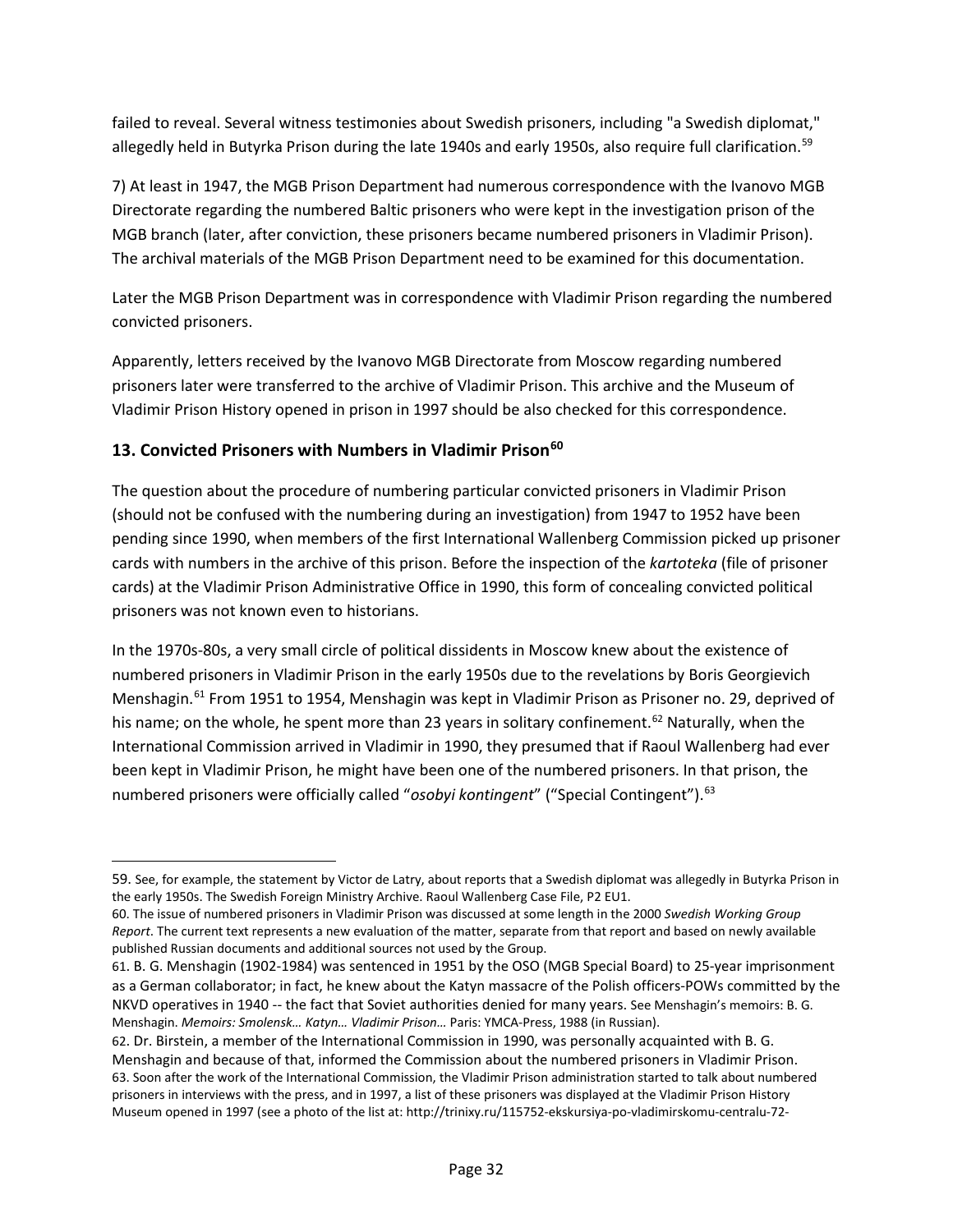After selecting cards of numbered prisoners in the *kartoteka* in 1990, it became clear that before June 1948, when Prisoner no. 21 was brought in, there were only two numbered prisoners in Vladimir Prison, nos. 3 (Konstantin Ordzhonikidze, in Vladimir Prison from October 1944 till mid-1953), and 15 (Pietro Aladjani-Aladjanayn in Russian documents; imprisoned in Vladimir from August 1948 to January 1954). [64](#page-32-0)

Apparently, until June 1948, there were no prisoners with the nos. 1-2, 4-14, and 16-20 in Vladimir Prison. Thus, a Vladimir Prison report dated November 1951 lists prisoners with the following numbers: 3, 15, 21-29.[65](#page-32-1) Therefore, as in 1948, at the end of 1951, the prisoners nos. 1-2, 4-14, and 16-20 were still missing. If there was a centralized NKGB/MGB system for numbering "special" convicts in 1944-48, prisoners with the "missing" numbers might have been kept in other NKVD/MVD prisons.<sup>[66](#page-32-2)</sup>

In 1952, many of the "missing" numbers (nos. 1, 4-12) in Vladimir Prison were assigned to the just sentenced former Baltic officials and members of their families arrested in 1941.<sup>[67](#page-32-3)</sup> However, nos. 13, 14 and 16-20 were still missing – possibly, these prisoners were still kept elsewhere.  $68$ 

The lack of the convicted prisoners nos. 1-2, 4-14, and 16-20 during the years 1944-1948 in Vladimir Prison could be explained in connection with the history of that prison.

l

foto.html). Since then, every Russian publication about this prison includes this list. See, for instance, Galanshina T., I. Zakurdaev, and S. Loginov. *Vladimir Central.* Moscow: Eksmo, 2007. Pp. 109-110 (in Russian).

<span id="page-32-0"></span><sup>64.</sup> In English, Aladjani spelled his name as "Peter Alagiagian." He was a Jesuit priest of Armenian origin and a chaplain in the Italian Army, in 1942 taken prisoner of war by the Soviets. Form December 1945, the 1<sup>st</sup> NKGB Directorate (Foreign Intelligence) investigated him for a while as an alleged British spy: from 1919 on, Aladjiani was a Jesuit missionary in the Soviet Union, from where he was expelled in 1930; after this he stayed in Iran. After the 1st NKGB Directorate/MGB Main Directorate, the MGB Department for Investigation of Especially Important Cases continued investigating Aladjani's case. On June 28, 1947, Aladjani was sentenced by the MGB Special Board (OSO) to 25-year imprisonment. According to his memoir, in a few days after his arrival, while he was staying with a cellmate, the order to keep him in solitary confinement as Prisoner no. 15 was announced to him and he was moved in another cell. See P. Alagiagian. *My Prisons in Soviet Paradise.* Toronto (Canada): Harpel's Press Cooperative, 1969. Pp. 31-34.

<span id="page-32-1"></span><sup>65. &</sup>quot;List of the [members of] SPECIAL CONTINGENT kept in MGB Vladimir SPECIAL Prison," dated November 10, 1951; signed by the head (Chief Warden) of Vladimir Prison, Lt. Colonel Zhuravlev and his deputy Major Lavygin. Photo of the original document in Russian in: Miklos Kun. *Stalin. An Unknown Portrait*. Budapest: CEU Press, 2003. P. 442. The Swedish Working Group did not use this document. Lt. Colonel M. A. Zhuravlev was Vladimir Prison's Chief Warden from 1949 to 1953. See Galanshina et al. *Vladimir Central.* P. 102 (in Russian).

<span id="page-32-2"></span><sup>66.</sup> In July 1946, there were 504 prisons for convicts in the USSR. See Viktor Zemskov. GULAG (historical-sociological aspect). *Sociological Studies*. Nos. 6-7 (1991) (in Russian), [http://scepsis.net/library/id\\_937.html.](http://scepsis.net/library/id_937.html)

<span id="page-32-3"></span><sup>67.</sup> Previously, from 1941 on, most of the Latvian and Estonians arrestees were kept in the NKGB/MGB investigation prisons of the Kirov, then Ivanovo regions, while the Lithuanians were sent to one of the Krasnoyarsk Region camps in Siberia. In October 1941, the Lithuanians were arrested and investigated by the local NKVD branch in the town of Kansk. After the completion of the investigation in 1942, materials were sent to the OSO NKVD in Moscow. However, only in 1952 all Baltic prisoners were convicted by the OSO MGB and sent to Vladimir Prison with assigned numbers. See documents nos. III-7, dated April 20, 1954, and III—16, dated June 1, 1954, in: *Rehabilitation: How It Happened. Documents of the CC CPSS Presidium and other Materials. Vol. 1. March 1953-February 1956.* Compiled by A. N. Artizov et al. Moscow: Demokratiya, 2000. Pp. 113-114, 153-154 (in Russian). Also, Alfonas Eidintas. *President of Lithuania: Prisoner of GULAG: A Biography of Aleksadras Stulginkis.* Vilnus: Genocide and Research Center, 2001.

<span id="page-32-4"></span><sup>&</sup>lt;sup>68</sup> Susan E. Mesinai has suggested that the numbered prisoners 14, 16-20, who were apparently sentenced between June 1947 and May 1948 were held at Vladimir Prison. *Swedish Working Group Report*, 2000, pp. 157-158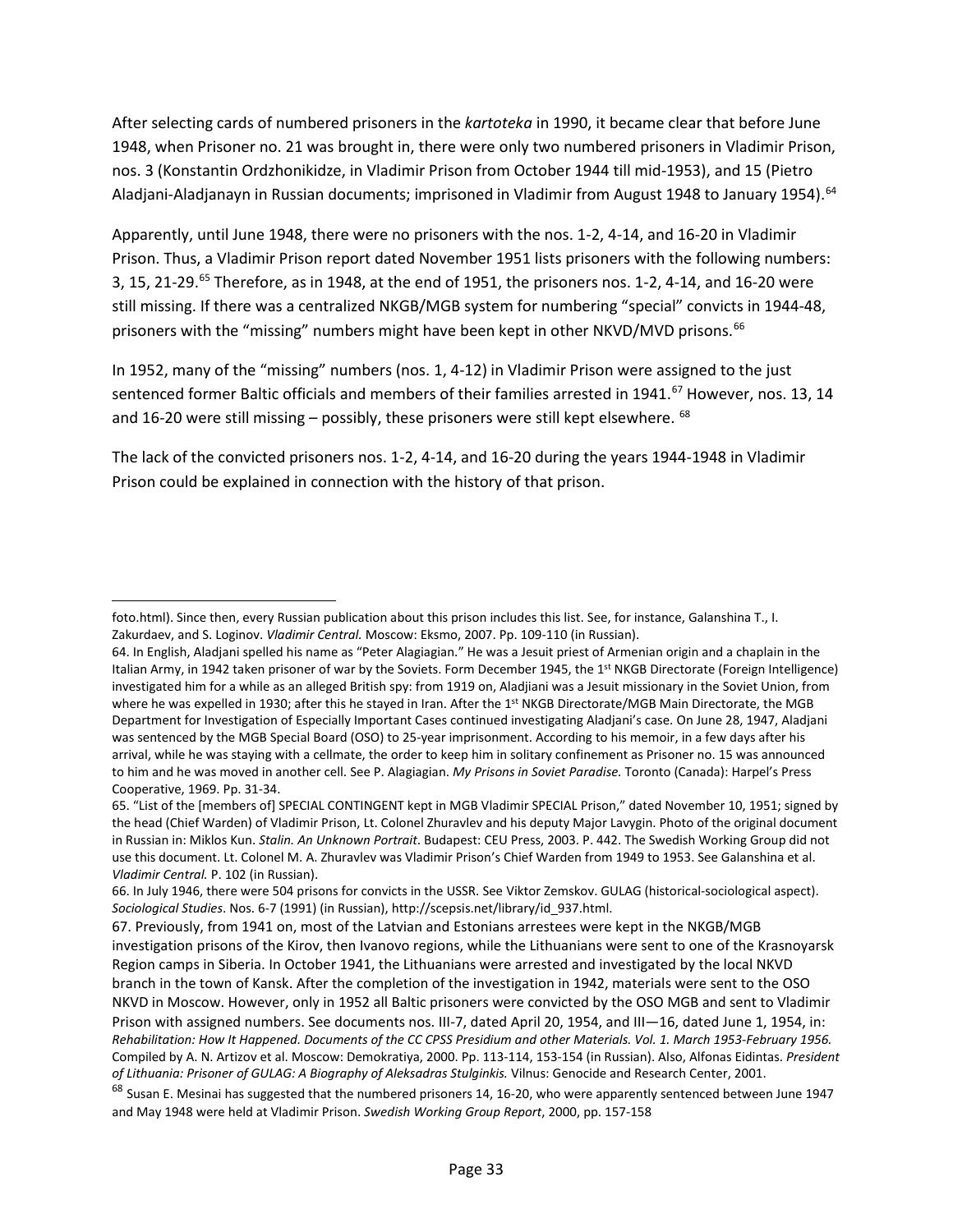Most likely, before 1948, the numbered prisoners were sent to various NKVD/MVD prisons (Vladimir Prison was one of the MVD prisons), and only from June 1948 on, the newly convicted numbered prisoners were put together in Vladimir Prison.

In February-March 1948, the status of special prisons was introduced and assigned to three MVD prisons for convicts – located in the cities of Vladimir, Verkhne-Uralsk and Aleksandrovsk. They became "prisons with special regime for keeping the most dangerous state criminals," meaning that only the most important political convicts were sent and kept there.<sup>69</sup> Vladimir Prison was not only "special", but its administration reported directly to the head of the MVD Prison Directorate. However, the MGB Prison Department was in charge of ordering to send a particular political convict to this prison. In other words, two ministries, the MGB and MVD were involved in sending a convict to and keeping him/her in a special prison. Apparently, the sequentially numbered prisoners (from no. 21 on) started to be sent to Vladimir Prison after it acquired the "special" status.

In October 1949, all three special prisons were transferred from the MVD under the MGB jurisdiction. After this, the MGB Prison Department was in charge of sending a convicted prisoner to this prison and supervising his/her presence there. Despite the formal change of subordination, the sequential numbering continued, which points to the MGB Prison Directorate as the unit that assigned the numbers.

However, the order to assign a number, apparently, came from the top of the NKGB/MGB leadership, and in at least some cases with an approval by Josef Stalin himself. The case of Konstantin Ordzhonikidze, Prisoner no. 3, not studied during the work of the Swedish-Russian Working Group in 1991-2000, points to this possibility.

Konstantin Ordzhonikidze was a younger brother of Sergo (Georgy) Ordzhonikidze, one of the closest Stalin's Communist Party co-workers. In February 1937, in the middle of the so-called Great Terror, Sergo Ordzhonikidze committed suicide, evidently for preventing arrest (according to another version, he was murdered). At the time, his older brother, Pavel, had already been arrested, and in November 1937, he was executed.<sup>[70](#page-33-1)</sup> Because of the closeness of Sergo Ordzhonkidze to Stalin, Pavel's arrest could not take place without Stalin's personal approval.

On May 5, 1941, Konstantin Ordzhonikidze was arrested by the NKGB operatives – obviously, also after Stalin's approval. From 1941 and until August 1944, he was interrogated only three times. On August 26, 1944, the OSO NKVD sentenced Ordzhonikidze to a 5-year imprisonment for an "illegal possession of firearms" (two handguns were found during a NKGB search in his apartment) and as a "socio-dangerous element." The last accusation was usually applied to an arrestee when investigators did not have any evidence against him/her. In other words, Konstantin Ordzhonikidze was punished as Sergo's brother.

l

<span id="page-33-1"></span><span id="page-33-0"></span><sup>69.</sup> According to the MVD/MGB plan, on the whole three special prisons should have contained about 5 000 inmates. At the same time, special labor camps were organized exclusively for political convicts (prisoners sentenced under Articles 58 and 59 of the Russian Federation Criminal Code). On January 1, 1950, there were nine such special camps with 171 165 inmates. Later two more special camps, nos. 10-11, were built. See details in: Nikita Petrov. *The GULAG Empire History*. Chapters 16 and 17 (in Russian), [http://www.pseudology.org/GULAG/Glava16.htm,](http://www.pseudology.org/GULAG/Glava16.htm) http://www.pseudology.org/GULAG/Glava17.htm. 70. The other members of the family were also persecuted. Pavel's wife was also executed. After Sergo's death, Sergo's wife, one more brother Ivan, and his wife were arrested and sentenced to long terms in the GULAG.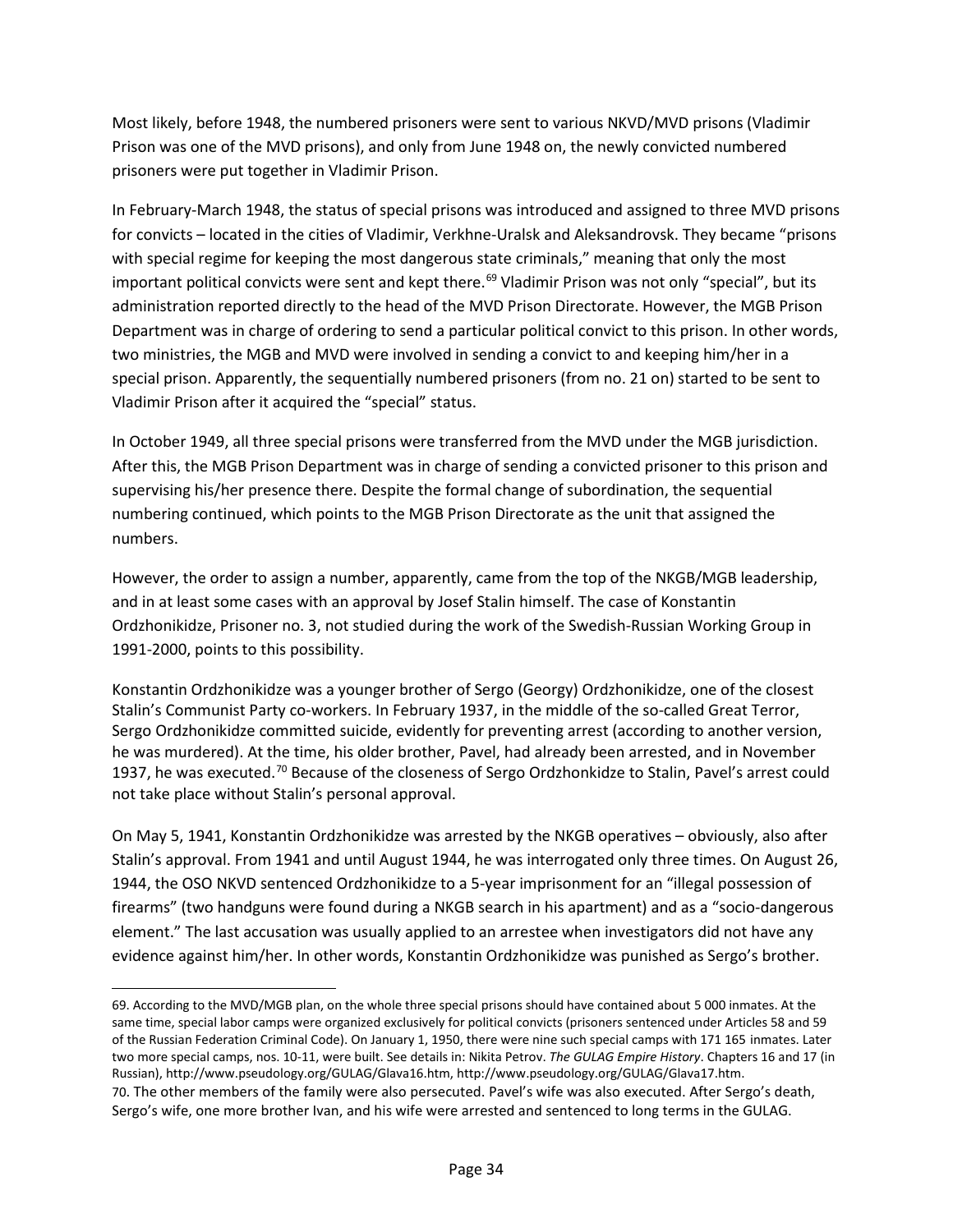Bogdan Kobulov, 1st deputy NKGB Commisssar, ordered keeping the convicted Ordzhonikidze in solitary confinement.<sup>71</sup> Ordzhonikidze was sent to Vladimir Prison; probably, at this point a number was assigned to him.<sup>72</sup>

In 1946, on the order of Viktor Abakumov, MGB Minister, Ordzhonikidze's case was sent again now to the OSO MGB.<sup>[73](#page-34-2)</sup> Taking into consideration that Abakumov reported to Stalin practically on a daily basis, it is likely that Abakumov acted on Stalin's order. On November 30, 1946, the OSO MGB sentenced Ordzhonikidze to an additional 10-year imprisonment. If the no. 3 was assigned to Ordzhonikidze not previously, probably this was the point when Abakumov ordered to do that.

In 1951, after the end of his term, Ordzhonikidze was still kept in Vladimir Prison as Prisoner no. 3 even without a formal continuation of his term. On March 4, 1953 (it was a day before Stalin's death) the OSO MGB sentenced Ordzhonikidze for the third time to an additional 5-year imprisonment. Soon after Stalin's death, in April 1953 Ordzhonikidze was released due to the amnesty announced on March 27, 1953.<sup>[74](#page-34-3)</sup> Before he was released, Ordzhonikidze went on a hunger strike and was force-fed.<sup>[75](#page-34-4)</sup>

It should be noted that prisoners nos. 21 (Nikolai Molochnikov), 22 (Evgeniya Allilueva) and 23 (Anna Allilueva), brought in Vladimir Prison in June 1948, were Stalin's relatives.<sup>[76](#page-34-5)</sup> As in Konstantin Ordzhonikidze's case, their arrest and punishment, including solitary confinement and numbering, needed Stalin's personal approval. Therefore, even if the numbering was made on Abakumov's order by, most likely, the MGB Prison Department, probably Stalin himself approved this measure.

There is a strong possibility that a study of documents in Ordzhonikidze's Personal File can give some light on the process of assigning numbers to convicted important political prisoners. And if this file has survived, it should be carefully inspected.

There is a question regarding Prisoner no. 1 that has not been clarified by Russian archivists. In fact, two cards with no. 1 were found in the *kartoteka* of Vladimir Prison in 1990. One of these prisoners was identified as Anton (Antanas) Merkys, the former last Prime Minister (November 1939-June 1940) of

 $\overline{a}$ 

<span id="page-34-0"></span><sup>71.</sup> Report by Sergei Kruglov, MVD Minister, to the Central Committee's Presidium (former Politburo), on K. K. Ordzhonikidze. Dated August 17, 1953. Document no. II-8 in: *Rehabilitation: How It Happened.* Pp. 63-64 (in Russian). Bogdan Kobulov (1904- 1953) was the 1st NKGB Deputy Commissar from 1943 to 1946. See his biography in: N. V. Petrov and K. V. Skorkin. *Who Was in Charge of the NKVD, 1934-1942. Reference Book*. Moscow: Zven'ya, 1999. Pp. 234-235 (in Russian).

<span id="page-34-1"></span><sup>72.</sup> P. 120 in: "Transcript of a speech of R. A. Rudenko [USSR General Prosecutor]" on May 6, 1954, in the city of Leningrad. Document III-11 in: *Rehabilitation: How It Happened.* Pp. 117-129 (in Russian).

<span id="page-34-2"></span><sup>73.</sup> The OSO NKVD/MVD existed from 1934 to 1950; from November 1946 to July 1950, there were two OSOs, the MGB and MVD. However, from 1946 to 1953 the cases investigated in the MGB were sent for a trial to the OSO MGB. See Kokurin and Petrov. Lubyanka: Organs of the VCheKa-OGPU-NKVD-NKGB-MGB-MVD-KGB. P. 234-235 (in Russian).

<span id="page-34-3"></span><sup>74.</sup> Report by M. V. Kuznetsov, head of the MVD Prison Directorate, to I. A. Serov, deputy MVD Minister, dated April 7, 1953. Photo of the document in: Igor Zakurdaev. *Vladimir Central. The History of Vladimir Prison.* P. 28 (in Russian),

http://profilib.com/chtenie/21829/igor-zakurdaev-vladimirskiy-tsentral-istoriya-vladimirskoy-tyurmy-28.php.

<span id="page-34-4"></span><sup>75.</sup> A statement in the recently published memoir by Aleksandra Petrova, former woman-guard in Vladimir Prison:

<sup>&</sup>quot;Ordzhonikidze was kept alone [in his cell]. He screamed all the time: "I'm Ordzhonikidze's brother! [Lavrentii] Beria is an enemy of people!" […] Soon Beria disappeared [he was arrested, tried, and executed]. And Ordzhonikidze announced a hunger strike, and he was force-fed." See *The 58th. Not Confiscated: History of People Who Survived through What We are Afraid of the Most.* Compilers A. Artem'eva and Ye. Racheva. Moscow: AST, 2016. Pp. 103-110 (in Russian).

<span id="page-34-5"></span><sup>76.</sup> On the Alliluev Case and prisoners nos. 21-23, see Birstein. *The Perversion of Knowledge*. Pp. 52-58, 434-444.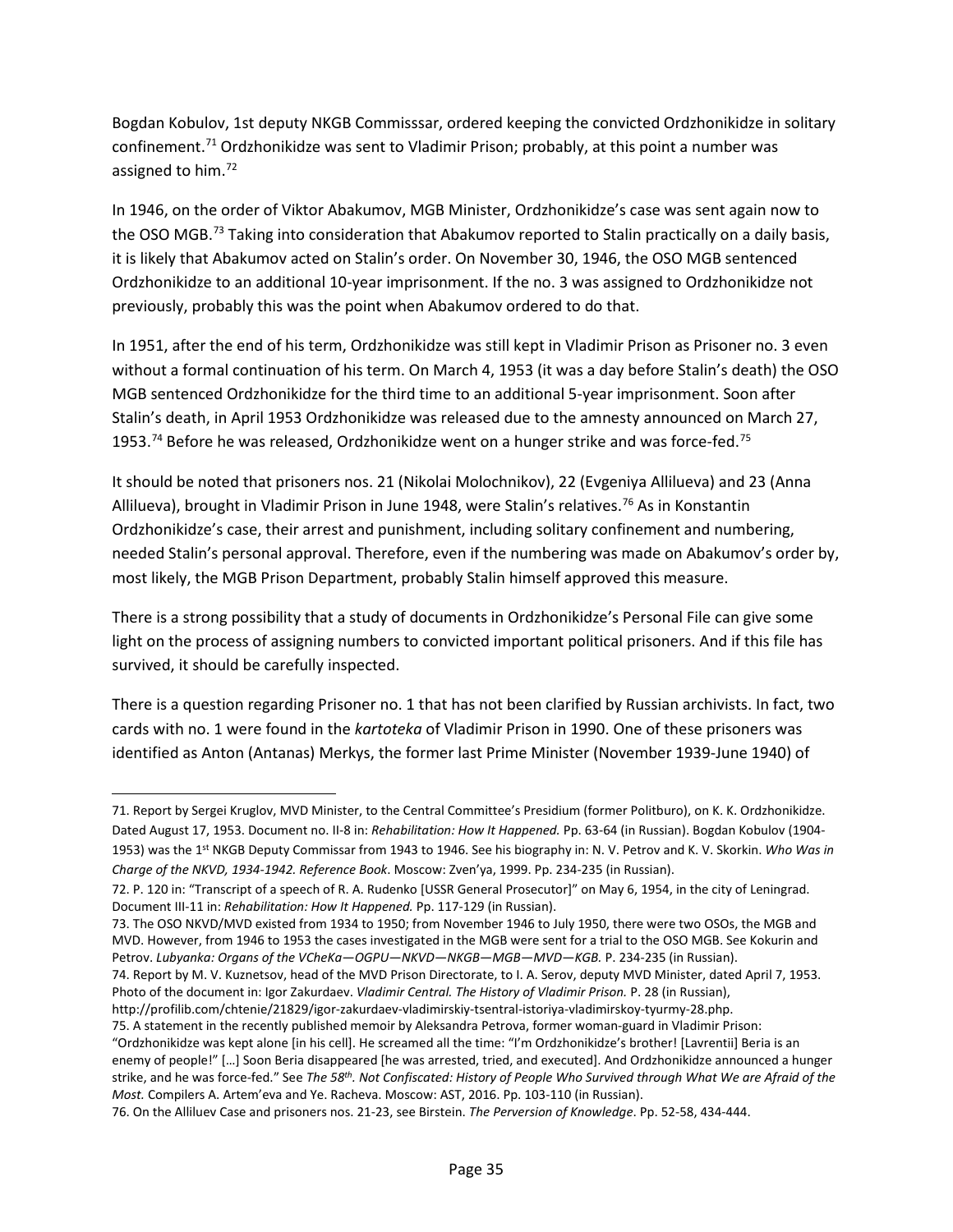independent Lithuania. Merkys, his wife and 19-year-old son were arrested in 1941 and on April 16, 1952, they were sentenced by the OSO MGB to 25-year imprisonment each.<sup>[77](#page-35-0)</sup> The second card, marked "Prisoner no. 1", does not have the real name of the prisoner and contains very restricted information. It is only mentioned on it that he was a Hungarian, born in 1909, arrested, apparently, in 1940 and sentenced to a 25-year imprisonment – most likely, in 1952, because he was placed with Antanas Merkys in Cell 9 of Corpus (Building) 2 of Vladimir Prison on the same day as Merkys, May 12, 1952. The next day the Hungarian was moved to Cell 42 in Corpus 3, while Merkys remained alone in Cell 9. The card of the Hungarian is marked by two Russian capital letters "*VD*" *—* an abbreviation meaning *"vazhnye dela"*, i.e., "important cases."

An additional puzzle with the numbered prisoners in Vladimir Prison is that a few prisoner files studied in 1991 in the Special Archive (now the RGVA) also had numbers.<sup>78</sup> For instance, on the cover of Horst Kitschmann's Personal File there was a note made by pencil: "Vladimir no. 25." Anatoly Prokopenko, at the time director of that archive, could not explain this note.

# **14. SMERSH/MGB Documents**

 $\overline{a}$ 

In 1994, FSB representatives handed over to the Swedish Group a document entitled "Collections [*fondy* in Russian] of Archival Materials That Have Been Looked Through In Connection With the Fate of R. Wallenberg." This list consists of 25 points with very general names of the SMERSH, MGB, NKVD, NKGB and KGB units and three NKGB/MGB prisons. Here are some examples:

1. Counterintelligence SMERSH Directorate of the 2nd Ukrainian Front.

10. Main SMERSH Directorate (central apparatus [in Moscow]), 1945-1946.

13. MGB/KGB Secretariat, 1945-1962 [i.e., Abakumov's Secretariat from 1946-1951].

15. 3rd MGB Main Directorate [military counterintelligence], 1946-1949.

16. 4th Department [headed by Sergei Kartashov] of the 3rd MGB Main Directorate, 1946-1949.

Clearly, each of these collections included thousands of files, and inspecting them would be long-time work of many archivists. However, no archival attribution of materials was given and there was no explanation how the study was organized, who carried it out and no results were described.

The Swedish part of the Working Group did not insist on an independent review of these collections. It is highly questionable that such enormous collections like documents in Abakumov's secretariat or Kartashov's department (for the years 1946-49) that investigated the Wallenberg case and

<span id="page-35-0"></span><sup>77.</sup> No. 2 was assigned to Anton Merkys's wife, Maria, and no. 4, to his son, Gediminas.

<span id="page-35-1"></span><sup>78.</sup> Currently, personal files of these prisoners are kept in Fond/Collection 461/P of the RGVA in Moscow. On the history of the RGVA (previously, Central State Special Archive), see V. N. Kuzelenkov. "90th anniversary of the Russian State Military Archive." *Vestnik Archivista*.ru, October 21, 2010 (in Russian), http://www.vestarchive.ru/ubilei/1232-rossiiskomy-gosydarstvennomyvoennomy-arhivy-90-let.pdf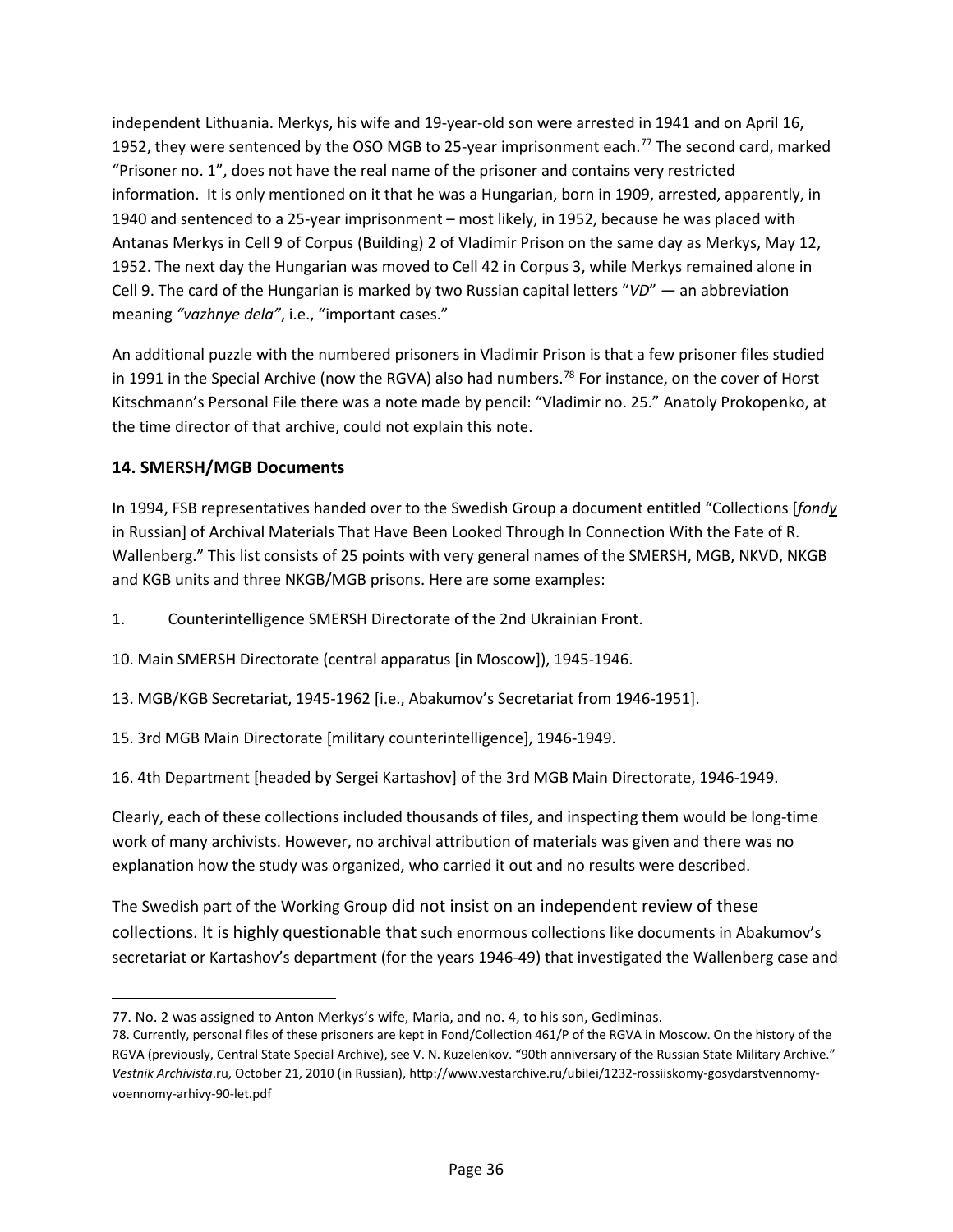the Department "A" (registration and archives) do not contain any documentation regarding Wallenberg, Langfelder and their cell-mates. All these collections must be studied by independent researchers.

#### **15. The Murder of Isai Oggins, an American citizen, in 1947**

Soviet and Russian officials repeatedly pointed to the similarities between the Wallenberg case and his presumed death and the case of the prisoner Isai S. Oggins. Oggins was an American Communist who in 1930s worked for the Soviet intelligence in China. In 1939, he was arrested by the NKVD and in 1940 sentenced to 8-year imprisonment for espionage.



Fig. 7. Isai Oggins. Photo made after his arrest in 1939, <http://www.thelostspy.com/gallery.php>

In July 1946, MGB Minister Viktor Abakumov sent Molotov a letter reminding him about the Oggins case and saying that in eight months Oggins would be released. Apparently, Stalin and Molotov asked Abakumov to present a plan of Oggins's assassination because on May 21, 1947, in a special letter addressed to Stalin and Molotov Abakumov suggested how to kill Oggins and then inform the United States Embassy in Moscow that Oggins had died of tuberculosis in the city of Norilsk (one of the GULAG centers), where he had been previously imprisoned.<sup>[79](#page-36-0)</sup> According to Nikita Petrov, after the Politburo's approval (on June 10, 1947 Molotov personally instructed Abakumov), Oggins was killed by an injection of poison in the MGB special toxicology laboratory in Moscow.<sup>[80](#page-36-1)</sup> The MGB subsequently created a false document stating that Oggins supposedly died of a heart attack in January 1947 in the city of Penza prison.<sup>[81](#page-36-2)</sup>

 $\overline{\phantom{a}}$ 

<span id="page-36-0"></span><sup>79.</sup> On the Oggins case and the text of Abakumov's letter to Stalin and Molotov, dated May 21, 1947, see Birstein. *The Perversion of Knowledge*. Pp. 132-139.

<span id="page-36-1"></span><sup>80.</sup> Information from: N. Petrov. "Master of Individual Terror: A Portrait of Eitingon, Sudoplatov's Colleague." *Novaya Gazeta. Pravda GULAGa [New Newspaper. GULAG's Truth].* No. 21, February 26, 2014 (in Russian);

[http://www.novayagazeta.ru/apps/gulag/62434.html.](http://www.novayagazeta.ru/apps/gulag/62434.html)

<span id="page-36-2"></span><sup>81.</sup> In 2005, the FSB produced the second falsified copy with the same date of death, January 13, 1947, but a little bit different other information. This copy was given to Oggins's son, Professor Robin Oggins (USA).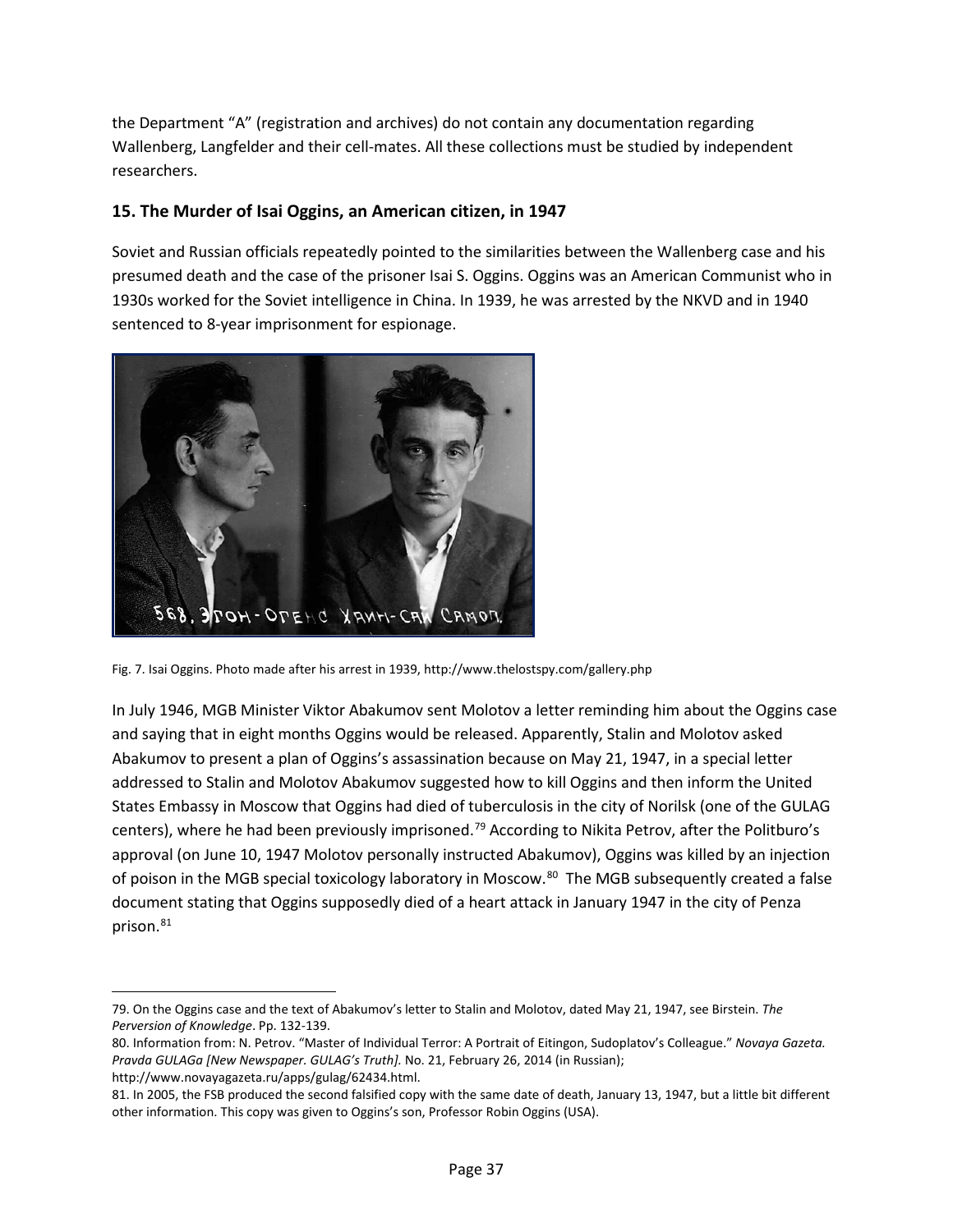A censored copy of Abakumov's letter dated May 21, 1947 with a plan to kill Oggins was released in the 1990s without any indication from what collection and archive it had originated – like the Smoltsov Report. Evidently, the letter should be released in full since a part of it had been redacted before the release. The information in which archival file this letter was found (there are file page numbers 284-286 on the released copy) should be provided because this archival file may contain similar information about the fate of Wallenberg.<sup>[82](#page-37-0)</sup>

In 2009, the FSB archivists informed independent researchers that "from November 16, 1945 on, Oggins was kept in Inner [Lubyanka] Prison… After December 20, 1946 [Oggins] was transferred to Penza Prison no. 1. The forcible death of Oggins took place on July 5, 1947, after which he [i.e., the body] was buried at the Jewish Cemetery in the city of Penza. The death of the American was registered at the fictional date of January 13, 1947." Therefore, it remains unclear precisely when and where, in fact, Oggins was killed, which make the cases of Wallenberg and Oggins really similar.

In spite of repeated requests, FSB archivists have never provided documents on Oggins's transfer to Penza, his arrival in Penza Prison and his burial in the Jewish cemetery. Surprisingly, local Penza independent researchers did not find registration of Oggins's burial in the records of that cemetery.<sup>[83](#page-37-1)</sup>

Independent researchers need to examine Oggins's Archival-Investigation File, as well as the FSB Central Archive should provide all documentation relevant to the incarceration of Oggins in Moscow prisons in 1945-46, as well as to his death.

It is of some interest also to study and compare the cases of other foreign diplomats and prominent foreigners imprisoned in the Soviet Union after 1945, including the Austrian diplomat Ferdinand Marek, the former Hungarian Prime Minister Count István Bethlen and Fumitaka Konoe, son of the former Prime Minister of Japan, Fumimoro Konoe.<sup>[84](#page-37-2)</sup>

# **16. Other Swedes in Soviet Prisons and Records of Vladimir Prison**

1) Already in 1990, researchers of the first International Commission identified all but six of the numbered prisoners who were sentenced between the spring of 1947 and May 1948, the most crucial period in the Raoul Wallenberg case. The cards for prisoners with the numbers 14, 16, 17, 18, 19 and 20 have never been found and it remains unknown if prisoners with these numbers, in fact, were sent to Vladimir Prison after sentencing.

2) Researchers have repeatedly requested access to Russia's extensive statistical records regarding prisoners held in Soviet camps and prisons, in order to obtain a more complete picture of all Swedish nationals/citizens held in Soviet captivity after 1945.

<span id="page-37-0"></span>l 82. The released copy has a number 4 – in other words, there are four copies of the letter in various files.

<span id="page-37-1"></span><sup>83.</sup> On Dr. Birstein's request, members of the Penza branch of the "Memorial" Society checked records of that cemetery. There was no record for Isai Oggins.

<span id="page-37-2"></span><sup>84.</sup> Ferdinand Marek (1881-1947) served as Austrian Minister to Czechoslovakia since 1922; Count István Bethlen (1874-1945) served as Prime Minister of Hungary from 1921-1931; Fumitaka Konoe (1915-1956) attended Princeton University from 1934-37, and later, during World War II, served as a military officer in the Japanese Army.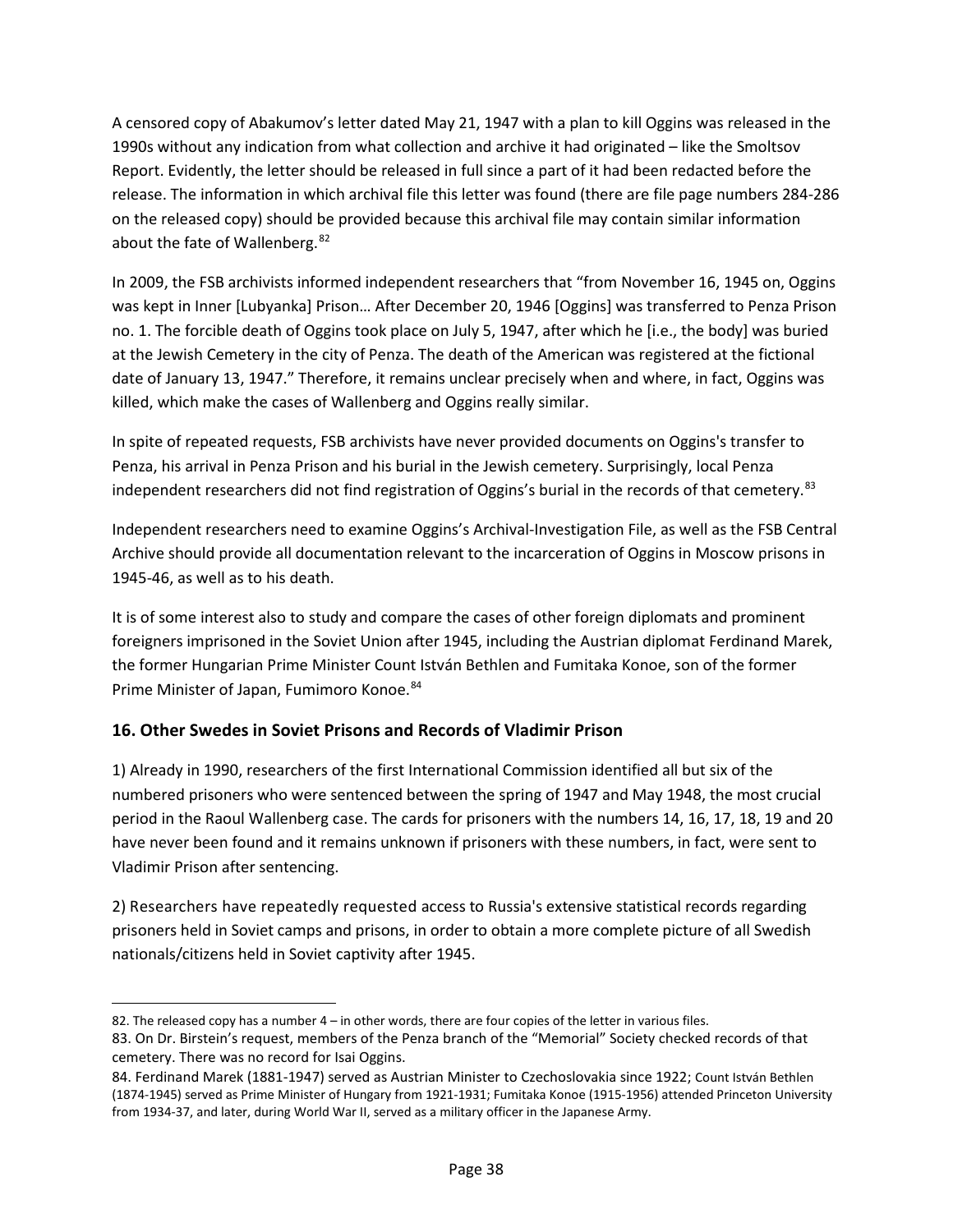The reports of Valdimir Prison Chief Warden (*nachal'nik*) sent on a regular basis to the central MVD/MGB prison authorities in Moscow are of a particular interest. Heads of Special [Labor] Camps (established in 1948 for sentenced political prisoners), for example, had to provide detailed annual reports about the camps they oversaw. These reports included precise information about the prisoner population, such as the number of prisoners, their nationalities, etc.

It would be important to know if wardens of the three special prisons in the cities of Vladimir, Aleksandrovsk and Verkhne-Uralsk, had to provide similar reports.<sup>[85](#page-38-0)</sup> And if so, how often -- annually? Biannually? Monthly? Of great use would be a sample report from the year 1950, when Vladimir Prison belonged to the MGB, and from the year 1956.

3) In addition to prisoner cards, the warden of Vladimir Prison must have had other records at his disposal which allowed him and his personnel to track prisoners' whereabouts on a daily basis, such as special registers or lists, daily floor and cell plans, etc. These internal administrative records have never been made available to researchers. It needs to be established if this documentation survives. If so, it should be made available for review for specific years.

4) Professor Marvin Makinen, a U.S. citizen who as a young student was imprisoned in Vladimir Prison from 1960-1963, was told by his cellmate, a Latvian prisoner by the name of Zigurds Kruminsh, about a highly secret Swedish prisoner being held in Vladimir Prison some time before 1961. Apparently, the man had been arrested on charges of espionage. In Vladimir Prison, Kruminsh shared cells with important foreign prisoners, including the American U-2 Pilot Francis Gary Powers.

Another prisoner later confirmed to Professor Makinen that Kruminsh had apparently shared a cell with a Swedish prisoner. Over the years, at least a half of a dozen other former prisoners have testified about hearing of a secret Swedish prisoner in Vladimir. If not Raoul Wallenberg, who was this man?

Researcher have so far not been allowed to review the documentation regarding Kruminsh's detention that is available in the Russian State Archive (GARF). This material includes his Archival-Investigation File, as well as still secret documentation concerning his official pardon.

It needs to be determined if there were prisoners held whose prisoner cards are not included in the current prison "*kartoteka"* – the file of prisoner cards in the Administration Office of Vladimir Prison.

5) A former Vladimir Prison employee, Varvara Larina, stated in an interview in 1993 that a prisoner matching Raoul Wallenberg's description (she was shown Wallenberg's photo, as part of a series of photographs depicting persons of various ages and appearances) had been held in isolation in Corpus (Building) 2 of Vladimir Prison for some time in the mid-1950s until the early 1960s. The photo Larina initially identified as that of Raoul Wallenberg was a profile picture rarely published in the

l

<span id="page-38-0"></span><sup>85.</sup> It is known that at least Warden of Aleksandrovsk Prison made reports on the inmate contingent. According to one of these reports, by 1953, the following types of "especially dangerous state criminals" were kept in this prison: 115 of the former "foreign agents" (of them, 25 were allegedly American agents, 9, -- British agents, 15, -- French agents, 3, -- Austrian agents, and 18, -- other countries agents); 15 of the former supporters of Leo Trotsky; 25 of "terrorists", 19 of "saboteurs", 16 of "nationalists", 57 of "gangsters", and 79 of other convicts. See O. V. Afanasov. "To the History of the MVD USSR Aleksandrovsk Special Prison in the Irkutsk Region" (2009) (in Russian)[, http://www.penpolit.ru/papers/detail2.php?ELEMENT\\_ID=942.](http://www.penpolit.ru/papers/detail2.php?ELEMENT_ID=942.)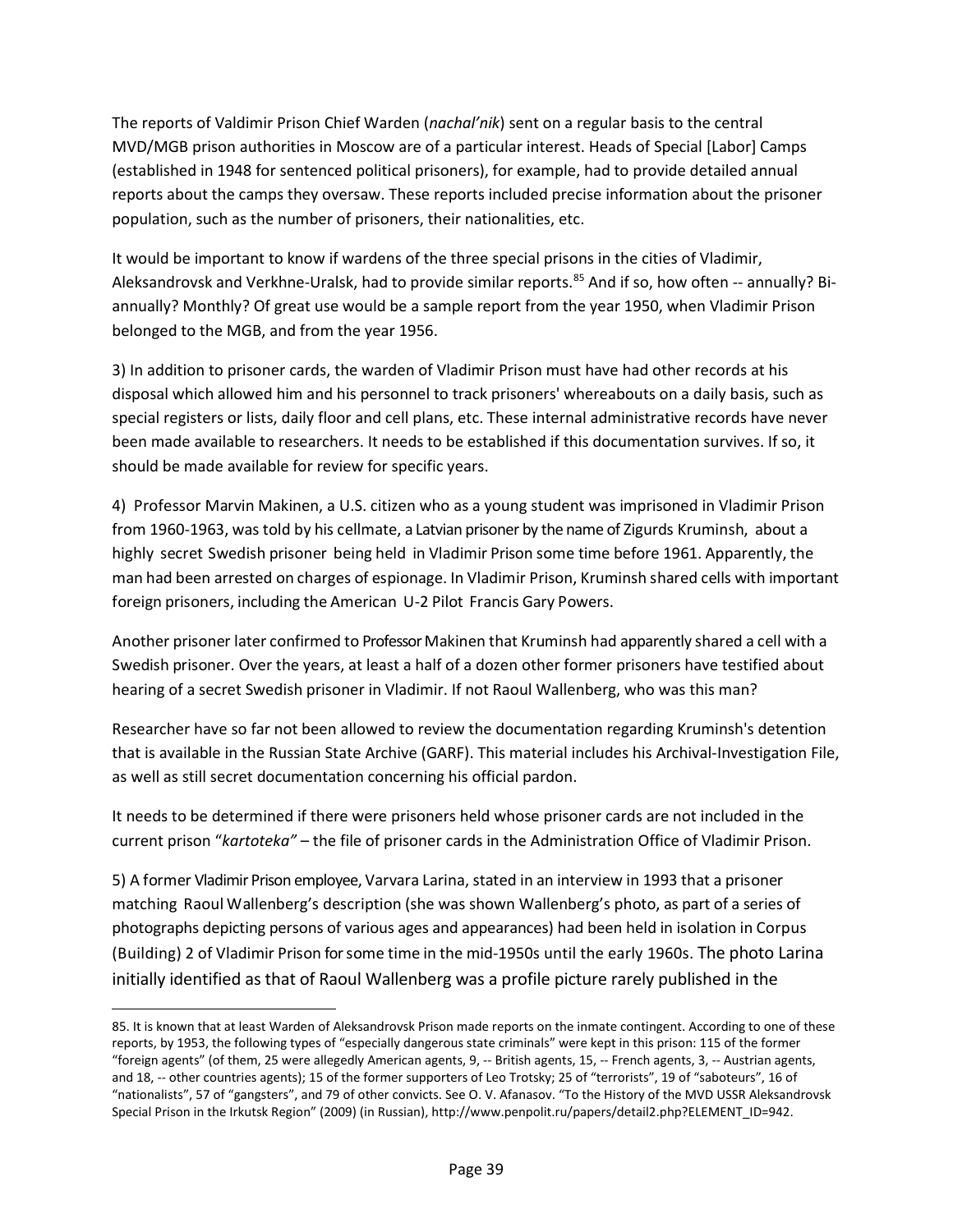international press. Another former employee of Vladimir Prison, Aleksandr Timofeyevich Kukin, also identified Wallenberg's photo.<sup>[86](#page-39-0)</sup>

Larina stated, in particular, that the foreign prisoner she identified as Raoul Wallenberg had been held in the cell located opposite of the one housing a prisoner called Kirill Os'mak who died on May 15, 1960.<sup>[87](#page-39-1)</sup> At the time he was kept in Cell 49 of the Corpus 2. He shared this cell with the former Georgian politician Shalva Berishvili, in 1944 sentenced to a 25-year imprisonment.

In 2004, the daughter of Os'mak Natalia received permission to move her father's body from Vladimir to a cemetery in the city of Kiev. The identification of his burial site in the Vladimir City Cemetery became possible due to descriptions in the letters by Berishvili, Os'mak's former cellmate**,** written in 1991; at the time, he lived in Tbilisi, the capital of Georgia.<sup>[88](#page-39-2)</sup> The same year the Swedish-Russian Working Group was formed, but, unfortunately, the Group did not know that 92-year old Berishvili was still alive and made no effort to find him.

However, there is a high possibility that Larina and Kukin misidentified the prisoner. The presence of Raul Wallenberg in Vladimir Prison is unlikely. To be transferred to Vladimir Prison, he should have been sentenced since only convicted prisoners were sent there, and there is no information that Wallenberg was ever sentenced. In 1947, when Wallenberg theoretically could have been sent to Vladimir after being kept in Lubyanka Prison, all three special prisons, including Vladimir Prison, belonged to the MVD punishment system of prisons and camps, and not the MGB, and, therefore, the second ministry MVD would have been involved in his case. However, there is no documentary proof showing his presence under this ministry – his prisoner card was not found in the general *kartoteka* of this ministry. Still, the matter must be fully clarified.

Finally, to keep an arrestee in secrecy, Viktor Abakumov, as head of the GUKR SMERSH and later of the MGB, for this purpose used the most secret Sukhanovo Prison in Moscow, where some prisoners were concealed for many years without interrogation.<sup>[89](#page-39-3)</sup> There were also cases when a convicted prisoner was called from the GULAG system of labor camps to the MGB headquarters in Moscow for an additional interrogation, and on Abakumov's order such a prisoner was kept for years in Sukhanovo Prison.

Therefore, if Wallenberg was alive after July 1947, he would have probably been kept in Sukhanovo Prison that belonged to the MGB, and not the MVD. But FSB archivists have strongly denied that he was ever sent to Sukhanovo, and the question remains open.

l

<span id="page-39-0"></span><sup>86.</sup> Marvin Makinen and Ari Kaplan*. Cell Occupancy Analysis of Korpus 2 of the Vladimir Prison*, 2001.

<span id="page-39-1"></span><sup>87.</sup> During WWII, Professor K. I. Os'mak (1890-1960) headed the underground nationalist Ukrainian Parliament, called "Chief Liberation Council," that was in charge of the Ukrainian partisan war for independent Ukraine against both the Nazis and the Soviets. In 1944, Os'mak was arrested, and the Ukrainian NKGB/MGB in Kiev conducted the investigation. On July 10, 1948, the OSO MGB in Moscow sentenced him "for participation in counterrevolutionary gangs of Ukrainian nationalists" to 25-year imprisonment. Os'mak was kept in the MVD Kiev Prison, but in May 1953 he was transferred to Vladimir Prison. 88. See "Necropolises. Burial sites of Vladimir Prison inmates at the Knyaz'-Vladimir Cemetery. 1917-1960s" (in Russian), [http://www.gulagmuseum.org/showObject.do?object=112900&language=1.](http://www.gulagmuseum.org/showObject.do?object=112900&language=1.In)

<span id="page-39-3"></span><span id="page-39-2"></span><sup>89.</sup> See examples in: Lidiya Golovkova. *Sukhanovskaya Prison: Special Object 110.* Moscow: Vozvrashchenie, 2009 (in Russian).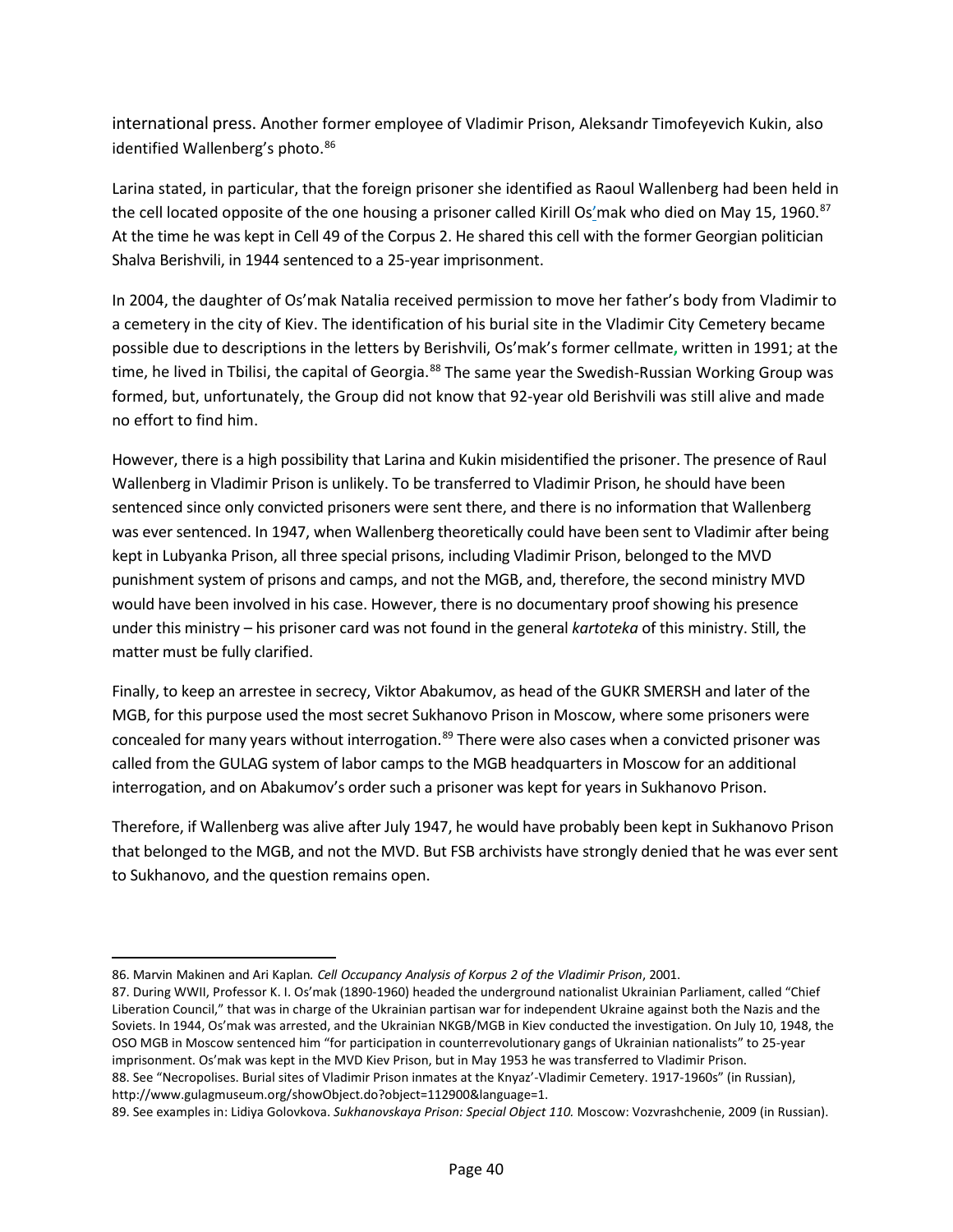It needs to be determined, if possible, what prisoner(s) occupied the cells opposite to that of Os'mak. To identify the prisoner in Vladimir Prison who Larina and Kukin had in mind, the names of all foreign prisoners held in Vladimir Prison during the 1950s, 1960s and 1970s should be released.

6) It is necessary to establish the whereabouts of Giovanni Felix Italiener (or Felix Italiener; b. 1919) from March 23, 1957 to July 1958. The memoir by Morris Hershman (Moris Gershman in Russian documents), an American who spent many years in Soviet captivity, mentions that Italiener was in Vladimir Prison in 1956/57.<sup>[90](#page-40-0)</sup> If Italiener was indeed in Vladimir Prison, even for a short time, his presence could have added to the confusion about a secret Swedish prisoner held there.

According to the archival records in Sweden (UD Archive, Riksarkivet, SÄPO, and

Utlänningskommmission), Italiener claimed that on March 23, 1957 he was arrested in the Soviet Union for a second time, while living in the town of Kalinin. He was supposedly sentenced to an additional year in prison for taking unauthorized trips to Moscow, to the Swedish Embassy. Previously. In 1956, Italiener was issued a so-called "foreigner passport" by the Swedish authorities; however, he apparently left the Soviet Union on a German passport. Italiener claimed that his "foreigner passport" was confiscated by the Soviet officials after his second arrest.

The FSB Central Archive should clarify Italiener's whereabouts from 1957–58, to either confirm or dismiss Morris Hershman's statements.

7) The detailed testimony given by Ludwig Hunoldt, a former German prisoner of war, about a Swedish man named "Eriksson" held in Corpus II of Vladimir Prison in 1950 raises the question why his card was missing in the *kartoteka* of prisoner cards in Vladimir Prison.

It needs to be established if the card of this prisoner has been withdrawn, or if Hunoldt was held under a different name or if he provided later incorrect information.

# **II. SVR (Russian Foreign Intelligence Service, formerly part of the KGB) Archives**

Since 2001, researchers have repeatedly requested partial access to the following files:

 $\overline{\phantom{a}}$ 

1) Reports and other communication from the *rezidentura* (Soviet foreign intelligence group) at the Soviet Embassy, Stockholm, regarding Raoul Wallenberg have never been released from the KGB/SVR Archive.<sup>[91](#page-40-1)</sup>

These materials will provide important information about Wallenberg's early contacts with prominent political figures, such as the Hungarian Minister in Stockholm, Dr. Antal Ullein-Reviczky, as

<span id="page-40-1"></span><span id="page-40-0"></span><sup>90.</sup> Morris Hershman's memoirs were published only in Russian: Hershman M. D. *Prikluychrniya amerikantsa v Rossii (1931- 1990) [Adventures of an American in Russia, 1931-1990].* New York, 1995. Pp. 177-178; http://www.sakharovcenter.ru/asfcd/auth/?t=page&num=11530. In 1948, the MGB Special Board sentenced Morris Hershman (1926-?), a painter and the son of an American communist, to a 25-year imprisonment for "treason and espionage" (he tried to return to the U.S.) In 1949, as a prisoner, Hershman worked together with Aleksandr Solzhenitsyn in the secret MGB institute "Marfino." 91. These NKGB reports from Stockholm should not be confused with the recently released Soviet diplomatic cipher cable traffic from 1944 to 1947. On the released diplomatic cables, see Matz. "Cables in Cipher."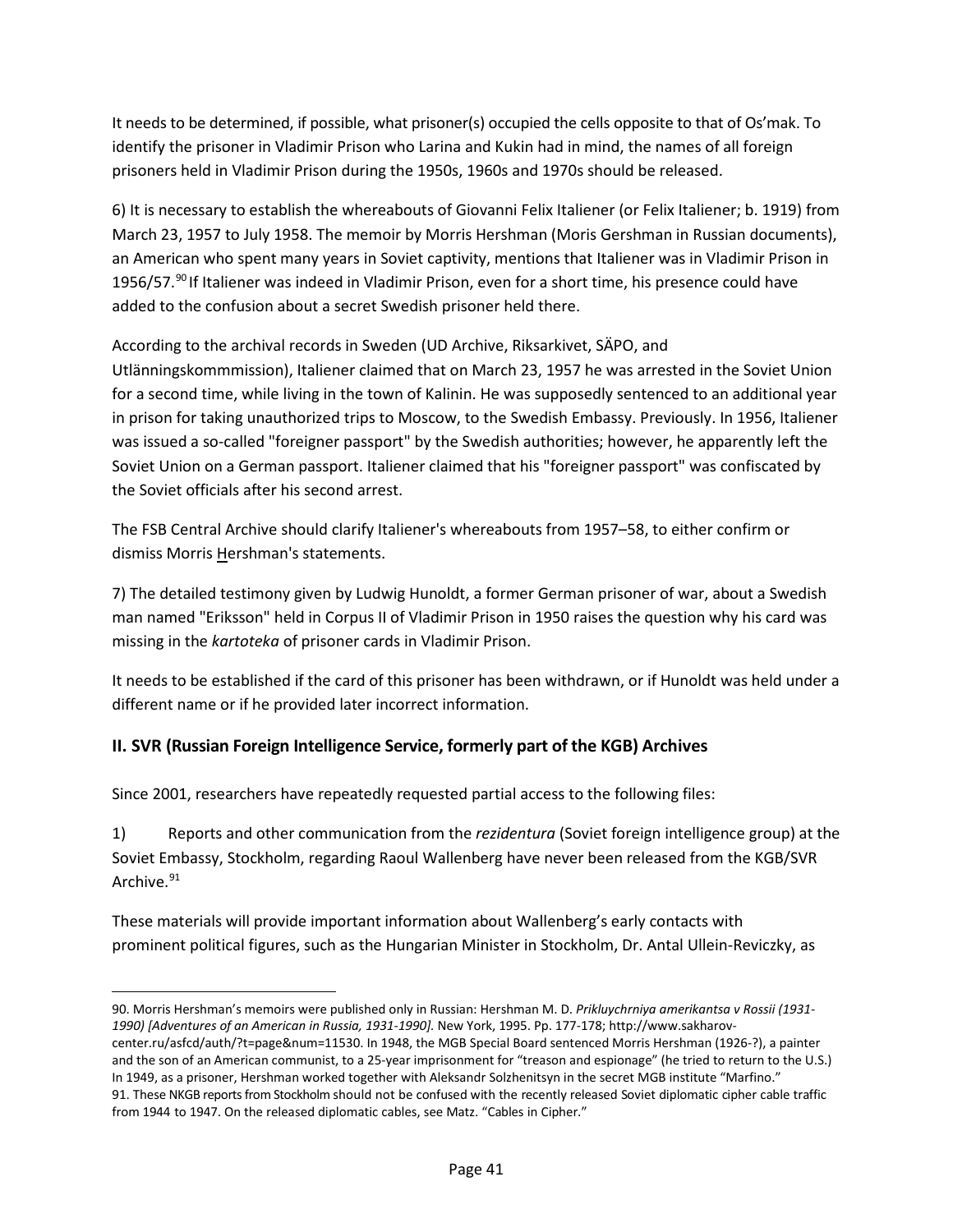well as with Iver Olsen, a member of the U.S. intelligence service in Sweden (The Office of Strategic Services, OSS), who participated in Wallenberg's appointment to the Swedish Legation, Budapest, in 1944.<sup>[92](#page-41-0)</sup> They would provide important information about what exactly Soviet authorities knew about Raoul Wallenberg and how they assessed his contacts in Stockholm.

Possibly, the NKGB reports could also clarify if Raoul Wallenberg had any contacts with Alexandra Kollontay, Soviet Envoy (Ambassador) to Sweden, while he was in Budapest in 1944/45, as has been alleged by Elisabeth Kemény-Fuchs, wife of the Hungarian Arrow Cross Foreign Minister Gábor Kemény. [93](#page-41-1)

#### **2) Intelligence reports from Hungary from 1944 to 1945.**

 $\overline{a}$ 

a) Colonel Igor Prelin, at the time head of the KGB Press Service, stated on numerous occasions that the Soviet Foreign Intelligence had important intelligence sources in Hungary[.94](#page-41-2) This material has been repeatedly requested.

In 2007, a detailed request concerning reports by the Soviet field agents about the activities of Raoul Wallenberg and the Swedish Legation (including interviews conducted with Raoul Wallenberg's diplomatic colleagues in March 1945, as mentioned above) was filed.

Also, requests for specific information about the activities of the Hungarian resistance movement with whom both Wallenberg and his Swedish colleagues at the Legation maintained close contact. This includes the work of a number of British and Dutch officers who escaped from German POW camps and joined the underground resistance movement. In 1944-45, they received formal support from the Swedish Legation, Budapest. Several of them personally knew and worked with Raoul Wallenberg.

The access to all that information was denied because this documentation remains classified.

b) In the meantime, this information is directly related to the Wallenberg Case. One of the Dutch officers, Lt. Gerrit van der Waals, was arrested by SMERSH operatives on December 6, 1944, together with the Hungarian Charles (Karl) Schandl, who was connected to the Budapest underground and knew Wallenberg.<sup>[95](#page-41-3)</sup> They were brought to Moscow and until September 1946, they were interrogated in Kartashov's department; it is known that in at least one of the interrogations the investigator questioned van der Waals about Wallenberg. Then they were transferred under the 2-A Department

<span id="page-41-0"></span><sup>92.</sup> On Raoul Wallenberg's contacts with influential international figures see, for instance, Susanne Berger and Vadim Birstein. "Not a 'Nobody': Choice of Raoul Wallenberg in 1944 Not Accidental" (2012)[, http://www.vbirstein.com](http://www.vbirstein.com/) an[d http://www.raoul](http://www.raoul-wallenberg.eu/articles/raoul-wallenberg-1944/)[wallenberg.eu/articles/raoul-wallenberg-1944/;](http://www.raoul-wallenberg.eu/articles/raoul-wallenberg-1944/) S. Berger, C. G. McKay and V. Birstein. Raoul Wallenberg's Secret German Contacts (2015), http://www.raoul-wallenberg.eu/articles/ludolph-christensen/.

<span id="page-41-1"></span><sup>93.</sup> See, for example, Eric Sjöquist. *Raoul Wallenberg*. Stockholm: Normans förlag, 1985 (in Swedish). We use the spelling of Kollontay's surname with the letter "y" at the end – this way she wrote her last name by herself.

<span id="page-41-2"></span><sup>94.</sup> KGB Colonel I. N. Prelin joined the KGB in 1961. At the beginning of his career, he served in the 2<sup>nd</sup> KGB Main Directorate (counterintelligence), then moved to the 1st KGB Main Directorate (Foreign Intelligence). In the 1990s, he worked at the KGB Press Service (KGB Center for Public Contacts).

<span id="page-41-3"></span><sup>95.</sup> Apparently, Soviet investigators and prison personnel did not know how to correctly write in Russian the name of Gerrit van der Waals. In the documents in his Personal File, he was usually called "Herit Van-der-Wals" or "Herit Vanderwals." See "File of the Arrestee Van-der-Waals." RGVA. Fond/Collection 465-P. Opis'/Register 10. File 40242.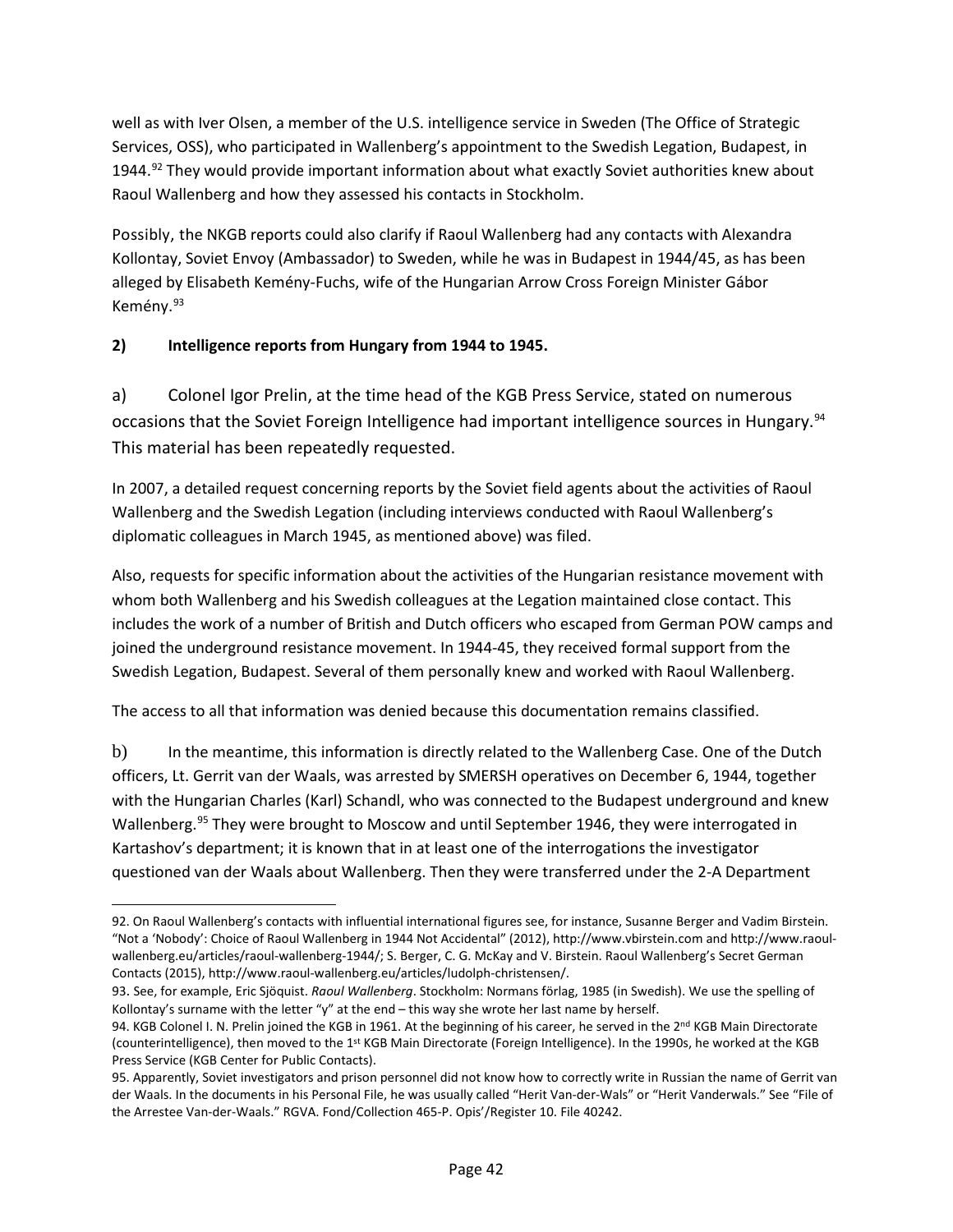(fighting British agents) of the  $2<sup>nd</sup> MGB$  Main Directorate (interior counterintelligence) because the MGB investigators considered these prisoners to be British agents.<sup>[96](#page-42-0)</sup>

On August 11, 1948, van der Waals died in the Butyrka Prison Hospital, while Schandl and two other Hungarians, who also were considered British agents, were sentenced in June 1950 as British spies to 25-year imprisonment. They were sent to Vladimir Prison, where they were kept under nos. 24 (Tibor Klement), 25 (Laszlo Pap), and 26 (Schandl). Of them, in fact, Tibor Klement (aka Lewis Kliment and Lajos Klement) was a member of the British intelligence organization Special Operation Executive or SOE. It is known that SOE and Soviet Foreign Intelligence had contacts in Hungary in 1944-45.[97](#page-42-1)

All Soviet foreign reports regarding contacts between the Swedish officials in Budapest and foreign intelligence representatives, especially from the U.S. – the OSS, The Pond, Joint American Distribution Committee, – as well as the Great Britain and Germany, who were active in 1944-45 in Hungary and surrounding countries, including Turkey, are of great interest.

Additionally, all information on the contacts of Swedish diplomats, including Raoul Wallenberg, in Hungary with the Jewish resistance network at the time such as the Vaadah, Zionist Youth Movement and others should be released.

c) Soviet Foreign Intelligence reports regarding the Holocaust in Hungary for the years 1941-1945 are of special interest and should be released.

These materials should include reports about activities and contacts of individual Nazi officials like Adolf Eichmann, SS-Officer in charge of Jewish deportation, as well as Edmund Veesenmayer, Plenipotentiary of Hungary, and the others, with the Swedish Legation in Budapest and particularly with Raoul Wallenberg.

The documentation regarding the activities of German intelligence representatives and agencies in Hungary and Sweden for the years 1941-1945 should be released.

d) In September 1944, the American War Refugee Board asked Raoul Wallenberg to check on the precise circumstances of the kidnapping and detention (in Mauthausen concentration camp) of Leopold Ashner, the Jewish Director of the large electrical company TUNGSRAM.

It needs to be determined if Raoul Wallenberg had an active role in the negotiations with the German and Hungarian Nazi authorities in Hungary leading to Ashner's release.

e) Boris Rybkin, foreign intelligence *rezident* (head of an intelligence group) at the Soviet Legation in Stockholm of the time was in charge of paying Wallenbergs' Enskilda Bank in 1943 with platinum for ball bearing shipments to the Soviet Union.<sup>[98](#page-42-2)</sup> The American Allies even offered to transport the ball

 $\overline{\phantom{a}}$ 

<span id="page-42-0"></span><sup>96.</sup> There is a note on Schandl's Prisoner Card in Vladimir Prison: "USA spy." Possibly, saying a US, not British, spy was a mistake made by a person who filled in the card.

<span id="page-42-2"></span><span id="page-42-1"></span><sup>97.</sup> File HS 4/103 (SOE/Soviet/NKVD relations in Hungary) in The National Archives (Kew, Great Britain). 98. From 1935 to 1939, Boris Arkadievich Rybkin (1899-1947), under the name of Boris Yartsev, headed a *rezidentura* at the Soviet Legation in Helsinki, Finland. In Stockholm, he was from September 1941 to July 1943. In November 1947, he was killed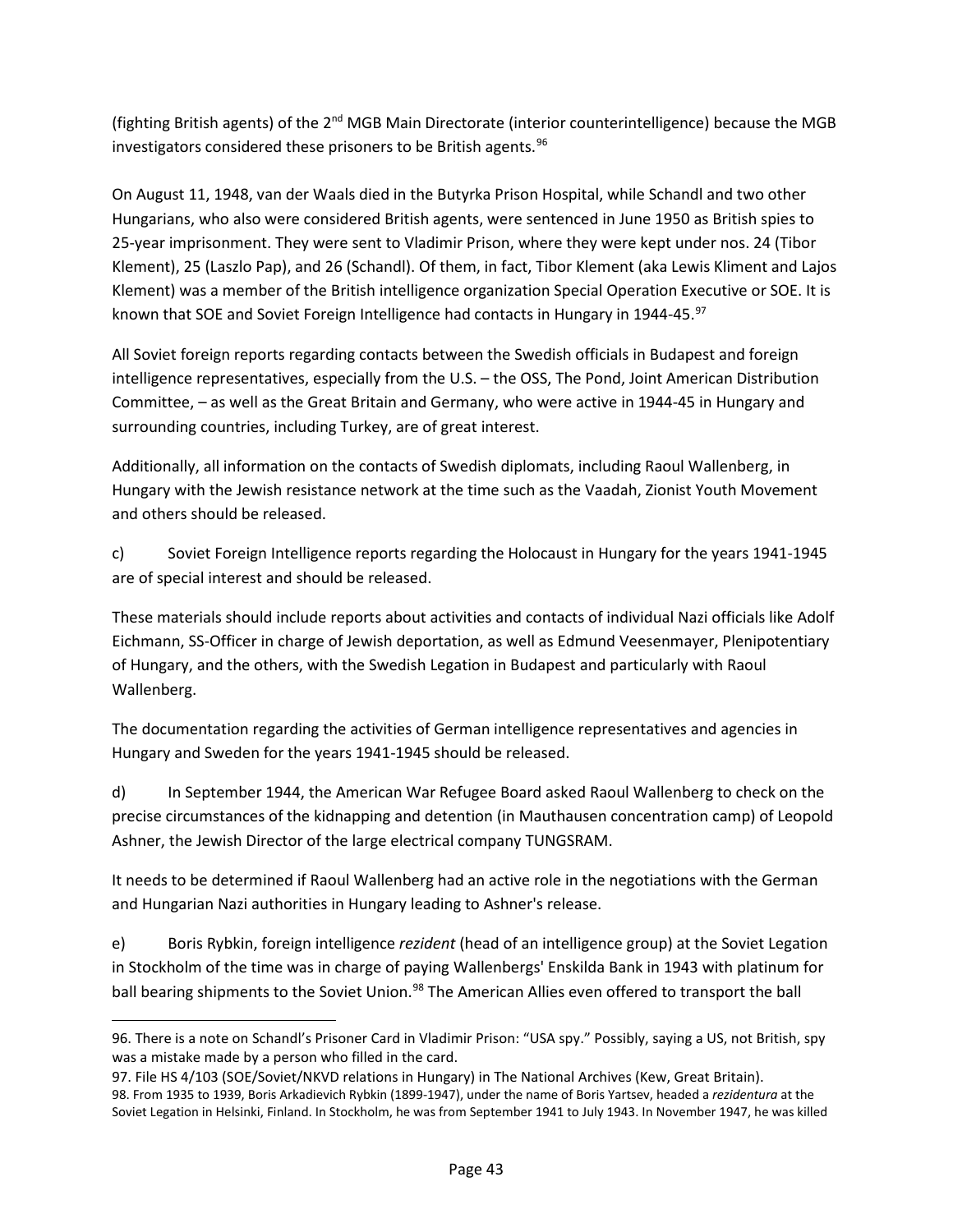bearings from Sweden to the Soviet Union. Most probably, Rybkin's subordinate Igor Spichkin, also a NKVD/NKGB officer, was involved in the ball bearing payment.<sup>[99](#page-43-0)</sup> All these activities must have been reflected in reports to Moscow.

The SVR Archive should release documentation about these events.

3) Requests to provide access to the files of Count Mikhail Kutuzov-Tolstoy — Operational File (if he was, in fact, Soviet agent) and/or Personal File — for information regarding Raoul Wallenberg and his work at the Swedish Legation, Budapest, in 1944, were repeatedly denied. According to Col. Vinogradov, Kutuzov-Tolstoy's file had contained a "character sketch" of members of the Swedish Legation, Budapest, including Raoul Wallenberg, authored by Kutuzov-Tolstoy that later was allegedly destroyed. Requests to review the administrative order for the paper's destruction (referred to by Col. Vinogradov) have remained unanswered.

Anatolii Prokopenko, the former head of the Special (now Military) Archive in Moscow, claimed that he had seen Kutuzov-Tolstoy's file in 1991, in a KGB archive outside of Moscow. Since then, apparently this file has been kept in the SVR archives in Moscow.

During the late 1990s, Ambassador Hans Magnusson requested that a member of the Russian Foreign Ministry be given access to Kutuzov-Tolstoy's file. This request was granted, with the official reporting back that the documentation contained "no information that was not already known." No formal written report of this review was apparently ever made.

It remains unknown what file the Russian official studied. If that was a Personal File, does this mean that Kutuzov-Tolstoy was, in fact, a Soviet agent? Did he report on Raoul Wallenberg and the other Swedish diplomats as an agent?

4) The access to Soviet intelligence reports concerning members of the Wallenberg Family (especially bankers Jacob and Marcus Wallenberg), as well as Raoul Wallenberg, have been consistently denied since 2001, even though it has been established that such a collection does exist. This documentation could provide important leads to understand why Joseph Stalin decided to arrest Raoul Wallenberg, as well as offer clues about how the case information was handled in the Soviet bureaucracy.

It is necessary to stress the point that the Wallenberg brothers played a leading role in the negotiations about a Swedish-Soviet Trade Agreement in October 1946, as well as earlier, during similar discussions in 1940. The internal deliberations on the Soviet side regarding these negotiations in 1946 have never been made available for review. Even more important is the question if the Soviets considered the release of Raoul Wallenberg during those negotiations and if the Swedish side ever raised the issue.

 $\overline{a}$ 

in Czechoslovakia under suspicious circumstances. See his biography in: N. V. Petrov. *Who Was in Charge of Security Organs in 1941-1954. Reference Book*. Moscow: Zven'ya, 2010. Pp. 753-754 (in Russian).

<span id="page-43-0"></span><sup>99.</sup> Previously, from 1940-41, I. M. Spichkin headed the Foreign Intelligence *rezidentura* in Vienna, Austria.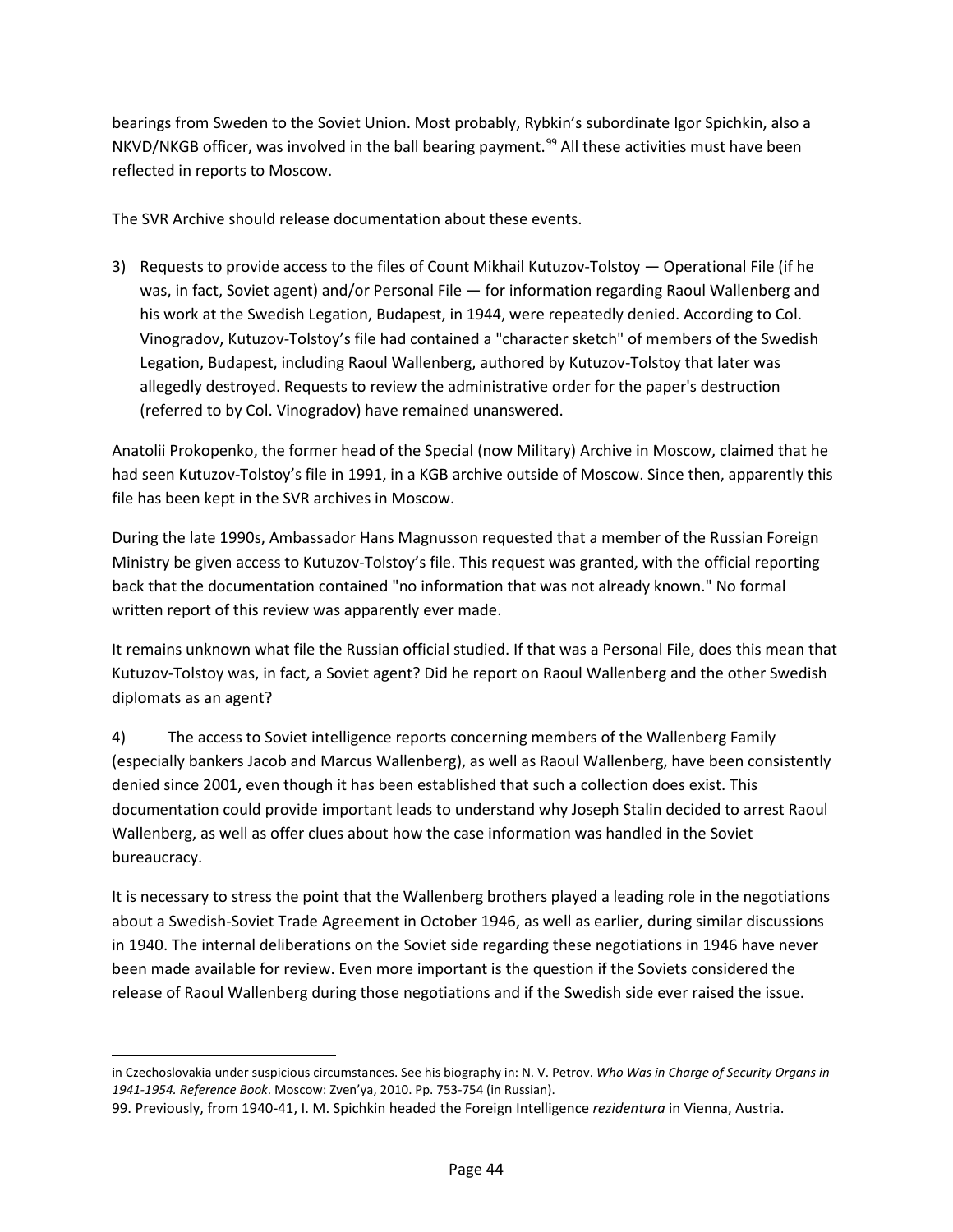The background information about the Wallenberg family is crucial for the case and should be released.

5) In 2007, researchers asked the SVR to provide information about Jacob Wallenberg's approach to the Soviet government through foreign intelligence intermediaries in Czechoslovakia in 1954, regarding Raoul Wallenberg. SVR's reply was that no information about this initiative is available. Evidently, this question remains pending.

6) As the historian Craig G. McKay has pointed out, in her memoirs Nina Langlet, who was already mentioned, claimed that in 1945 NKGB officer Spichkin was a member of the Soviet part of the Allied Control Commission in Budapest and that he signed the document "announcing the departure of Swedish diplomatic personnel" in March 1945.<sup>100</sup>

This claim and Spichkin's supposed official function in Budapest in 1945 needs to be clarified by the SVR as well.

7) Requests to inspect the materials regarding contacts between the Soviet diplomat and foreign intelligence officer Pavel Yerzin and the Finnish diplomat Åke Frey in 1955-57 were repeatedly denied. These discussions, conducted during the months before the release of the so-called Gromyko Memorandum in February 1957, unofficially confirmed for the first time that Wallenberg was held prisoner in the Soviet Union.[101](#page-44-1)

All records regarding these discussions needs to be released.

8) In his memoir, General Serov claims that Stalin ordered Wallenberg arrested after an *orientirovka* (information) about Wallenberg's "connections with Hitler's special services and American intelligence" came from the  $1<sup>st</sup>$  NKGB Directorate (foreign intelligence) (p. 536). This information was never released to the Working Group and the SVR (current foreign intelligence) representatives always insisted that they have no archival documents about Wallenberg.

The *orientirovka* and all related documents should be released.

# **III. Archives to Be Checked About Specific Issues**

l

# **1. Defense Ministry Central Archive (TsAMO RF)**

# **a) The** *Razvedupr* **(RU, field military intelligence) Collection**

It is known that in 1944 the *Razvedupr* had a network of agents in Hungary and this organization participated in bringing Hungarian delegations for peace negotiations to Moscow and in the negotiations.[102](#page-44-2) After Wallenberg had been detained at the headquarters of the 2nd Ukrainian Front,

<span id="page-44-2"></span><span id="page-44-1"></span><span id="page-44-0"></span><sup>100.</sup> P. 6 in: *Excerpts from McKay's Notes on the Case of Raoul Wallenberg,* [http://www.raoulwallenberg.org/mckay.pdf.](http://www.raoulwallenberg.org/mckay.pdf) 101. During WWII, from 1941 on, Pavel Dmitrievich Yerzin (with the pseudonym "Yerofei") was a member of the Foreign Intelligence *rezidentura* in London; from 1947 to 1952, he headed the Foreign Intelligence *rezidentura* in Deli, India. 102. See details in the book Ye. V. Popov. *"Hungarian Rhapsody" of the GRU*. Moscow: Veche, 2010 (in Russian).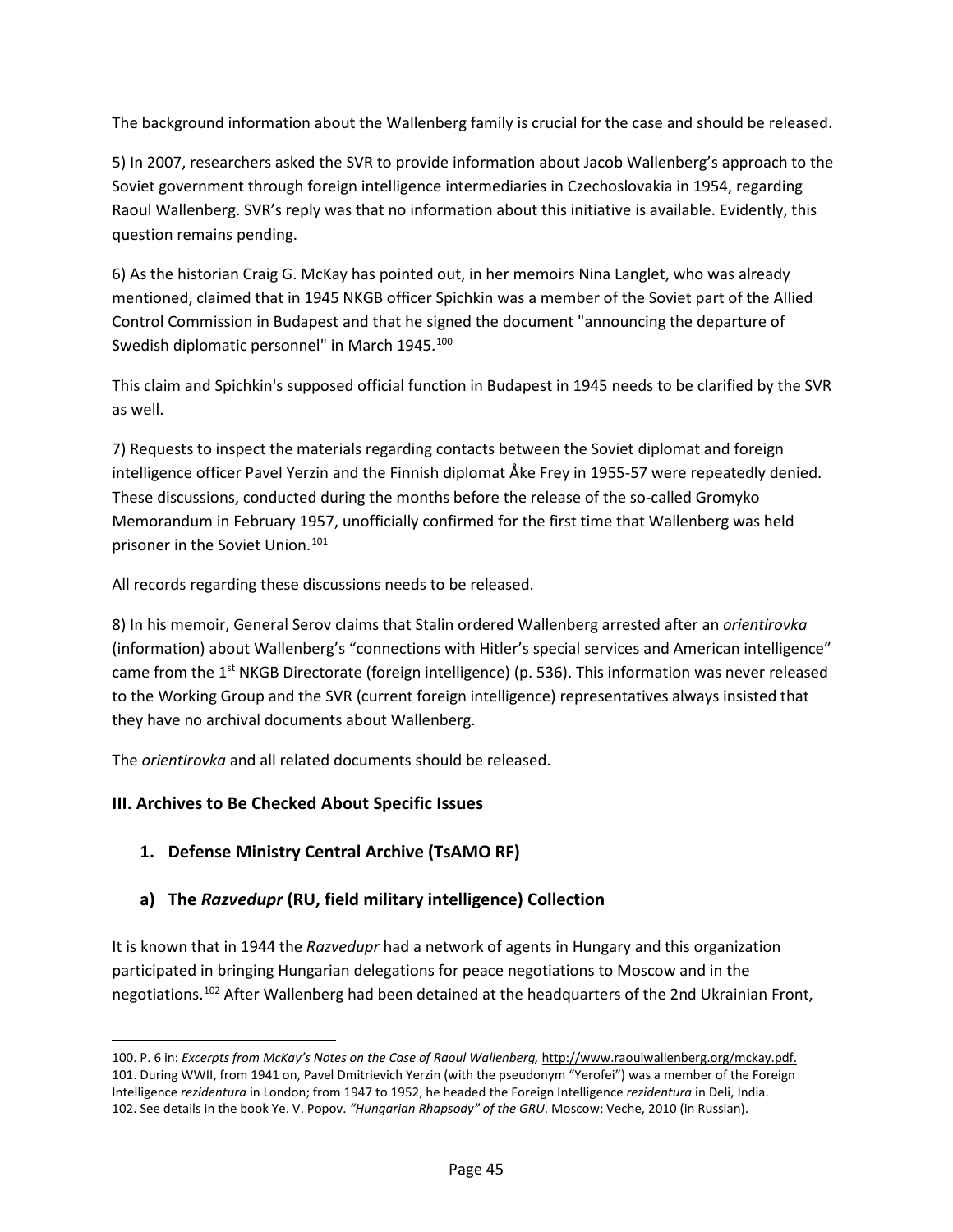most probably he was debriefed not only by SMERSH (which is known), but also by military intelligence officers. There is a possibility that transcripts of these interrogations might provide some light on Wallenberg's detention and the arrest that followed. This information has never been requested or offered for review.

These materials should be checked and released.

# **b) The GRU (Main Intelligence Directorate, military foreign intelligence) Collection**

During the work of the Swedish-Russian Working Group, the Russian side provided no documentation from the archive of the Main Intelligence Directorate – military foreign intelligence. In the meantime, most of the above-listed questions to the SVR Archive are relevant also to the GRU Archive. The following materials, if they exist in this archive, should be provided:

1) Reports about Wallenberg's early contacts with the prominent Hungarian political figures in Stockholm and with Iver Olsen, a member of the U.S. OSS group in Stockholm, who participated in Wallenberg's appointment to the Swedish Legation, Budapest, in 1944.

2) Reports on the activities of the Hungarian resistance movement, including the Jewish resistance network, and its leaders with whom both Wallenberg and his Swedish colleagues maintained close contact, and on these contacts.

3) Reports regarding contacts between the Swedish officials and foreign intelligence representatives (especially from the U.S., Great Britain Germany) who were active Hungary and surrounding countries, including Turkey.

4) Reports regarding the Holocaust in Hungary for the years 1941-45, and Adolf Eichmann, and Edmund Veesenmayer personally, as well as on their contacts with Raoul Wallenberg.

5) Reports on the rumors about Raoul Wallenberg's alleged contact with Walter Schellenberg and his agents in Hungary and Sweden.

6) Reports on Dutch officers in Budapest and their connections with the Swedish Legation and Raoul Wallenberg.

7) Reports on separate peace negotiations between the Hungarian, Allied and German representatives in Stockholm during the years 1941-45 and the alleged involvement of the Wallenberg family members of in them.

# c) **The Red Army Political Directorate Collection**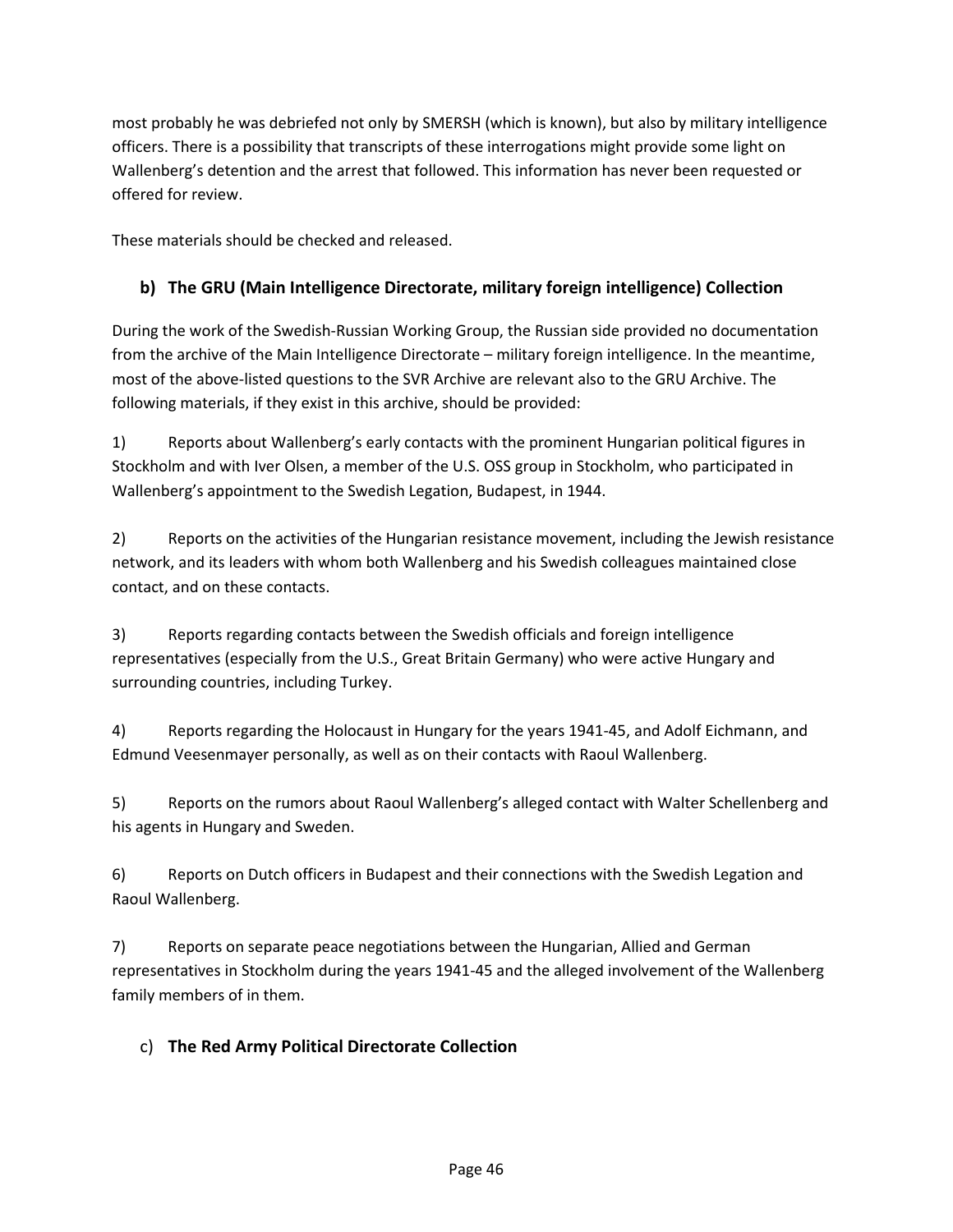From a few documents released from the Russian Central Military Archive (TsA MO) about Wallenberg's early detention, it is known that reports about his captivity were sent from the field units not only to the military superiors, but also through the political chain of subordination. No report to the Red Army Political Directorate in Moscow (in fact, it was part of the Party's Central Committee) was released by the Russian officials. It is necessary to check if reports on Wallenberg reached this Directorate. Unfortunately, the TsAMO is practically closed for independent researchers.

Among the documents the FSB released in 1991, there is a report of the head of the Political Department the 151<sup>st</sup> Division, Dmitrienko, to the Head of the Political Department of the 7<sup>th</sup> Army, on the detention of Wallenberg and Langfelder in the house no. 16 on the Benczur Street, dated January 14, 1945. This line of command was not pursued by the Swedish-Russian Working Group, only inquiries about Dmitrienko were made.

However, this line is especially important because the Red Army Political Directorate was, in fact, not a part of the military command, but part of the Central Committee (CC) of the Communist Party, and its head, Aleksandr Shcherbakov, was not only a CC's Politburo candidate member, but also a deputy Defense Commissar, i.e., Stalin's deputy. It is known that in the case of Count István Bethlen, who was detained approximately at the same time as Wallenberg, interrogations by political officers were intense and there was a detailed correspondence of field units with Moscow headquarters (these documents, and not SMERSH materials, were released to the public in the 1990s). This information strongly suggests a possibility of existence of documents regarding the Wallenberg Case in the archive of the Political Directorate.

In May 2012, FSB archivists stated that except Dmitrienko's report, "there is no additional documents in the FSB Central Archive of Russia on the detention of the Swedish diplomats and their interrogations, as well as interrogations of Wallenberg by the Political Directorate of the 2nd Ukrainian Front." Therefore, the relevant documentation should be in the archive of Political Directorate.

It is crucial for the case to check the archive of the Political Directorate for reports about and the debriefings of Wallenberg and Langfelder while they were detained in the military headquarters of the 2nd Ukrainian Front.

It would also be of some interest to determine the exact time schedule and travel route for the transfer of Wallenberg and Langfelder from Budapest to Moscow during the period from January 17, 1945 February 5, 1945.

# **d) Various Collections**

1) As already mentioned, the TsAMO materials should be also checked for reports on the debriefing of the Swedish diplomats from the Legation in Budapest, detained by the Soviet troops.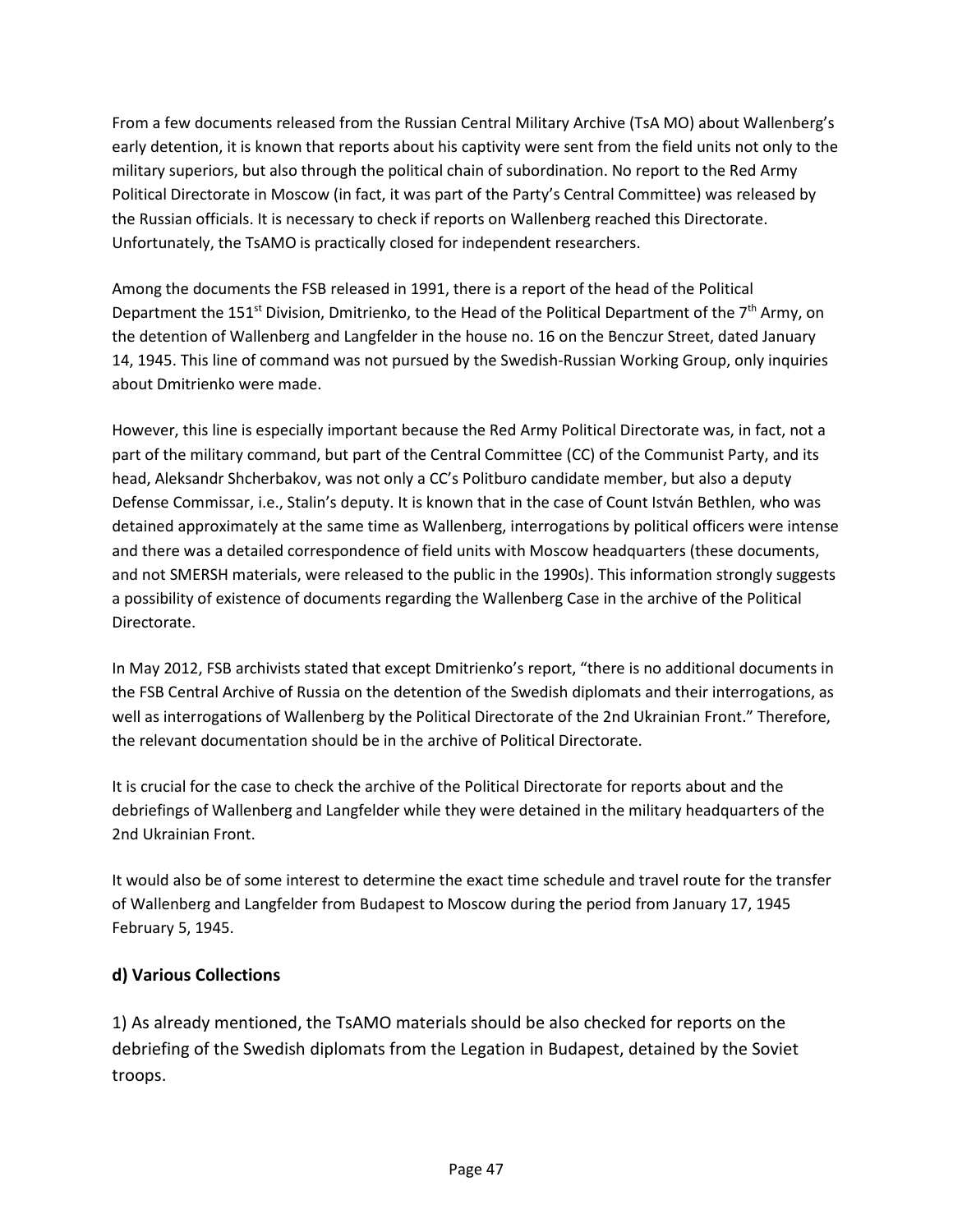2) Archival materials about Count Kutuzov-Tolstoy might also be kept in the TsAMO, since after the war he served as a teacher of foreign languages of officers of the Political Department of the Soviet part of the Allied Control Commission in Budapest. Therefore, the TsAMO materials should be checked for possible information about Kutuzov-Tolstoy.

#### **2. Russian Foreign Affairs Ministry (MID) Archive (AVP RF)**

<span id="page-47-0"></span> $\overline{a}$ 

1) Previously, the AVP RF released some of Alexandra Kollontay's reports and cables and other NKID officials about the Wallenberg brothers and Raoul Wallenberg; all information on the Wallenbergs and their activities should be released for the years  $1940-1946$ .<sup>[103](#page-47-0)</sup>

2) Reports on the role of the Wallenberg brothers in the trade negotiations in 1940 and 1946 should be made available.

3) Information that Raoul Wallenberg had been taken to Moscow was received by the American Military Section of the Allied Control Commission (ACC), Hungary, as early as in May 1945. On request from the U.S. Department of State, on May 7, 1945, General William S. Key raised the issue of Raoul Wallenberg's disappearance, as well as of two Swiss diplomats, Harold Feller and Max Meyer, with Major General Ivan Lyovushkin, head of the ACC Headquarters, and Grigorii Pushkin, Soviet Political Adviser at the ACC, a representative of the Soviet Foreign Affairs Commissariat (NKID) and the future Soviet Ambassador to Hungary.[104](#page-47-1) Lyovushkin indicated in subsequent discussions that the three diplomats "almost certainly" had been interned and that he had written many letters to different Soviet agencies to determine their whereabouts, without success.

In 2010, in answer to a request by S. Berger and Dr. Birstein, the Russian MID released from its archive a copy of a letter written by Colonel Henry G. Simmonite, assistant to General Key, dated May 11, 1945, and a Russian translation of it made a few days later.<sup>[105](#page-47-2)</sup> The last paragraph of Col. Simmonite's letter states: "Our Government is particularly anxious to obtain any information on these three persons in view of their service to the United States and any information as to their preset location would be appreciated." Most likely, for the Soviet authorities this statement was very disturbing, -- this general phrasing could have further enhanced their suspicions that Wallenberg possibly was an American spy.

<sup>103.</sup> Apparently, in his business activity before the Budapest assignment, Raoul Wallenberg was much closer connected to the Wallenberg brothers than it was previously considered. See Susanne Berger and Vadim Birstein. "Blasieholmsgatan's Secrets," http://www.vbirstein.com/2016/11/01/wallenberg-in-blasieholmsgatan/

<span id="page-47-1"></span><sup>104.</sup> See Susanne Berger. *Swedish Aspects of the Raoul Wallenberg Case,* 2001. The records of the American Section of the Allied Control Council, Hungary are also available at the U.S. National Archives and Records Administration (NARA). See Records of Interservice Agencies, U.S. Representative, ACC Hungary 1945-1947, RG 334, Box 38. It is unclear if and how this information was shared with the Swedish government.

<span id="page-47-2"></span><sup>105.</sup> MID's cover letter to the documents was addressed to the Swedish Embassy in Moscow. There was no indication in what AVP RF collection Simmonite's letter and its Russian translation were found. Interestingly, although in Simmonite's letter the name of Wallenberg was spelled correctly, the military translator wrote it in Russian as "Wolenberg," with "o" instead of "a" and one letter "l".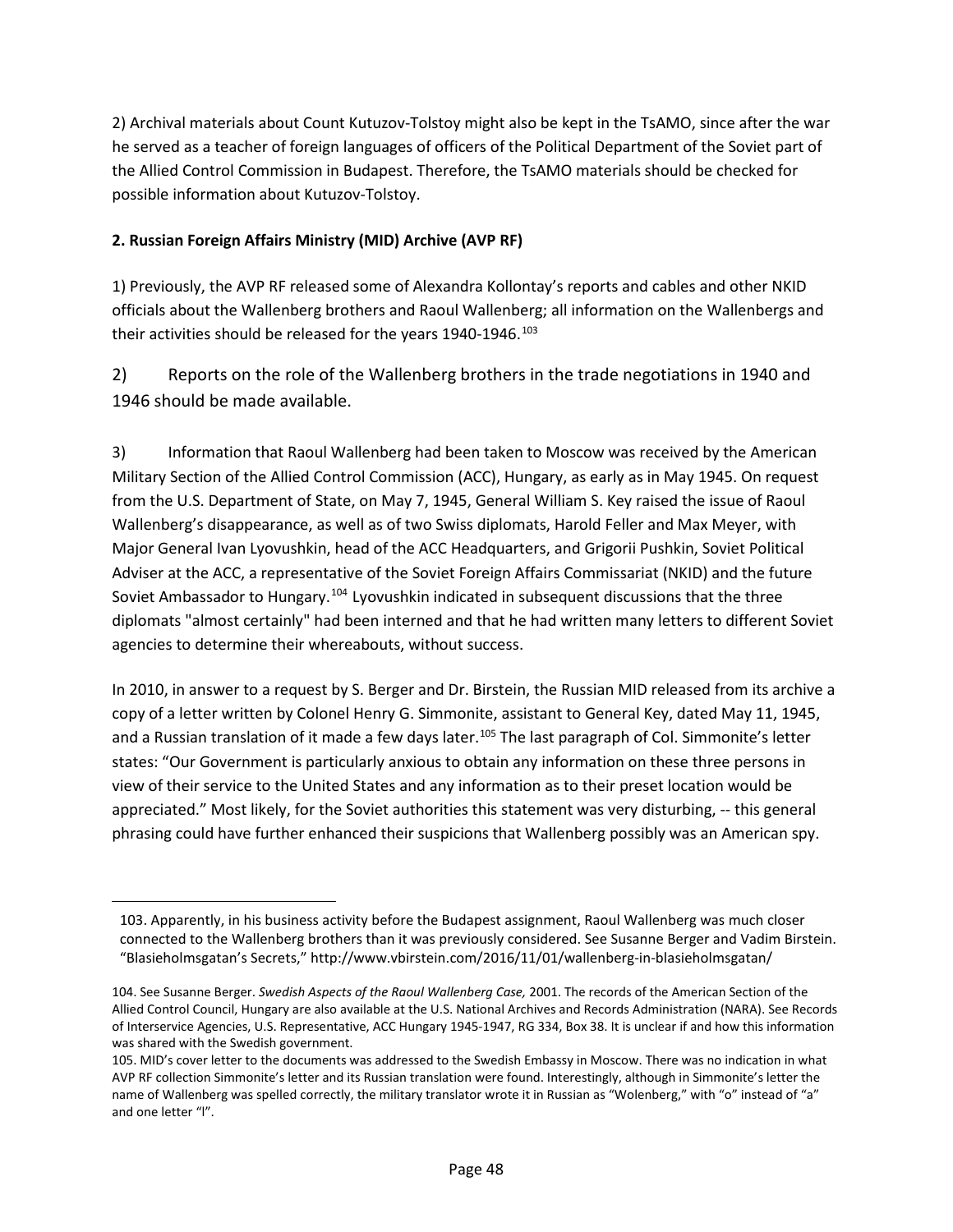There is a handwritten resolution in Russian on the translated letter, dated May 17, 1945: "C.[omrade] Lyovushkin informed Col. Simmonite, that [in answer to] our inquiry, [they] were not found. [Put] into the file." There are also unidentifiable initials under the resolution, "M. T." In other words, Moscow decided not to continue this communication.

However, the whole issue regarding General Lyovushkin's actions and communications needs clarification.

The reports by Pushkin and his staff, as well as transcripts of conversations of Pushkin with Vladimir Dekanozov, deputy NKID Commissar, via the secret state communication line, are kept in the AVP RF.<sup>[106](#page-48-0)</sup>

All documentation regarding the search for Raoul Wallenberg conducted via the channels of the ACC Soviet Section, including the NKID reports, should be made available for independent review.

- 4) A series of diplomatic meetings regarding Raoul Wallenberg from 1953 to 1956 is mentioned in the already cited Swedish report published in 2003.<sup>[107](#page-48-1)</sup> Similar records were not released publicly by the Russian side of the Working Group. These meetings were not also mentioned in the 2000 Russian report of the Working Group.<sup>[108](#page-48-2)</sup> According to Ambassador Hans Magnusson, a co-chairman of the Working Group, some of these Russian materials were shown to the representatives of the Swedish side.<sup>[109](#page-48-3)</sup> Obviously, the Russian full records about the following meetings should be made publicly available:
	- a) April 13, 1953 (Stockholm). Meeting between Arne Lundberg, Cabinet Secretary at the Swedish Foreign Ministry, with Tarabrin, 1st Secretary at the Soviet Embassy<sup>110</sup>;
	- b) May 4, 1953 (Moscow). Meeting of the Swedish Ambassador Rolf Sohlman with Vladimir Semenov (head of the 3rd European Department, Soviet MID);
	- c) May 21, 1953 (Moscow). Second meeting of Sohlman with Semenov;
	- d) June 3, 1953 (Stockholm). Meeting of Östen Undén, Swedish Foreign Affairs Minister, with Konstantin Rodionov;
	- e) July 16, 1953 (Stockholm). Rodionov's statement that it was established that Wallenberg has not been and is not in the Soviet Union;
	- f) July 17, 1954 (Moscow). Undén's private conversations with Valerian Zorin, Soviet deputy Foreign Minister, and Anastas Mikoyan, Soviet Foreign Trade Minister;

http://www.vbirstein.com/serov-memoir-book-review/.

l

<span id="page-48-0"></span><sup>106.</sup> See examples of such reports and transcripts: "Transcripts of conversations of V. G. Dekanozov with G. M. Pushkin," dated December 20 and 21, 1944, Pushkin's report to Dekanozov, dated September 28, 1945, etc. Documents nos. 28, 29, and 78 in *The Soviet Factor in Eastern Europe 1944-1953. Vol. 1. 1944-1948. Documents.* Moscow: ROSSPEN, 1999. Edited by T. V. Volokitina. Pp. 118-122, 239-240 (in Russian).

<span id="page-48-1"></span><sup>107.</sup> See a discussion in: Vadim Birstein. "Raoul Wallenberg in Ivan Serov's Memoir",

<span id="page-48-2"></span><sup>108.</sup><http://archive.mid.ru/Ns-reuro.nsf/arh/432569D80022027E432569D20034404E?OpenDocument>

<span id="page-48-3"></span><sup>109.</sup> Email from H. Magnusson to V. Birstein, dated September 9, 2016.

<span id="page-48-4"></span><sup>110.</sup> In fact, Ye. A. Tarabrin was a foreign intelligence officer under a diplomatic cover. Later, from August 1956 to February 1963, Colonel Tarabrin headed the 2nd/3rd Department in charge of the Great Britain and, apparently, Scandinavian countries, of the 1st KGB Main Directorate (foreign intelligence) [Oleg Mozokhin,

<http://shieldandsword.mozohin.ru/kgb5491/structure/1GU/3.htm> (in Russian)].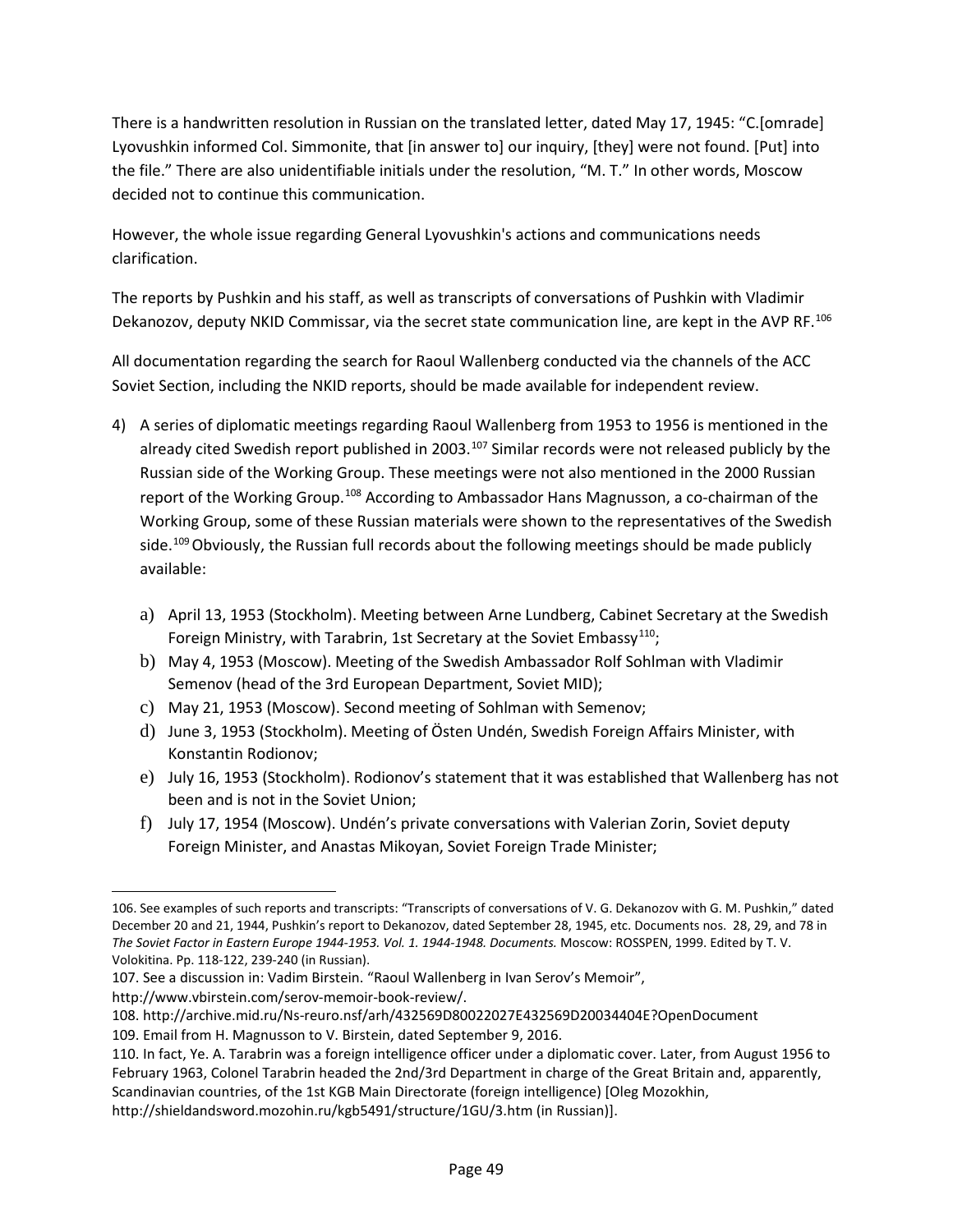- g) October 1, 1954 (Moscow). Sohlman hands a Swedish note over to Zorin. In the note, the Swedish side mentions Lavrentii Beria;
- h) December 3, 1954 (Moscow). Sohlman's meeting with Semenov, head of the 3rd European Department, MID);
- i) December 26, 1954 (Moscow). One more meeting of Sohlman with Semenov;
- j) May 17, 1955 (Stockholm). Meeting of Lundberg with Tarabrin, now former 1st secretary of the Soviet Embassy;
- k) June 13, 1955 (Moscow). Meeting of the Swedish Riksdag delegation headed by Gustav Nilssen in the Kremlin with Kliment Voroshilov, Chairman of the Soviet Supreme Council Presidium, and other Soviet officials, including Gromyko;
- l) November 8, 1955 (Stockholm). Undén provides Rodionov with detailed information on the statements about Wallenberg by the Germans released from Soviet captivity;
- m) November 15, 1955 (Moscow). Second meeting of Sohlman with Bulganin;
- n) December 18 (Moscow). Sohlman's meeting with Semenov;
- o) March 6, 1956 (Moscow). Meeting of Sohlman with Bulganin, Khrushchev, Semyonov and Tarabrin;
- p) March 30, 1956 (Moscow). Talks between Soviet leaders Bulganin, Khrushchev, Molotov, and other officials, with the Swedish delegation that arrived in Moscow: Erlander, Prime Minister, Gunnar Hedlund, Interior Minister, Gunnar Jarring, head of the Political Department of the Swedish Foreign Ministry, Ambasador Sohlman, and some others.

#### **3. Russian State Archive of the Economy (RGAE)[111](#page-49-0)**

 $\overline{\phantom{a}}$ 

1) Taking into consideration the numerous deals of the Wallenberg bank with the Soviet Union during the war, especially the ball-bearing trade which was negotiated by and organized with the help of head of the Trade Department of the Soviet Legation in Stockholm Mikhail Nikitin, there should be numerous documentation about the Wallenberg bankers and various trade deals in the archive of this ministry.

Secret deals involving Wallenberg business and Nazi authorities may have also been conducted in Hungary from 1944-45. For instance, in October 1944, the Swedish ball bearing firm SKF instructed its subsidiaries to transfer all European inventories to Nazi Germany, including its holdings in Budapest. Soviet officials sharply protested against these decisions and threatened to put the SKF Sales Director in Budapest on trial.<sup>[112](#page-49-1)</sup>

Shortly after Wallenberg's disappearance, the Swedish government received information via highly placed Hungarian intermediaries who claimed that the Soviets had arrested Wallenberg with the

<span id="page-49-0"></span><sup>111.</sup> This archive contains at least part of the former USSR Ministry of Foreign Trade Archive. On April 4, 2016, Russian President Vladimir Putin signed a decree stating that since that date on, the Russian federal archives that belong to the centralized *Rosarchiv* system, including the RGVE, RGASPI, GARF and RGVA, are under his personal control. See "Putin: *Rosarchiv* will be transferred under direct control by President." *TASS.* April 4, 2016 (in Russian), http://tass.ru/politika/3174626.

<span id="page-49-1"></span><sup>112.</sup> Susanne Berger. *Stuck in Neutral: The Reasons behind Sweden's Passivity in the Raoul Wallenberg Case*. 2005. P. 38.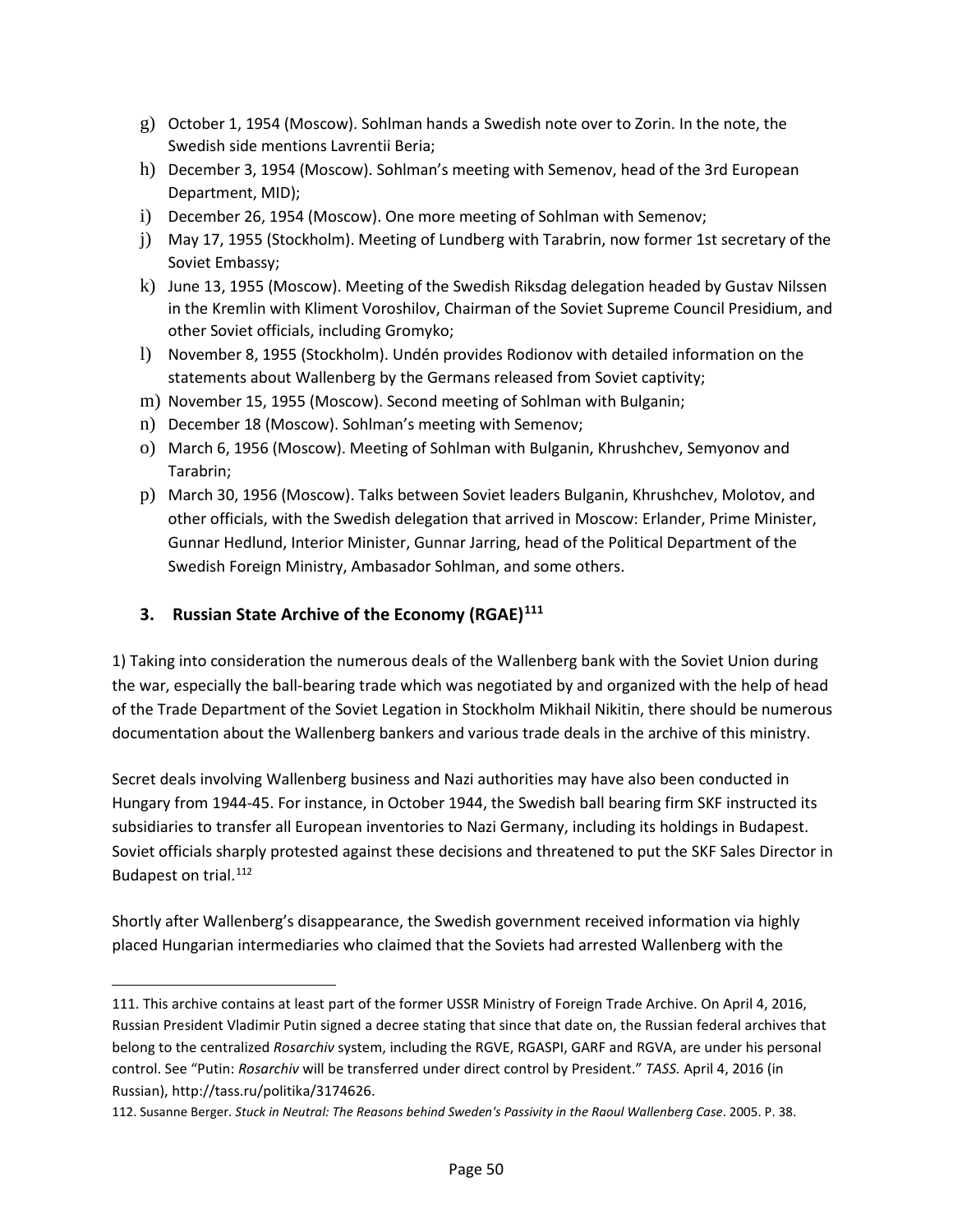possible intention of using him in a show trial, "together with other leading persons in trade and finance who allegedly aided German interests during the war."<sup>[113](#page-50-0)</sup>

All these issues may have a direct or indirect connection with Raoul Wallenberg's activities and possibly his fate. The relevant documents have never been made available for review.

2) There is information that Raoul Wallenberg himself, as a representative of his company Mellaneuropeiska, was involved in negotiations with the Soviet Trade Delegation in Stockholm in 1944. In his last message to Wallenberg in December 1944, his business partner Koloman Lauer mentioned a plan that from Budapest Wallenberg could perhaps go to Moscow for business negotiations. All these actions should be documented in the correspondence between the Trade Department of the Soviet Legation in Stockholm with Moscow. Although this archive responded in 1999 that it "contains no information on the activities of the diplomat Raoul Wallenberg", this is not an answer to the activities of Wallenberg as a businessman.

All information regarding trade negotiations conducted with Mellaneuropeiska (including closely related firms) and the Soviet Legation (Trade Delegation), and especially Nikitin's office, for the year 1944 should be released.

#### **4. MVD (Russian Interior Affairs Ministry) Archives**

 $\overline{a}$ 

Apparently, records for former prisoners of Vladimir Prison exist also in the archives of the Interior Affairs Ministry (MVD) of the Russian Federation. From publications by FSB archivists, it became known that the Informational Center (Archive) of the Vladimir Region Interior Affairs Directorate (the Vladimir Region UVD) keeps files of prisoners of Vladimir Prison from the late 1940s-1950s.[114](#page-50-1) It is not clear if these files were separately created in this prison, or they are personal files of only Russian/Soviet prisoners. Some of the files were destroyed, but the archive keeps lists of those files.[115](#page-50-2) There are files of some foreigners in the archive, — at least those who died in Vladimir Prison (probably, Fond/Collection 10). All these files have never been requested by the Swedish-Russian Working Group.

# 1) The MVD Central Archive in Moscow should present a list of the existing and destroyed files.

2) As already mentioned, in March 1948, special commissions in Moscow (Central Commission), Soviet republics and local regions, as well as in the centers of labor camps were organized to select those prisoners who would be transferred to the special prisons and camps. These commissions included high-level representatives of the MVD, MGB, and prosecutor offices. The Central Commission

<span id="page-50-0"></span><sup>113.</sup> The information was conveyed by the Hungarian National Bank President Takácsy who served at the will of the Soviet occupation powers. Archives of the Swedish Foreign Ministry, P2 Eu 1. Raoul Wallenberg case file. Report by Kálmán Lauer (Raoul Wallenberg's business partner in Mellaneuropeiska) to Birger Ekeberg, September 1945.

<span id="page-50-1"></span><sup>114.</sup> *The Prison Odyssey of Vasily Shulgin. Materials of Investigation File and Prisoner File.* Compiled by V.G. Makarov, A.V. Repnikov, and V.S. Khristoforov. Moscow: Knizhnitsa, 2010 (in Russian).

<span id="page-50-2"></span><sup>115.</sup> Vitalii Gurinovich. "Museum of Vladimir Prison History" (in Russian), http://www.memo.ru/about/bull/b22/16.htm.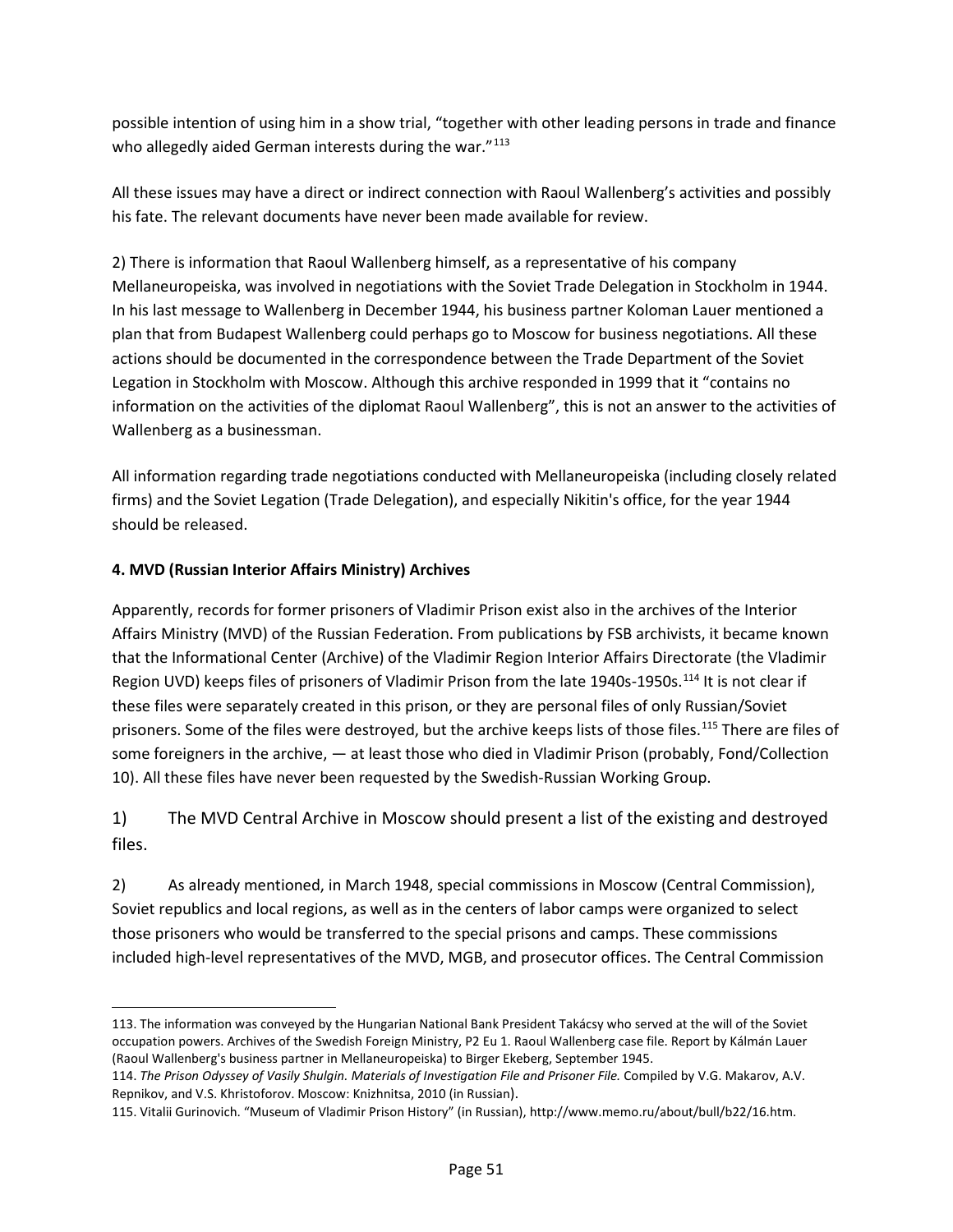in Moscow was chaired by Vassilii Ryasnoi, MVD Deputy Minister who supervised, in particular, the MVD Prison Directorate.

If to suggest that Raoul Wallenberg and/or Vilmos Langfelder were convicted in 1947-first part of 1948, and were sent to a MVD punishment prison or labor camp, their cases were also evaluated by one of these commissions – most probably, by the Central Commission, and the records about this evaluation should have been kept in the materials of the MVD Prison Directorate or the  $1<sup>st</sup>$  MVD Special Department (registration and statistics).

Materials of the Central Commission should be checked for Wallenberg and/or Langfelder documents in the MVD archival collections.

3) In March 1951, all convicted foreigners kept in the labor camps, special camps and MVD prisons were registered.<sup>[116](#page-51-0)</sup> The 1<sup>st</sup> MVD Special Department was in charge of this registration.

The MVD Central Archive should present materials of this registration for inspection or provide information what archives these files were moved to for checking if Wallenberg and Langfelder were kept in 1951 in any MVD facility for convicted prisoners.

4) The Informational Center of the Vladimir Region UVD should provide an opportunity for independent researchers to study the file of Konstantin Ordzhonikidze which, possibly, contains some information about an assignment of numbers to special prisoners in Vladimir Prison.

5) If this collection contains also files of foreign prisoners, the files of persons connected to the Wallenberg Case, including Paul-Erhard Hille, Ernst Huber, Horst Kitschmann, Jan Loyda, Ero Pelkonen, Gustav Richter, and Reiner Stahel, should be inspected by independent researchers.

6) If this collection contains Personal File of Ernst Krafft, who died in Vladimir Prison on July 23, 1954, it should be studied. It should be checked if Krafft, who in 1947 shared a cell with Langfelder in Lefortovo Prison, was called for an interrogation on the night of July 22/23, 1947.

7) If numerous correspondence between the MGB Prison Department with the Ivanovo NKGB/MGB branch and then Vladimir Prison regarding the numbered prisoners is kept in this collection of the Informational Center of the Vladimir Region UVD, it should be also inspected.

 $\overline{\phantom{a}}$ 

<span id="page-51-0"></span><sup>116.</sup> MVD Order no. 00133, dated March 15, 1951. In: Nikita Petrov. *The GULAG Empire History*. Chapter 19 (in Russian), [http://www.pseudology.org/GULAG/Glava19.htm.](http://www.pseudology.org/GULAG/Glava19.htm) See an example of a registration document in the published Personal File of Margarethe Ottilinger (it is kept in the RGVA): Stefan Karner. *Geheime Akten des KGB "Margarita Ottilinger."* Gratz (Austria): Leykam, 1992. S. 108. On November 5, 1948, Ottilinger, a consultant at the Austrian Federal Ministry for Securing Property and Economic Planning, was arrested by the Soviet military counterintelligence branch stationed in Baden. On April 11, 1949, the OSO MGB sentenced her as a spy to 25-year imprisonment. From 1950 to 1952, she was kept mostly in the Dubrovlag (Special Camp no. 3) and then, from September 1952 to May 1956, in Vladimir Prison.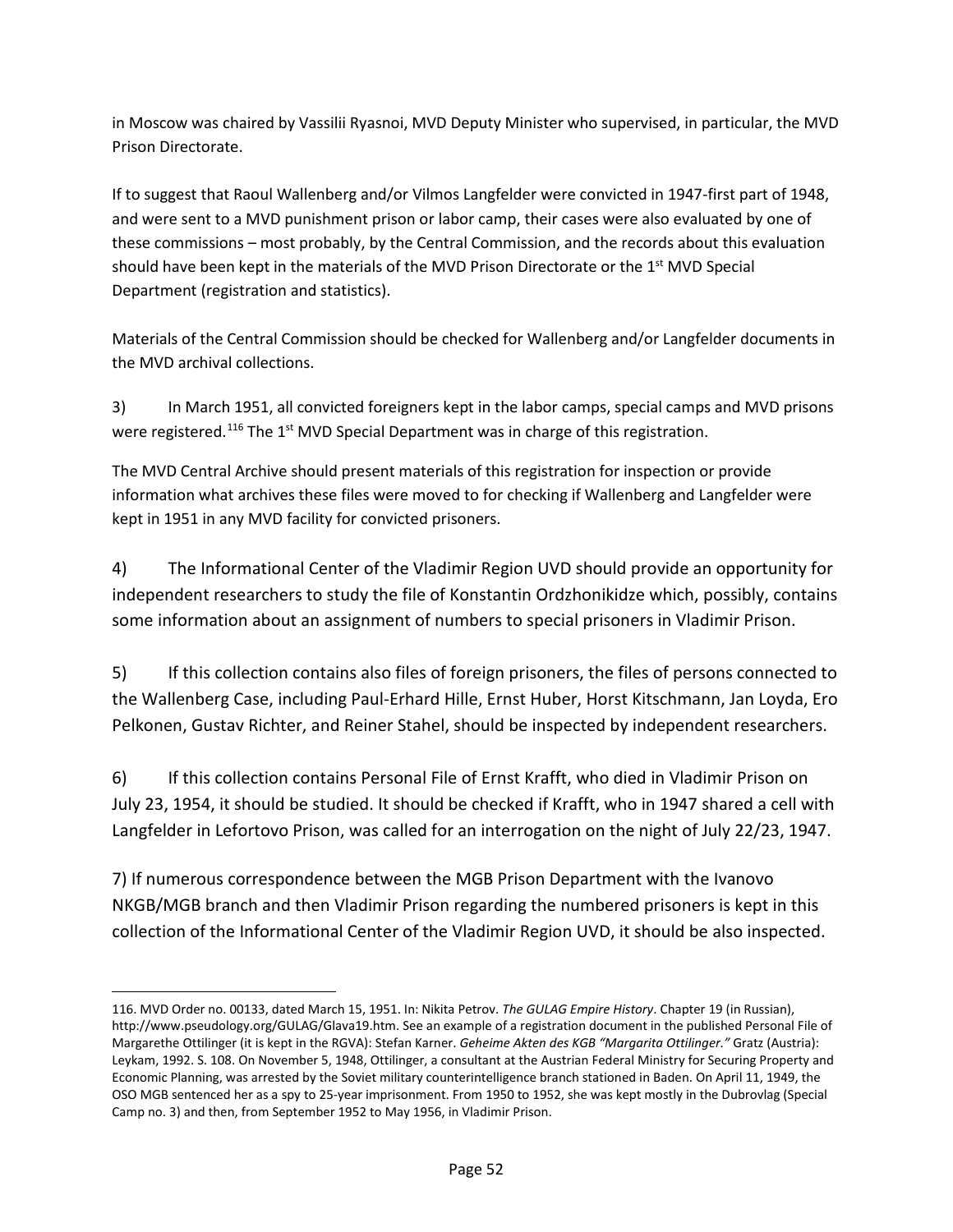8) If this archive contains documentation on the arrival of prisoners, the names of prisoners transferred in May 1952 should be checked for possible identification of the Hungarian Prisoner no. 1 (b. 1909).

# **5. Presidential Archive (AP RF)**

1) An analysis of the list of names of persons who attended the Politburo meeting in Stalin's office on August 9, 1947 shows that, most probably, the Vyshinsky Note (and, possibly, the whole Wallenberg Case) was discussed at this meeting, when Abakumov was in Stalin's office from 23:00 to 23:30.[117](#page-52-0) Before him, Vyshinsky was in Stalin's office from 22:10-22:50. However, only on 12 August a Politburo decision regarding the MGB appeared in the Politburo records (P59/123). Additionally, copies of the final version of the Vyshinsky Note were sent to all attendees of this meeting, including Abakumov, plus Molotov and Anastas Mikoyan, Soviet Foreign Trade Minister, who were absent at the meeting. Such decisions were filed in the MGB Special Folder of the Politburo which is still classified. Mikoyan's name on the list of recipients of the note directly points to the involvement of the Foreign Trade Ministry in the Wallenberg case.

All records on this meeting should be released.

2) There is direct evidence in MID's documents that Stalin's personal secretariat, called the Special Sector of the Central Committee, dealt with the Wallenberg case. On December 11, 1947, A. I. Kabashkin, head of the 5th Section (letters) of the Special Sector sent a Swedish letter, addressed to Stalin, to MID for MID's comments.<sup>[118](#page-52-1)</sup>

Therefore, the archive of the Special Sector should be checked for documents about Wallenberg.

3) Other MGB folders kept in the Presidential Archive, especially correspondence of the Soviet leaders involved in the case — Stalin, Molotov, Mikoyan, Lavrentii Beria (NKVD Commissar until December 1945) with the MGB, — also need attention of researchers. They have never been declassified.

# **6. Russian State Archive of Socio-Political History (RGASPI)**

l

Part of some collections of documents from Stalin's time had been moved from the AP RF to the RGASPI, and some files from those parts have been declassified, especially in 2007, 2014-1015.

Two collections, of V. M. Molotov (Fond/Collection 82) and A. I. Mikoyan (Fond/Collection 84) should be checked. Molotov's collection should be checked for materials on Raoul Wallenberg and his case, as well as on the Wallenberg brothers. Mikoyan's collection should be checked for materials on any trade negotiations and agreements between the Soviet Foreign Trade Commissariat/Ministry and Swedish

<span id="page-52-0"></span><sup>117.</sup> *At Stalin's Reception: Registers of Persons I. V. Stalin Had Appointments With (1924-1953). Reference Book* / Edited by A. A. Chernobaev. Moscow: Novyi Khronograf, 2008. P. 492 (in Russian).

<span id="page-52-1"></span><sup>118.</sup> Cited in the so-called "Memorandum on the Wallenberg Case", 1952, p. 10. The "Memorandum" was signed by Andrei Plakhin, at the time acting head of the 5th European Department of MID, and sent to the Politburo. The "Memorandum" was released in 1991 from the AVP RF (former MID Archive).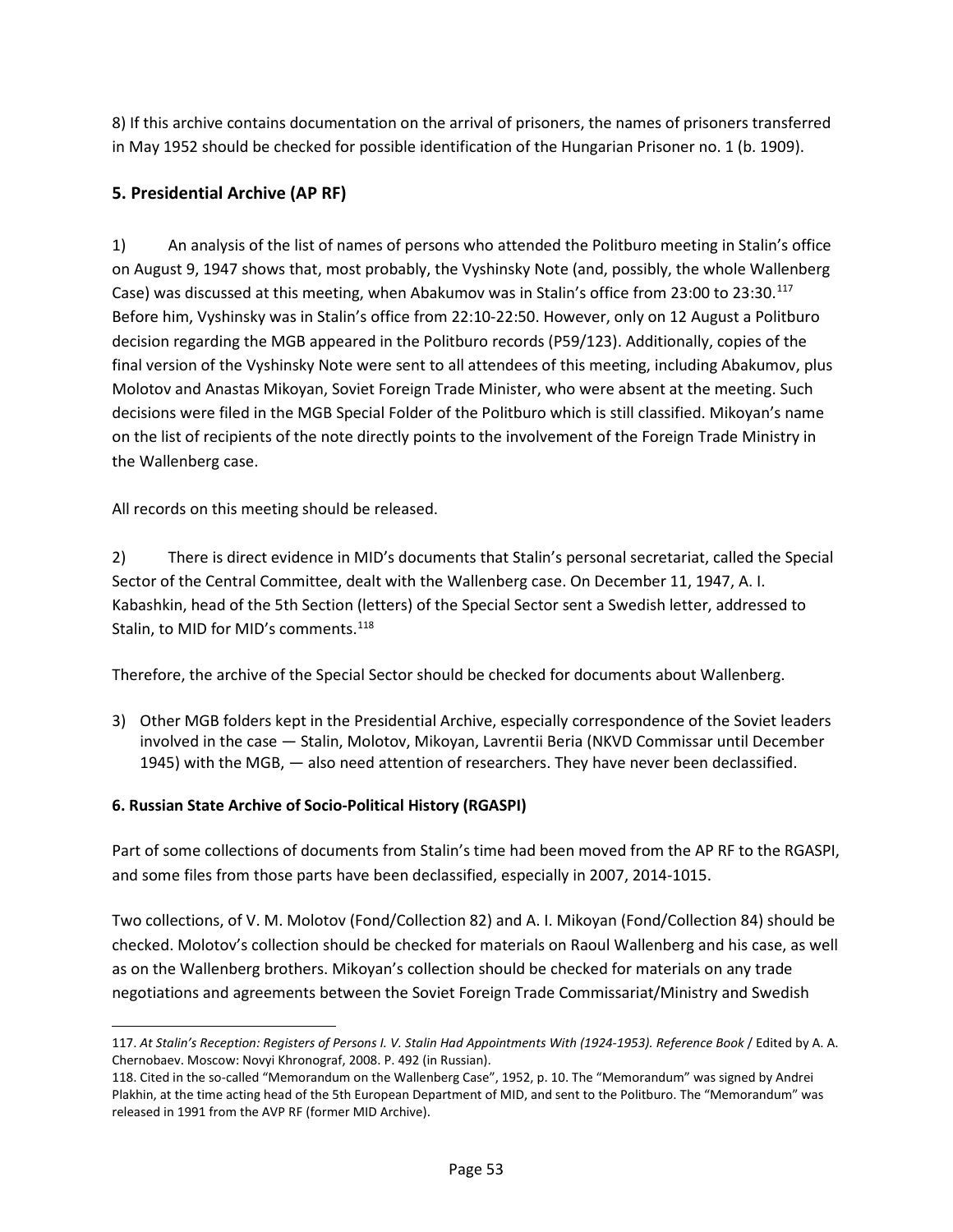companies, including negotiations about ball bearings with the SKF, with Raoul Wallenberg's company Mellaneuropeiska in Stockholm, and about the trade agreements of 1940 and 1946.

It is necessary to remember that those collections are only partly declassified.

# **7. Russian Federation State Archive (GARF)**

1) As already mentioned, materials for Zigurds Kruminsh, including his Archival-Investigation File, need to be examined.

2) Materials of the NKVD/MVD Prison Directorate (Fond/Collection R-9413) need to be examined to check if any order regarding Raul Wallenberg and/or Vilmos Langfelder was issued in 1947-48 – in case if they survived after July 1947, were convicted and sent to a prison or a labor camp (in 1947, special prisons were still within the MVD system, they were transferred to the MGB in 1949).

3) Also, since Fond/Collection R-9413 (Opis'/Register 1) contains materials about many aspects of prisons and their administration, as well as, apparently, the numbered prisoners in Vladimir Prison, this collection for the 1946-49 years should be carefully checked, in particular, for better understanding of the system of assigning numbers to convicted prisoners.<sup>[119](#page-53-0)</sup>

# **8. Additional Issues That Need to Be Reviewed in Some particular Archives**

Here are some examples:

l

1) It needs to be established how, when and where exactly Raoul Wallenberg and Vilmos Langfelder were moved from Budapest to Moscow in January 1945, before their arrival in Lubyanka Prison on February 6, 1945.

2) In the years 1945-47, Soviet diplomats appeared to signal a possible willingness of the Soviet government to make an exchange for Raoul Wallenberg, for Soviet citizens detained in Sweden.

It needs to be established what instructions, if any, these diplomats received from their superiors in the Soviet Ministry of Foreign Affairs and from the Soviet leadership.

3) It needs to be determined if Marcus Wallenberg wrote a second letter to Ambassador Kollontay.

Marcus Wallenberg's letter to Alexandra Kollontay from April 23, 1945 appears to be the only letter he sent to her. By that time, Kollontay had left Stockholm and the letter was taken to Moscow personally by Bengt Åkerren, Swedish Military Attaché to Moscow.<sup>[120](#page-53-1)</sup> Kollontay's response came only more than one year later, on June 7, 1946.

<span id="page-53-1"></span><span id="page-53-0"></span><sup>119.</sup> Apparently, some of these materials were made available to the consultant to the Swedish Working Group, Susan E. Mesinai, on special request by the Chairman of the Swedish side, Hans Magnusson. 120. Susanne Berger. *Swedish Aspects of the Raoul Wallenberg Case.*2001. P. 50.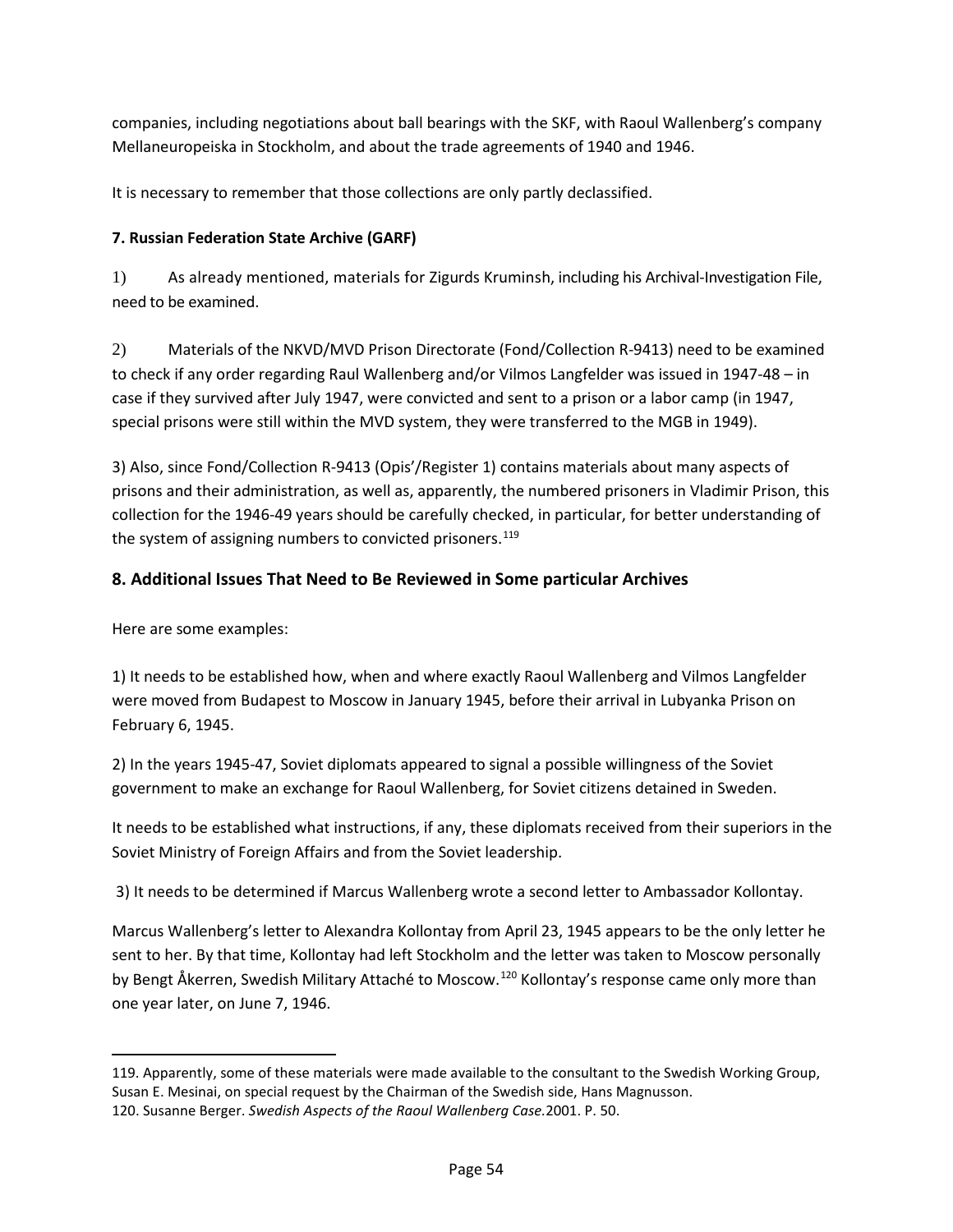It should be checked, if there was any additional correspondence between these two persons since Staffan Söderblom, Swedish Minister to Moscow, stated on June 11, 1946, when he forwarded Kollontay's letter to Stockholm: *"In the matter concerning Raoul Wallenberg's disappearance I carried with me after my last visit home a letter from Marcus Wallenberg, Jr., written on my suggestion, to Mrs. Kollontai."[121](#page-54-0)* In fact, it was Åkerren, not Söderblom, who carried Marcus Wallenberg's original letter. Söderblom visited Stockholm on several occasions after April 1945, including in May 1946. He returned to Moscow on May 23rd.

Marcus Wallenberg's second letter should be released, as should any additional letter(s) by Alexandra Kollontay that are part of this exchange.

4) In 1945, Alexandra Kollontay apparently told Ingrid Günther, wife of the Swedish Foreign Minister, that Raoul had committed "a foolish thing" while in Budapest.<sup>[122](#page-54-1)</sup>

It remains unclear what Kollontay was referring to specifically.

5) The details of the discussions between the Swedish physician Dr. Nanna Svartz and Soviet Academician Aleksandr Myasnikov from 1961 to 1965, when Dr. Svartz understood that Dr. Myasnikov claimed that Wallenberg was still alive, should be reviewed in full. Unfortunately, Myasnikov's memoir published in 2011, does not throw any additional light on the issue.<sup>[123](#page-54-2)</sup>

6) Myasnikov's personal papers were requested for a review, but the request was denied. The Myasnikov-Svartz contacts were discussed at the highest levels of the Soviet leadership, including the Central Committee's Presidium (former Politburo). Only very few documents have been released. Such a review could clarify if Soviet officials had precise information what transpired in the Myasnikov-Svartz conversation, if Myasnikov was reprimanded, or if he ever had been involved in the medical treatment of foreign prisoners.

A second physician, Dr. Grigory Danishevsky, was also present during Myasnikov's meeting with Svartz in 1961, yet no information about his role or his statements has been released. Full access to all documentation related to the Myasnikov-Svartz discussions should be provided.

7) In May 1965, the Central Committee of the Soviet Communist Party approved an official reply to Dr. Svartz. The notations on the document show that the Myasnikov/Svartz issue was also discussed by a full session of the Politburo.

The full documentation that was preparatory to this meeting should be released.

l

<span id="page-54-0"></span><sup>121.</sup> Ibid.

<span id="page-54-1"></span><sup>122. &</sup>quot;Wallenberg: A Lingering Tragedy of WWII*.*" *Studies in Intelligence*. Vol. 25 (Summer 1981). P. 94. [https://archive.org/stream/CIA-Studies-In-Intelligence-Declassified/DOC\\_0000617231\\_djvu.txt.](https://archive.org/stream/CIA-Studies-In-Intelligence-Declassified/DOC_0000617231_djvu.txt)

<span id="page-54-2"></span><sup>123</sup> A. L. Myasnikov*. I Treated Stalin: From the USSR Secret Archives*. Moscow: Eksmo, 2011. P. 334 (in Russian).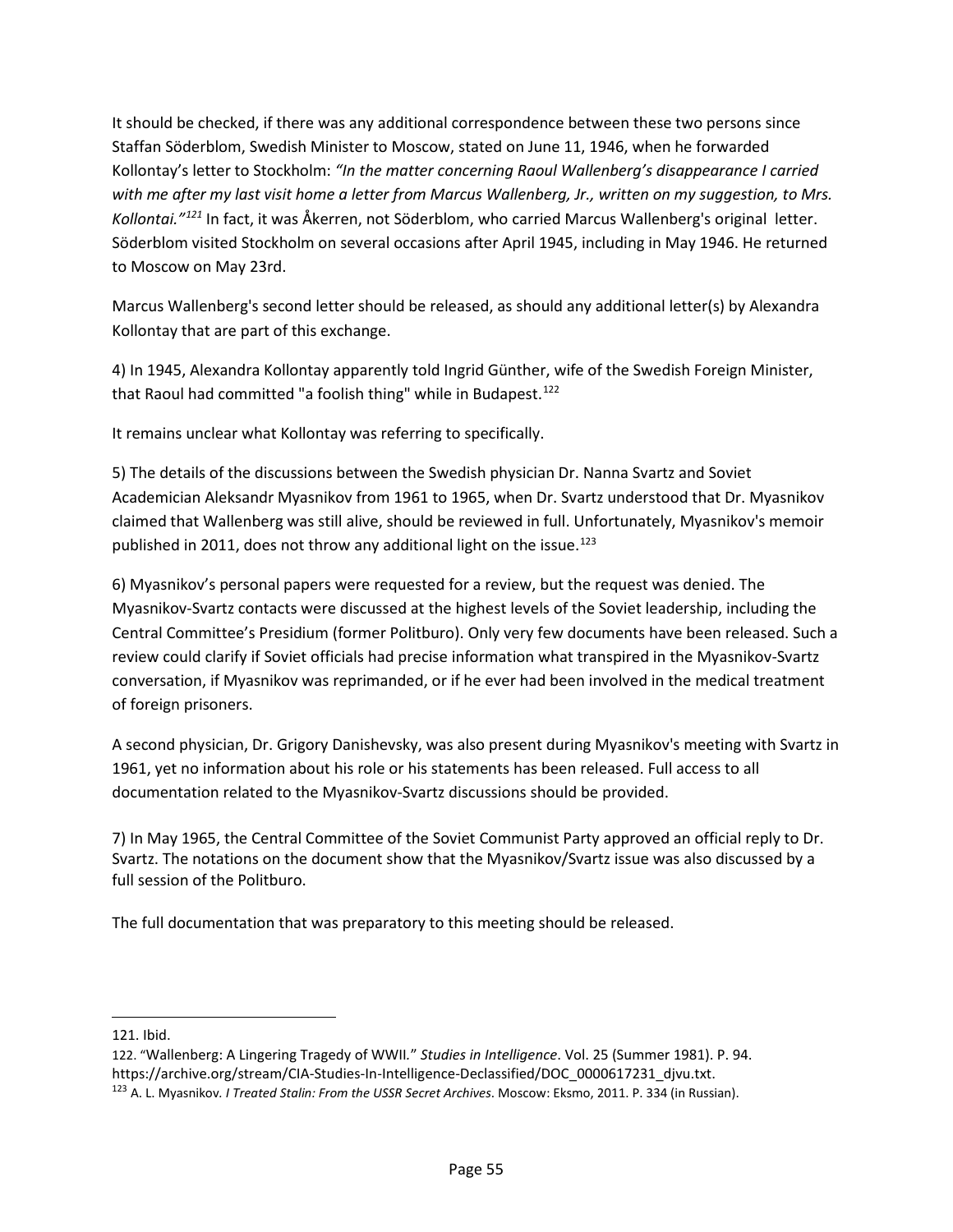8) In June 1963, Stig Wennerström, a Swedish Air Force Colonel, was arrested as a Soviet spy. The subsequent behind-the-scenes discussions, via East Germany, allegedly about using his arrest to press for the truth about Raoul Wallenberg, should be clarified.

All documentation related to the contacts between Wolfgang Vogel and Carl Gustav Svingel, from one side, and Soviet representatives in the negotiations, from another, should be released.

9) The meeting in 1965 between Tage Erlander, Swedish Prime Minister, and Aleksei Kosygin, Soviet Prime Minister, which led to the official closure of the Raoul Wallenberg case until 1979, requires further evaluation.

What exactly did Kosygin tell Tage Erlander about the Raoul Wallenberg case? And what exactly did Kosygin know about Raoul Wallenberg's fate?

This documentation should be released in full.

10) Only partial records of discussions at the Politburo meetings that preceded Soviet President Mikhail Gorbachev's invitation to Moscow of Raoul Wallenberg's relatives in 1989 have been released so far.

This documentation should be released in full.

l

11) In 1952, Stalin ordered the preparation of a number of show trials in Hungary, in which several former associates of Raoul Wallenberg were to have been charged with having conspired to kill the Swedish diplomat in the cellar of the American Embassy in Budapest in 1945. A special group of MGB officers was sent to Hungary to oversee the preparations for this trial, yet no documentation or reports of their activities have been released from Russian archives.

This information could well shed light on how Soviet officials viewed the Wallenberg Case seven years after his disappearance and five years after his alleged death. Heinrich Grosheim-Krisko testified that in 1945 Soviet interrogators in Budapest repeatedly asked him about an "anti-Soviet spy center" which allegedly was to be created at the Swedish Legation, Budapest, to provide information during the upcoming Soviet occupation of Hungary. Soviet officials were particularly interested in Raoul Wallenberg's activities in this regard.[124](#page-55-0)

Soviet documentation on the planned trials and activity of Soviet advisers in charge of the preparation of the trials should be released in full.

12) In the years 1945-1947, Soviet diplomats appeared to signal a possible willingness of the Soviet leadership to link the case of Raoul Wallenberg with the cases of a number of Soviet citizens detained in Sweden.

<span id="page-55-0"></span><sup>124.</sup> *Report of the Swedish Working Group.* 2000. P. 64. Hungarians Eva Kelecsenyi and Gabor Alapy also claim in the unpublished memoir entitled "Our Resistance Together with Wallenberg" that there were Soviet interrogations in Hungary about Wallenberg and his activity in January 1945 and July-August 1947.